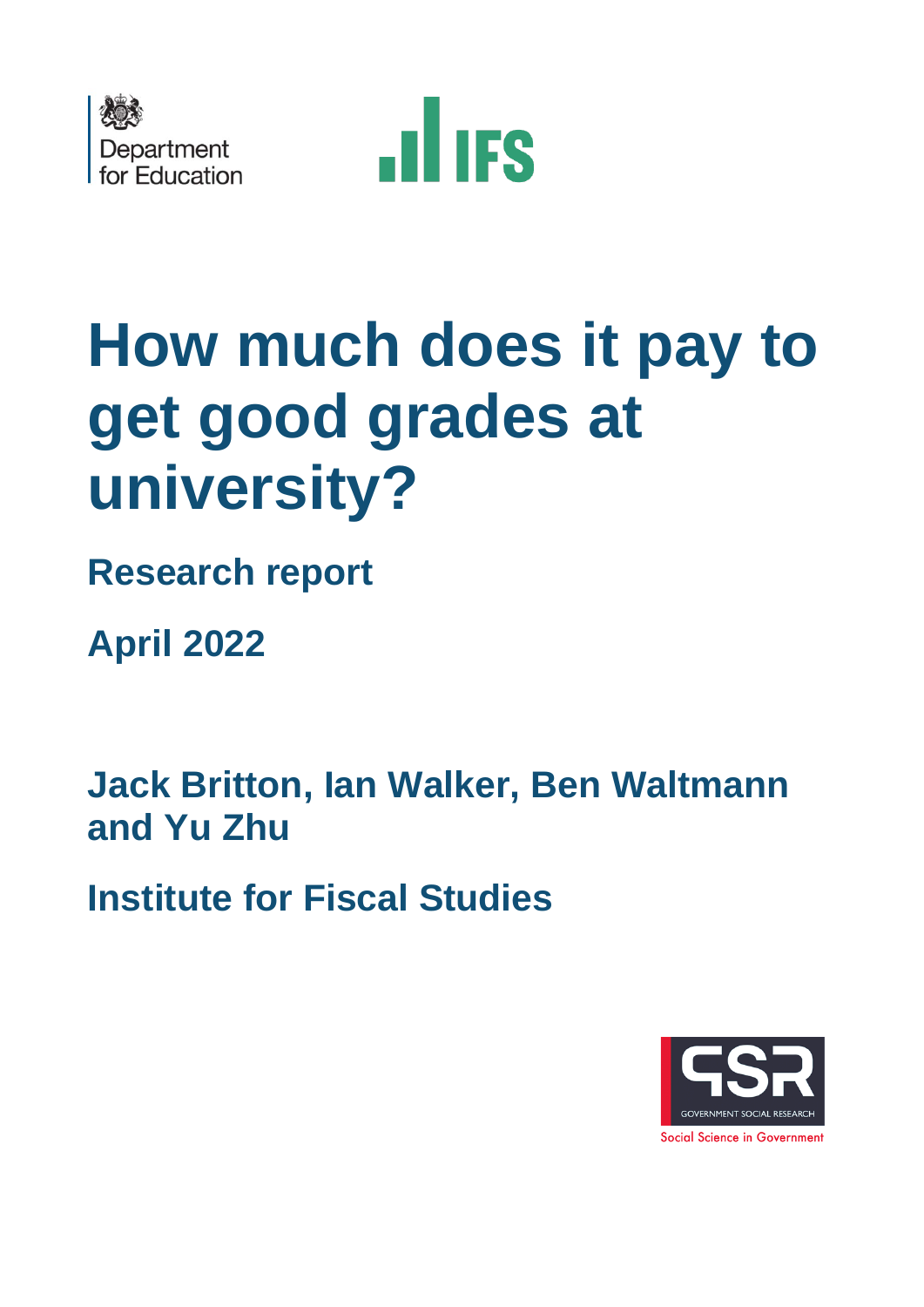## **Executive summary**

We investigate variation in early-career earnings by degree class outcome using the Department for Education's Longitudinal Education Outcomes (LEO) dataset. The LEO dataset links school records, university records and tax records for everyone who took GCSEs in England since 2002. Using these data, we can estimate degree class earnings premiums up to age 30, controlling for a large array of background characteristics including detailed measures of school attainment. Our main findings are:

- **The share of university students obtaining different degree classes varies substantially by subject studied and institution attended.** Among the 2012–2015 cohorts of graduates, around 20% obtained first class degrees; just over half received upper second class degrees; around 20% received lower second degrees; and around 5% received lower class degrees. Subjects involving maths have a more even spread of awards across degree classes than other subjects. More selective universities tend to award higher class degrees.
- **There has been a long-term trend towards higher degree classes awarded in all subjects and at all levels of university selectivity, which accelerated around the 2010 graduation year.** The share of people getting first class degrees more than trebled between the 1999 and 2015 graduating cohorts. Meanwhile, the share of 2.1s remained fairly flat; the biggest declines were in the share of people getting 2.2s.
- **Earnings differences between those graduating with different degree classes are large.** Five years after graduation, median annual pre-tax earnings for both women and men who obtained a lower second class degree in 2013 were around £3,800 lower than for those who received an upper second class degree (or around 15% lower for women and around 13% for men). Women who obtained first class degrees earned around £2,200 (8%) more than women with upper second class degrees, and men with first class degrees earned £4,100 (14%) more than men who obtained upper second class degrees.
- **Even after controlling for other observable characteristics, earnings differences between degree classes are substantial for both women and men.** Conditional on observable characteristics, the premium of gaining a first class degree over an upper second is 3.5% for women and 7.0% for men. A lower second class degree is associated with 6.9% lower earnings compared with an upper second for women and 10.9% lower earnings for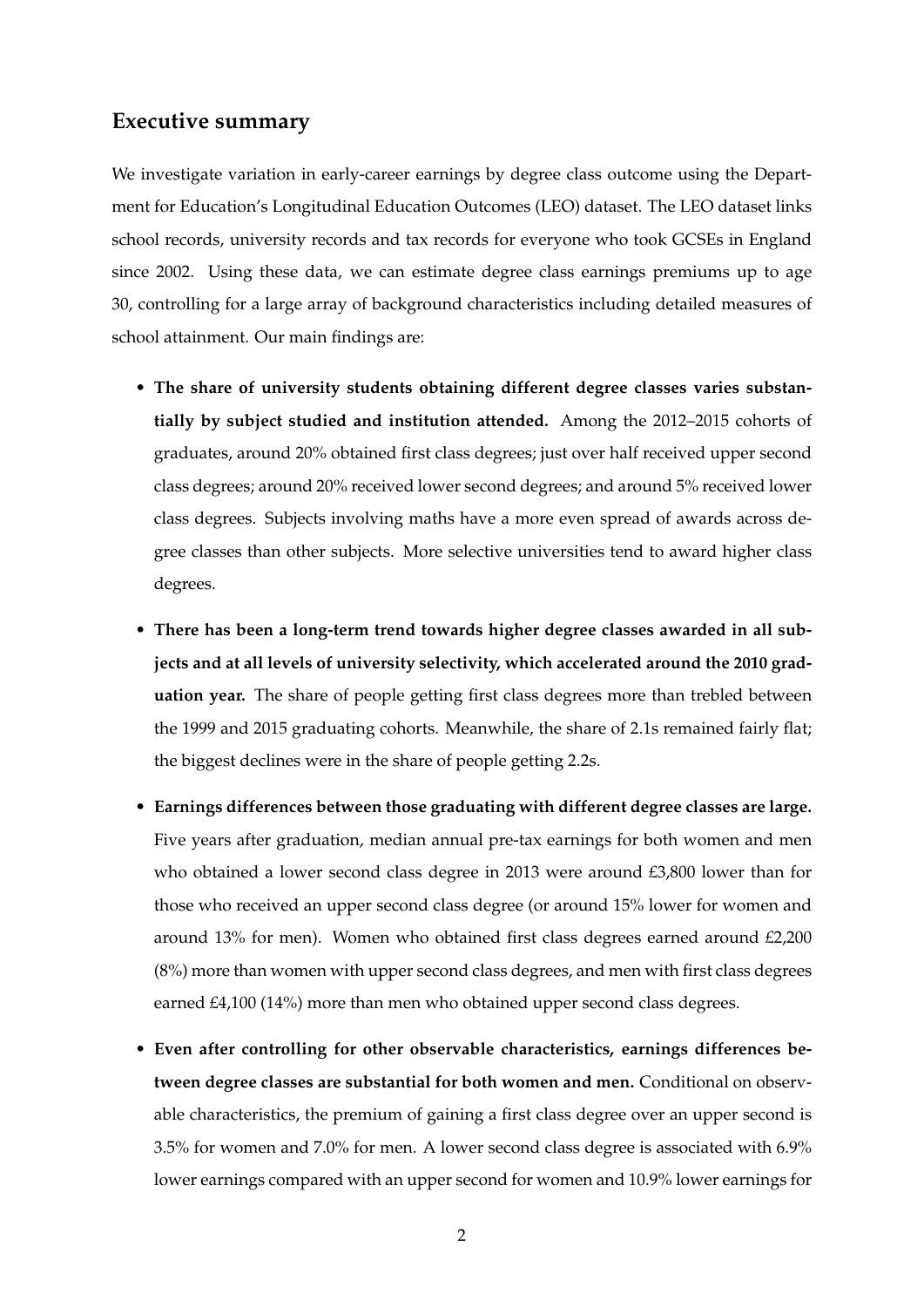men. Obtaining a lower class degree is associated with 14.7% lower earnings for women and 18.3% lower earnings for men, again compared with a 2.1.

- • **Payoffs for a higher degree class vary hugely by subject. For some subjects, degree class matters a lot for earnings, while for others it does not matter at all.** For men and women studying law or economics, getting a lower second class degree rather than an upper second is associated with more than 15% lower earnings, whereas there is no significant difference for those studying education or English. Subjects with high labour market returns tend to have high degree class premiums and subjects with low labour market returns tend to have low degree class premiums. This suggests that even students of high-return subjects typically need to get at least a 2.1 in order to access highly paid jobs (a notable exception is medicine, a high-return subject which does not usually award degree classifications).
- • **Achieving at least a 2.1 has a much bigger payoff at more selective universities.** Controlling for observable characteristics, both men and women who obtain a lower second class degree from the most selective universities earn 20% less on average at age 30 than those who achieve an upper second class degree, compared with around 6% for women and 8% for men who got lower second class degrees from the least selective universities.
- • **There are stark gender differences in the payoff to achieving a first class degree at a very selective university.** At the most selective universities (Oxford, Cambridge, Imperial College London and the London School of Economics), the average payoff to a first class degree versus a 2.1 is near zero for women, but very large at around 14% for men.
- • **Despite substantial increases in the average grades of graduates during the period we study, there are no large changes in raw or conditional degree class premiums over time.** Median graduate earnings five years after graduation fell by more than £5,000 between the 2002 and 2009 graduation cohorts in all degree classes for both women and men. Yet earnings gaps between degree classes have been constant throughout the period we study. This is consistent both with improvements in overall student attainment and with lower academic standards, as lower standards would likely have affected all degree classes, potentially leaving gaps in attainment and thus earnings between degree classes roughly unchanged.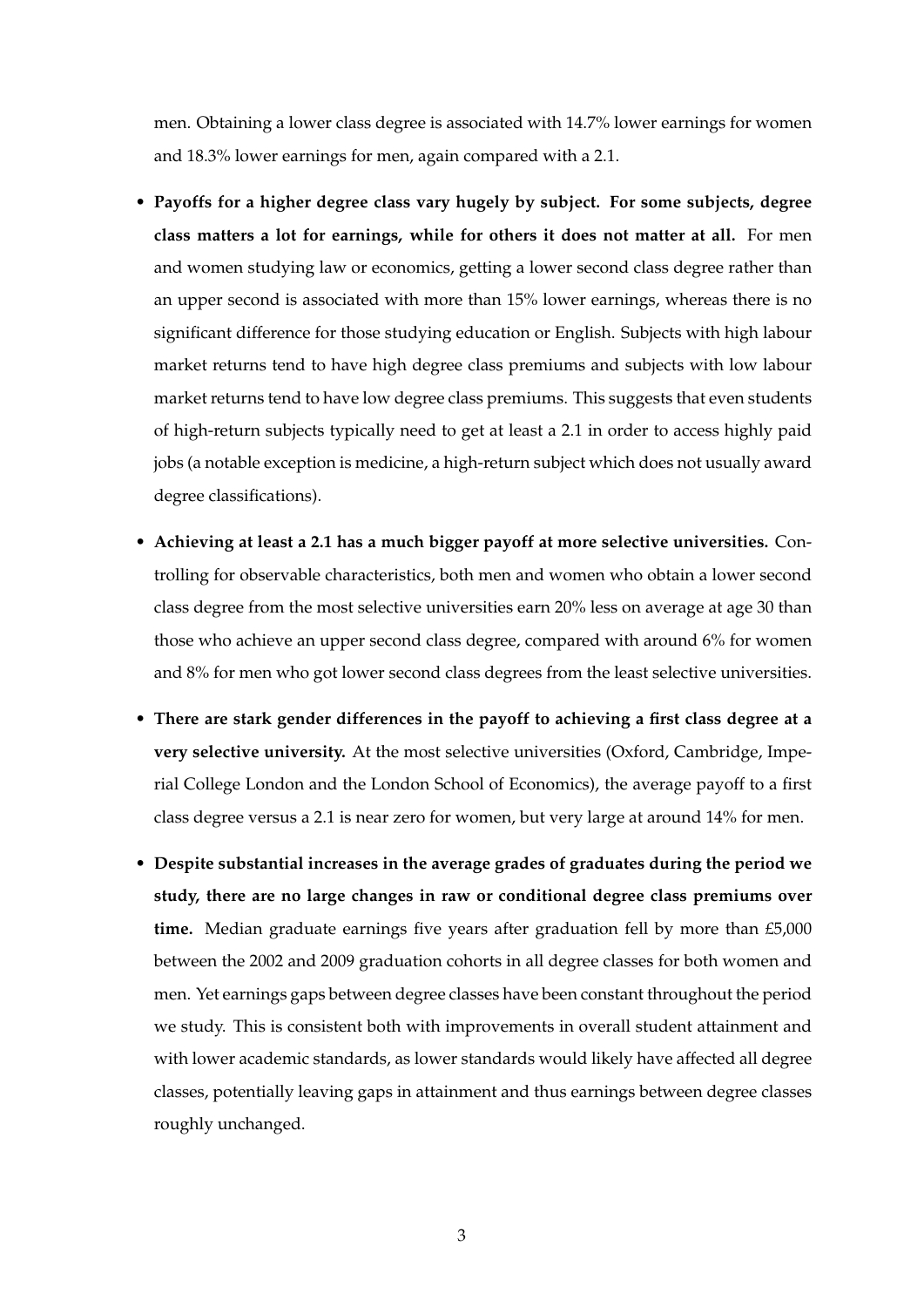# **1 Introduction**

Understanding the drivers of differences in earnings among graduates is of significant academic and policy interest. Substantial improvements in the availability of administrative data have resulted in numerous recent papers investigating variation in returns to different types of university degree.<sup>1</sup> A much smaller literature – based largely on survey data – has studied variation in the returns to different degrees depending on performance at university (Walker and Zhu, 2013; Naylor, Smith and Telhaj, 2016; Boero et al., 2021). Quantifying this variation is important for understanding the incentives for students to put in effort while at university. It also helps to shed light on the question of whether universities are teaching their students skills that are useful in the labour market: if the skills taught at university and those required in the labour market were well matched, we would expect to see higher returns for those graduating with higher class degrees, as degree class would be an indicator of labour market productivity.2

Walker and Zhu (2013) estimate the lifetime impact of a 'good' degree (i.e. a 'first' or an 'upper second class' degree) on wages to be around 8% higher than that of a lower class degree for both men and women using UK Labour Force Survey data from 1993 to 2010, covering all cohorts in the labour market at that time. Naylor, Smith and Telhaj (2016) estimate a very similar figure of around 7% for people from the 1970 birth cohort at age 30 (using the 1970 British Cohort Study). They provide suggestive, but less robust, evidence of a higher premium for later cohorts. Boero et al. (2021) find a premium of 10% for a 'good' degree for the 1989/90 birth cohort at age 26 (using the Next Steps cohort study) and compare this with an equivalent age 26 estimate for the 1970 birth cohort of 6% (using the 1970 British Cohort Study).

In this report, we provide more detailed evidence on how returns to undergraduate degrees vary by degree classification for recent cohorts of UK university students. In line with the previous literature, we approximate differences in the return to degrees by degree class with conditional earnings premiums: we compare the later-life earnings of graduates obtaining degrees of different classes, controlling for a large set of other explanatory variables.<sup>3</sup> Using a newly

<sup>1</sup>See Britton et al. (2016), Belfield et al. (2018) and Britton et al. (2020*b*) from the UK; Cunha and Miller (2014) and Mountjoy and Hickman (2020) from the US; Bhuller, Mogstad and Salvanes (2017) from Norway; and Anelli (2020) from Italy.

<sup>&</sup>lt;sup>2</sup>A competing theory is that higher class degrees do not reflect useful skills obtained at university but are merely a signal of prior ability. Feng and Graetz (2017) provide evidence to suggest that the signalling value of a higher degree classification is positive, but fairly small.

 $3$  For details on how conditional earnings premiums relate to differences in returns, see Section 4.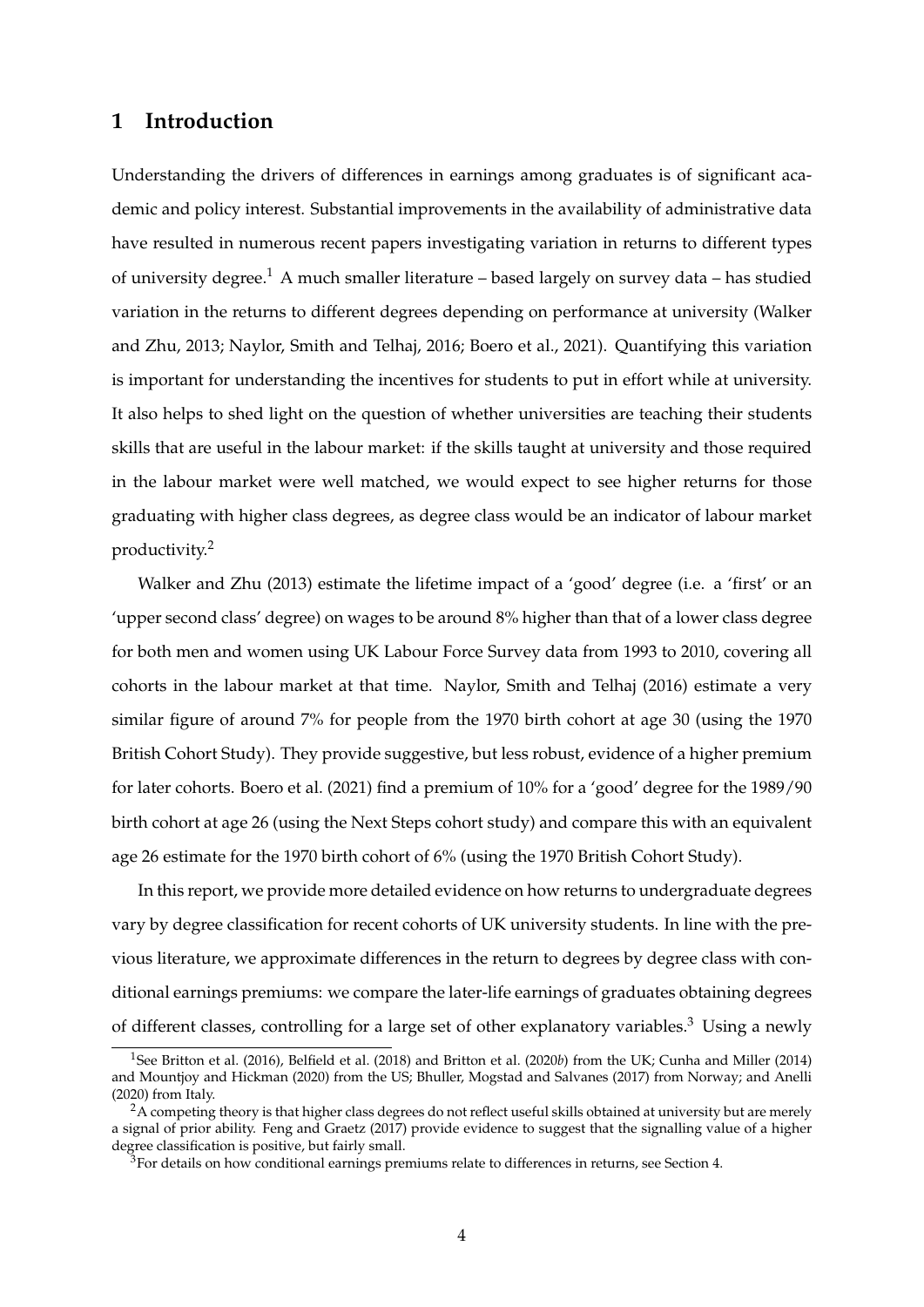linked administrative dataset enables us to control for very rich measures of prior attainment and to look at specific degree classifications (rather than simply 'good' versus 'lower').

Our main estimates are based on graduates born between 1985/86 and 1987/88 who started university by age 21 (2007–09) and graduated by age 27 (2013–15). Our main estimates are all relative to an upper second class degree (2.1), the most common degree class, which is often used as a minimum requirement in graduate recruitment. With all available control variables, we estimate an average conditional earnings premium of a first class degree over an upper second of around 3.5% for women and 7.0% for men, measured at age 30. The conditional earnings loss from obtaining a lower second class degree (2.2) rather than an upper second is 6.9% of upper second class earnings for women and 10.9% for men.

These earnings premiums are large. For men at age 30, both the first class premium and the upper second class premium are considerably greater than the average overall return of going to university, which Britton et al. (2020*b*) estimated to be 4%. The differences we find are also larger than the higher class premiums from Walker and Zhu (2013), Naylor, Smith and Telhaj (2016) and Boero et al. (2021): we find a conditional premium for a 'good' (first *or* upper second class) degree over a lower class degree of 9.0% for women and 15.3% for men. The most likely explanations for these larger premiums compared with the previous literature are that we study later cohorts than Walker and Zhu (2013) and Naylor, Smith and Telhaj (2016) and look at a later age than Boero et al. (2021).

We further add to the previous evidence in two important ways. First, the large sample sizes in our data enable us to robustly investigate how conditional degree class premiums vary with subject studied and university attended. We find very large variation in degree class premiums by subject that correlate closely with subject-specific returns: subjects with high labour market returns tend to have high degree class premiums and subjects with low labour market returns tend to have low degree class premiums. For both men and women studying law or economics, getting a 2.2 rather than a 2.1 is associated with more than 15% lower earnings, whereas there is no significant difference for those studying education or English. There are also substantial differences by university type: the premium from getting an upper second class degree instead of a lower second class degree is much higher for the most selective universities.

Second, we investigate whether there is evidence of any change in degree class premiums associated with a strong upward drift in the distribution of degree classifications during our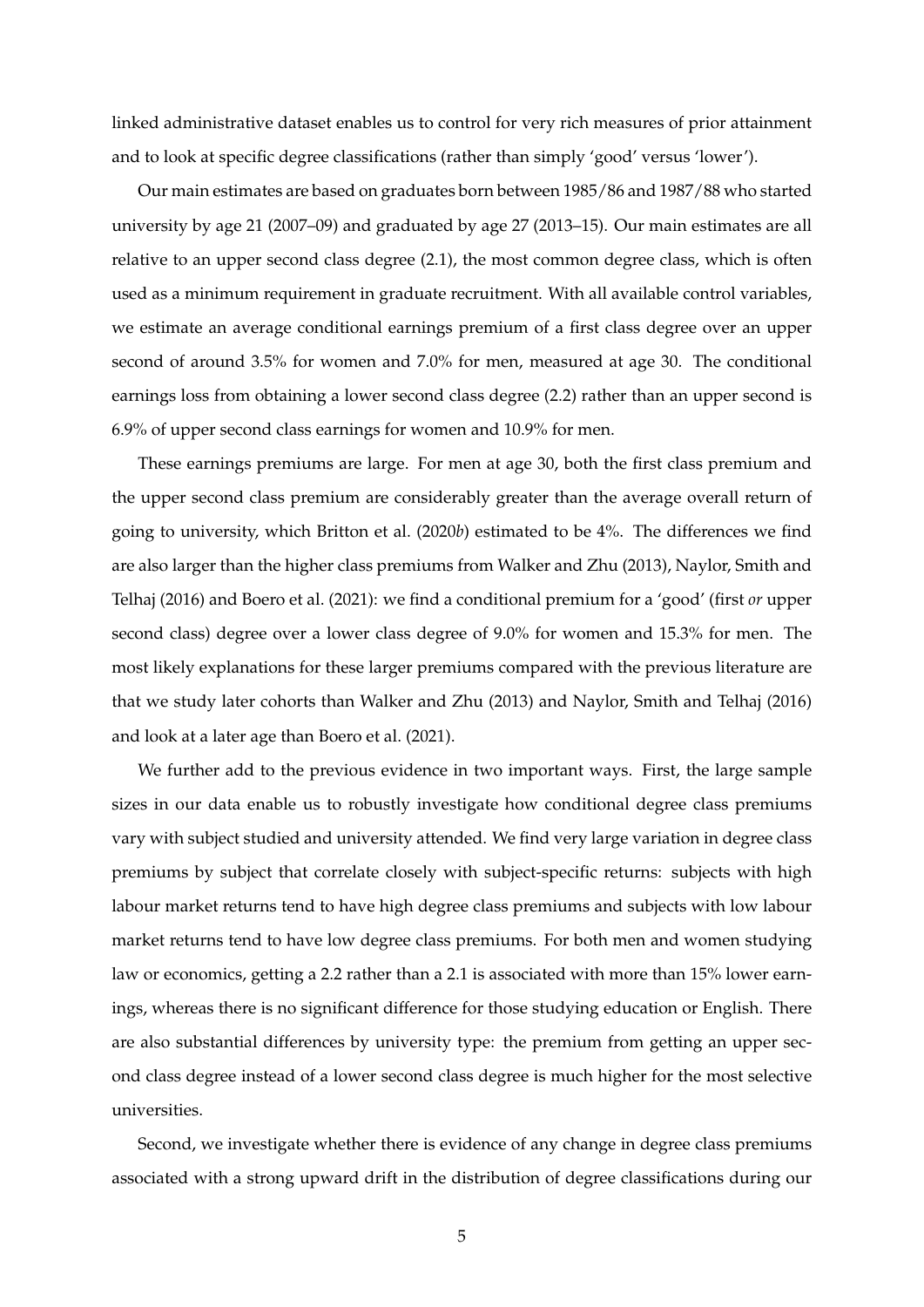period of study. This upward drift had been highly publicised before the COVID-19 pandemic (see, for example, OfS (2019)). There was a further jump in the number of students awarded first class degrees – and a corresponding fall in the number of people awarded 2.2s and lower class degrees – for the first cohort to graduate during the pandemic in 2020 (Perrott, 2022). There has been much concern that this trend has diminished the labour market value of higher class degrees.

We show that despite the large shift in degree classes awarded, there were no corresponding large changes in degree class earnings premiums during the period we study. Raw earnings premiums were remarkably stable even as median graduate earnings in all degree classes declined substantially during the period of low earnings growth between 2009 and 2015. Using data from the 1985/86 to 1991/92 birth cohorts, for which rich controls from the National Pupil Database are available, we show that degree class premiums were also stable after controlling for prior attainment and other observable characteristics. The only trend we find is a small increase of around 0.2 percentage points per year in the premium for getting a 2.1 over a 2.2 for women, bringing the estimates for women more in line with those for men for the 1991/92 birth cohort.<sup>4</sup>

While these results may seem surprising, they are consistent with *both* of the possible explanations of why this upward drift in degree classifications has been observed. If the drift represents a genuine improvement in student attainment, the persistence in the first class premium may reflect the economy's capacity to absorb high-skilled workers.<sup>5</sup> If it reflects lower assessment standards, the average skill level in *all* degree classes will have fallen, so it is plausible that skill *differences* between degree classes and thus earnings premiums should have stayed roughly constant.

The rest of the report is set out as follows. In Section 2 we introduce our administrative dataset. Section 3 describes the degree classification system in detail, showing how the degree class distribution varies by gender, subject, university and prior GCSE attainment. Section 4 outlines our methodology, and Section 5 estimates overall premiums for different degree classes and then breaks these down by subject and university type. Section 6 highlights the extent of changes in degree classification during our period of study and investigates whether

<sup>4</sup>These results are broadly consistent with indicative evidence presented in Boero et al. (2021) on trends in degree class premiums for recent cohorts based on survey data. However, as described in more detail in Section 6, their study is limited by data quality and sample size issues.

<sup>&</sup>lt;sup>5</sup>This would be consistent with leading theories of endogenous technological change (see, for example, Blundell, Green and Jin (2022)).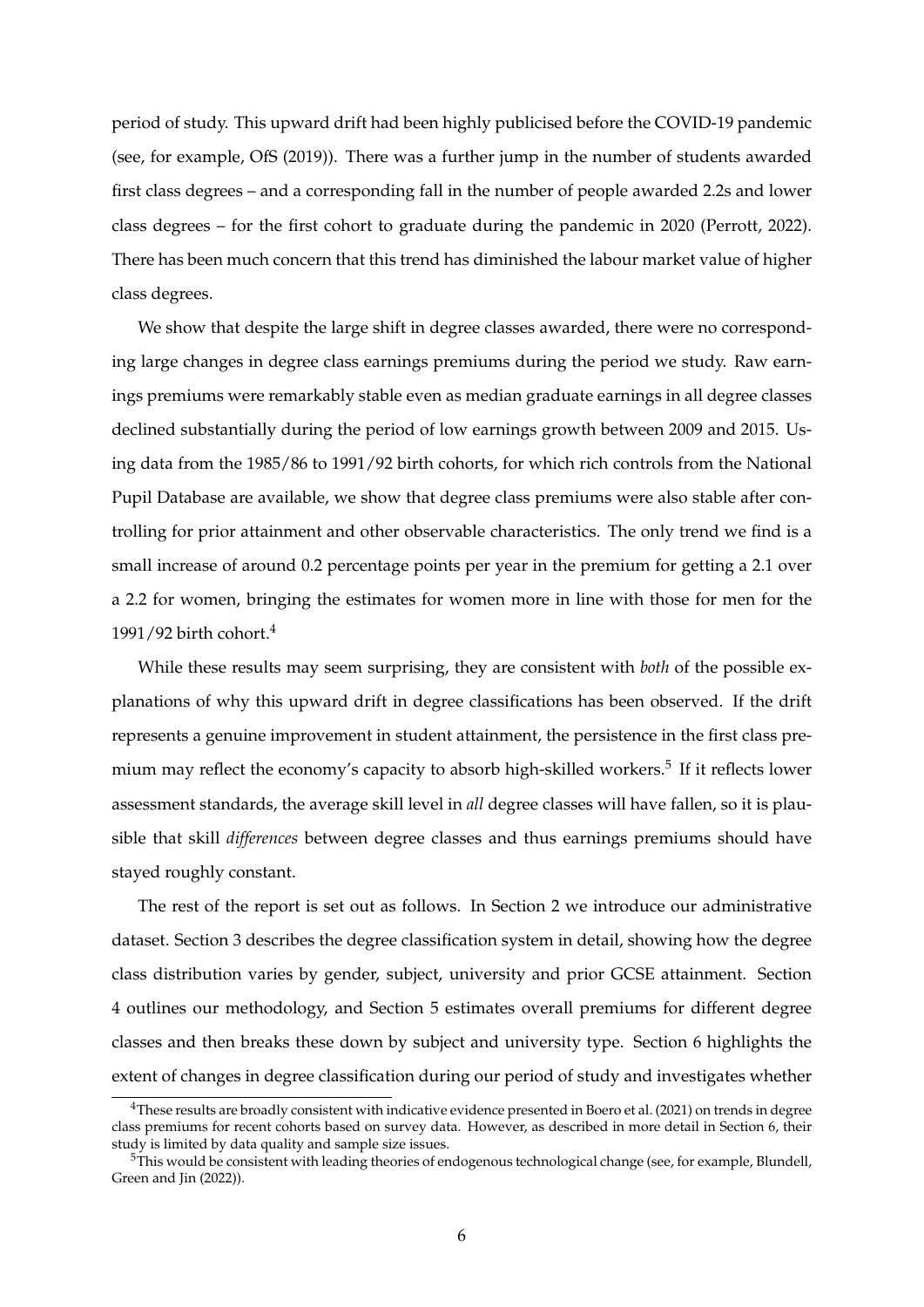the first class premium changed over this period. Section 7 concludes.

## **2 Data**

We use the newly created Longitudinal Education Outcomes (LEO) dataset. This links school records from the National Pupil Database (NPD), higher education records from the Higher Education Statistics Agency (HESA) and tax records from Her Majesty's Revenue and Customs (HMRC). We summarise the dataset in Table 1, although we also refer the reader to our previous work, Belfield et al. (2018) and Britton et al. (2020*b*), for more detail on the background variables and the quality of the data linkage. Importantly, the HESA data include all UK students, while the NPD linkage is only possible for those who took their GCSEs in England from 2002 onwards. We therefore observe university graduates going back to the late 1990s, but we lack NPD data – and hence detailed control variables – for individuals graduating before around 2007. We also have Scottish, Welsh and Northern Irish students in the HESA data for whom we have no NPD data.

| Birth cohort | GCSE year | Typical graduation years | NPD record          | HESA record  | HMRC age range |
|--------------|-----------|--------------------------|---------------------|--------------|----------------|
| 1976/77      | 1993      | 1998-1999                | $\boldsymbol{\chi}$ | up to age 38 | $28 - 41$      |
| 1977/78      | 1994      | 1999-2000                | $\boldsymbol{\chi}$ | up to age 37 | $27 - 40$      |
| 1978/79      | 1995      | 2000-2001                | $\boldsymbol{\chi}$ | up to age 36 | $26 - 39$      |
| 1979/80      | 1996      | 2001-2002                | $\boldsymbol{\chi}$ | up to age 35 | $25 - 38$      |
| 1980/81      | 1997      | 2002-2003                | $\boldsymbol{\chi}$ | up to age 34 | $24 - 37$      |
| 1981/82      | 1998      | 2003-2004                | $\boldsymbol{\chi}$ | up to age 33 | $23 - 36$      |
| 1982/83      | 1999      | 2004-2005                | $\boldsymbol{\chi}$ | up to age 32 | $22 - 35$      |
| 1983/84      | 2000      | 2005-2006                | $\boldsymbol{\chi}$ | up to age 31 | $21 - 34$      |
| 1984/85      | 2001      | 2006-2007                | X                   | up to age 30 | $20 - 33$      |
| 1985/86      | 2002      | 2007-2008                | ✓                   | up to age 29 | $19 - 32$      |
| 1986/87      | 2003      | 2008-2009                | ✓                   | up to age 28 | $18 - 31$      |
| 1987/88      | 2004      | 2009-2010                | ✓                   | up to age 27 | $17 - 30$      |
| 1988/89      | 2005      | 2010-2011                | ✓                   | up to age 26 | $16 - 29$      |
| 1989/90      | 2006      | 2011-2012                | ✓                   | up to age 25 | $16 - 28$      |
| 1990/91      | 2007      | 2012-2013                | $\checkmark$        | up to age 24 | $16 - 27$      |
| 1991/92      | 2008      | 2013-2014                | ✓                   | up to age 23 | $16 - 26$      |
| 1992/93      | 2009      | 2014-2015                | ✓                   | up to age 22 | $16 - 25$      |

Table 1: Data summary

Note: HMRC age is based on the most common age midway through the tax year. Degree class data are available between the 1999 and 2015 graduation years. The NPD record is for those who went to school in England only.

Our tax records are for every year from 2005/06 to 2018/19 and include everyone filing in the UK. The tax records are unusable unless they are linked to the HESA or NPD records. They include Pay As You Earn (PAYE) income in every year and Self Assessment (SA) income in the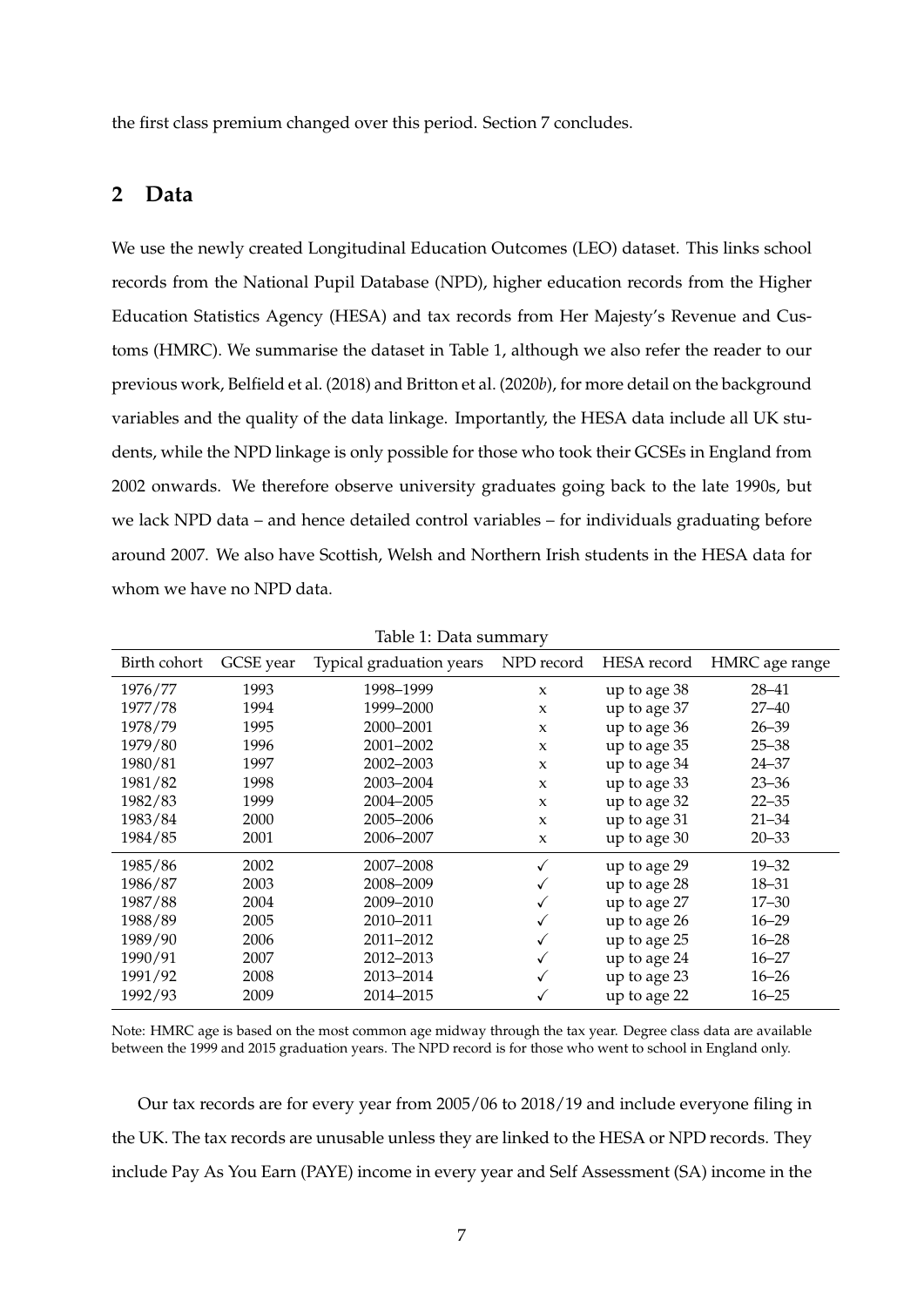last six years (2013/14 to 2018/19). The results in this study only rely on years of earnings data for which the SA data are available except where otherwise indicated. All earnings are adjusted to the 2018/19 price level using the Consumer Prices Index (CPI).

A key feature of the dataset is the information on subject studied and higher education institution attended from the HESA data. Table 2 summarises the sample sizes we have for a subset of our graduation cohorts from the HESA data and the broad subject distribution within each cohort. The overall sample sizes include domestic (UK) students graduating from UK universities. They are smaller for each graduation cohort than official statistics on university entrants. This is largely due to the exclusion of dropouts and mature students (people starting their degree aged 22 or older).

We group subjects into three broad groups, following previous work. These are 'science, technology, engineering and mathematics' (STEM), 'law, economics and management' (LEM)<sup>6</sup> and 'other'.7 The table shows that the broad subject distribution is 40% STEM, 20% LEM and 40% other. This distribution has been roughly stable over time. (Table A6 in the appendix shows that the subject distribution has been fairly stable even across the narrower CAH2 subject categories.)

|                        |          | Table 2. TILDA data by subject group |          |          |         |  |
|------------------------|----------|--------------------------------------|----------|----------|---------|--|
| <b>Graduation year</b> | 1999     | 2003                                 | 2007     | 2011     | 2015    |  |
| <b>STEM</b>            | $39.7\%$ | $42.1\%$                             | 40.6%    | 40.6%    | 43.1%   |  |
| LEM                    | $17.4\%$ | 20.7%                                | 19.7%    | 19.0%    | 18.0%   |  |
| Other                  | 40.9%    | $37.2\%$                             | $39.7\%$ | $40.4\%$ | 38.9%   |  |
| Unknown                | $2.0\%$  |                                      |          |          |         |  |
| <b>Total</b>           | 126,668  | 184,022                              | 201,635  | 231,868  | 247.333 |  |

Table 2: HESA data by subject group

Note: Includes UK-domiciled graduates from standard full-time undergraduate degrees at UK universities. Only includes students who started the course from which they graduated between ages 17 and 21 inclusive. Students whose courses span multiple subject groups are counted according to the proportion of their course that falls into each subject group. A dot indicates that the sample size is too small to be shown for statistical disclosure purposes.

Table 3 shows that there are roughly 30% of students in the Russell Group (with less than 5% at the four most selective institutions), 20% in the 'old' universities, 30% in the more selective other institutions and 20% in the less selective other institutions. This distribution changes over time, with the share in the Russell Group declining and the share in more selective other institutions growing. The decline in the Russell Group share is driven by more rapid expansion

<sup>6</sup>This consists of law, economics and business/management courses. The 'LEM' acronym follows previous work.

<sup>&</sup>lt;sup>7</sup>More detailed subject information is provided in Table A6 in the appendix.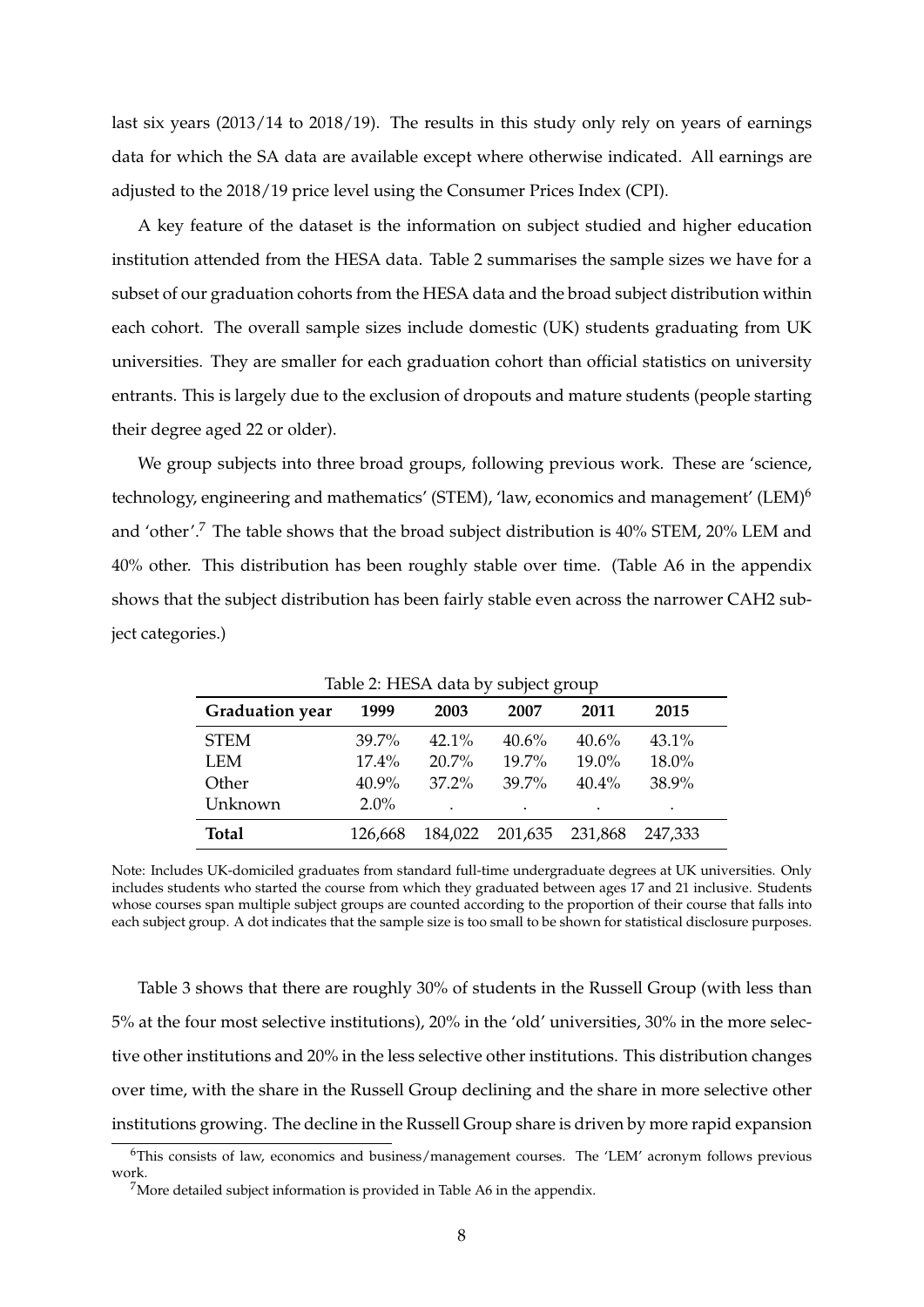elsewhere rather than by an absolute decline in student numbers at Russell Group universities.

| Table 3: HESA data by university group |          |          |          |          |         |  |  |  |
|----------------------------------------|----------|----------|----------|----------|---------|--|--|--|
| <b>Graduation</b> year                 | 1999     | 2003     | 2007     | 2011     | 2015    |  |  |  |
| Most selective Russell Group           | 4.5%     | $3.9\%$  | 3.5%     | $3.1\%$  | $2.8\%$ |  |  |  |
| Other Russell Group                    | 30.0%    | 28.2%    | 28.9%    | $27.0\%$ | 24.8%   |  |  |  |
| Old universities                       | 19.6%    | $20.4\%$ | $21.0\%$ | $20.9\%$ | 19.4%   |  |  |  |
| Other universities (more selective)    | $23.0\%$ | $25.6\%$ | 26.3%    | $28.4\%$ | 29.6%   |  |  |  |
| Other universities (least selective)   | 22.9%    | 21.9%    | $20.3\%$ | 20.5%    | 23.4%   |  |  |  |
| Total                                  | 126,668  | 184.022  | 201,635  | 231.868  | 247,333 |  |  |  |

Note: Includes UK-domiciled graduates from standard full-time undergraduate degrees at UK universities. Only includes students who started the course from which they graduated between ages 17 and 21 inclusive. 'Other universities (least selective)' contains the 40 least selective universities by total GCSE score of students from the 2004 to 2007 GCSE cohorts. 'Most selective Russell Group' contains the four most selective institutions by the same metric: Oxford, Cambridge, Imperial College London and the London School of Economics.

# **3 The degree classification system**

This section documents the key features of the degree classification system for the most recent cohorts in our data. Table 4 shows the degree class distribution for women and men, pooling across four graduation cohorts from 2012 to 2015. We observe that just under 20% of students graduated with a first class degree, the highest grade, during this period. The next-highest grade, upper second (or 2.1), then captures around half of graduates. The grades below this are lower second (or 2.2), awarded to just over 20% of graduates, and lower class, which groups together third class and ordinary degrees and accounts for around 5% of male graduates and 3% of female graduates. 'Unclassified' means that someone has technically graduated, but without a grade. This accounts for only around 2% of graduates outside a small group of subjects – medicine, nursing and veterinary science – which commonly do not award classified degrees.8

<sup>8</sup>These subjects are excluded from all of our analysis below. We also generally exclude graduates of 'combined studies', as this is an obsolete subject category ('combined studies' only accounted for 0.2% of graduates in 2015).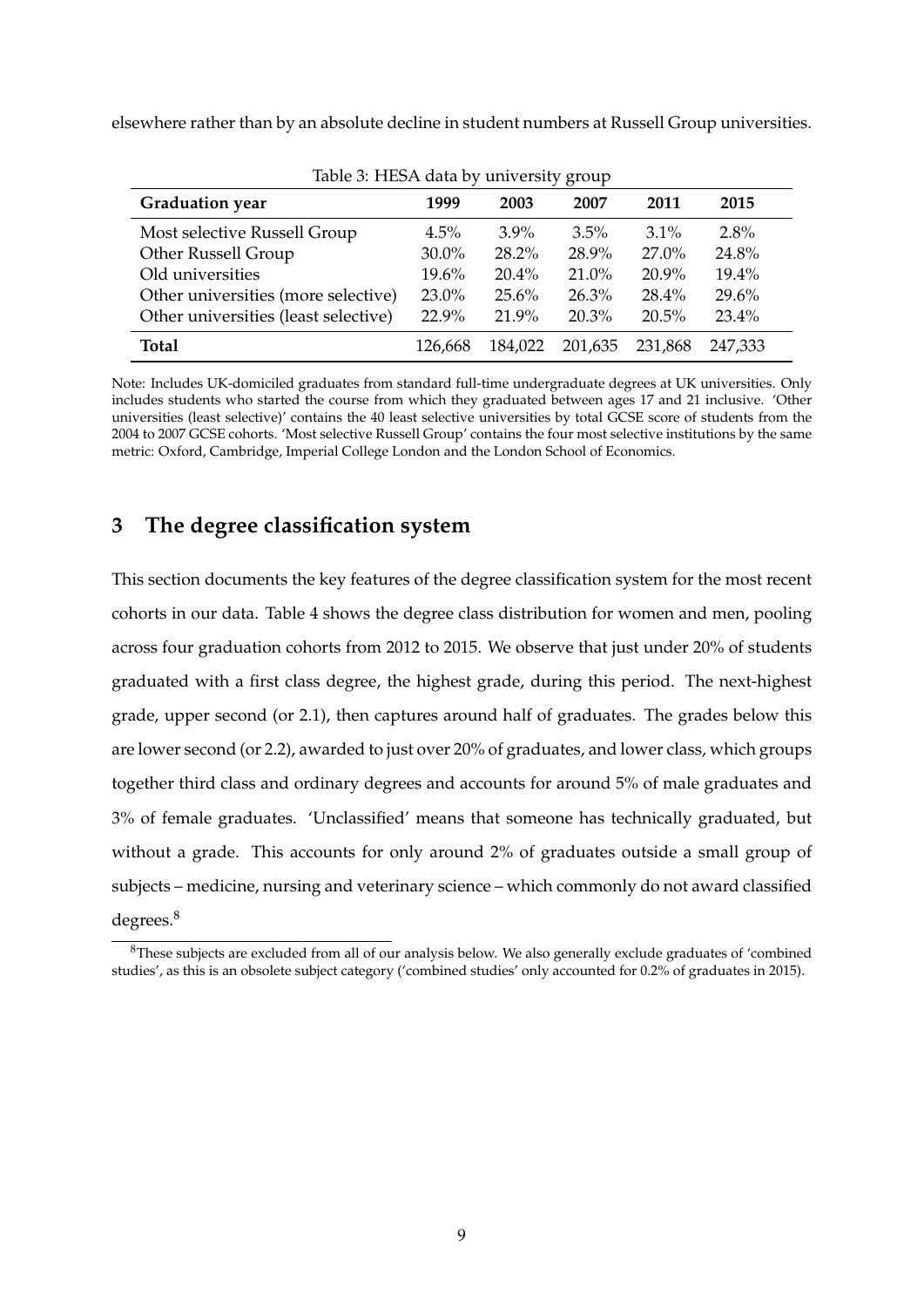| Table 4: Degree class distribution by gender (2012–2015 graduates) |         |         |          |                                                    |          |  |  |  |
|--------------------------------------------------------------------|---------|---------|----------|----------------------------------------------------|----------|--|--|--|
|                                                                    |         |         |          | Unclassified Lower class Lower second Upper second | First    |  |  |  |
| <b>Women</b>                                                       | $1.7\%$ | $3.2\%$ | 20.9%    | $55.5\%$                                           | $18.6\%$ |  |  |  |
| Men                                                                | $2.4\%$ | $5.1\%$ | $24.4\%$ | 48.9%                                              | $19.1\%$ |  |  |  |

Note: Includes UK-domiciled graduates from standard full-time undergraduate degrees at UK universities, pooling across the 2012–2015 graduation years. Only includes students who started the course from which they graduated between ages 17 and 21 inclusive. Excludes medicine, nursing and veterinary science, as it is common in these subject areas not to classify degrees, as well as the obsolete subject category 'combined studies'. Lower class combines 'third class' and 'ordinary' degrees. The number of observations is 646,659 for women and 525,996 for men.

We see some differences by gender, with slightly more women getting upper second class degrees and more men receiving firsts and lower grades. These small distributional differences are likely to be affected by differences in the subjects that men and women choose to study at university. Figure 1 shows the degree classification distribution by degree subject for the same set of graduating cohorts, highlighting that there is considerable variation across the different disciplines. For maths and physics, around 35% of students graduate with first class degrees, while in sociology the figure is less than 12%. In general, more maths-based courses tend to have higher first class shares: maths, physics, chemistry, engineering and economics all have first class shares well above 20%, while those with the lowest shares include sociology, law, sports science, communications and politics. Essay-based courses often have very large shares of people getting upper second class degrees: for languages, history, philosophy, English and politics, more than 80% of students get at least a 2.1, even though first class shares are not particularly high in these subjects.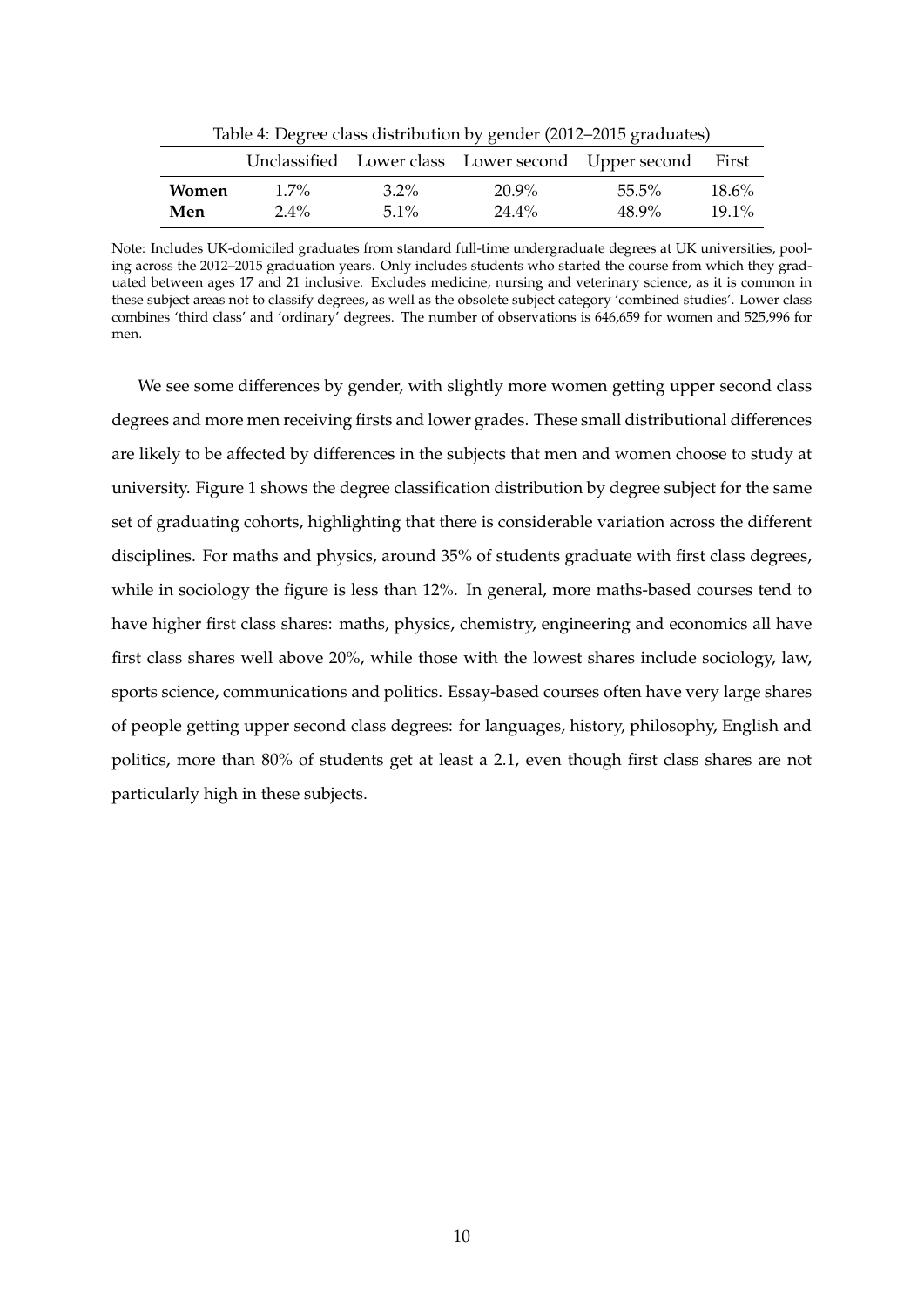

Figure 1: Degree class distribution by subject (2012–2015 graduates)

Note: See note for Table 4. Also excludes subjects with small sample sizes (agriculture, Celtic studies, humanities not further specified, social care and technology).

Figure 2 shows the degree class distribution by type of university attended (as introduced in the previous section). Most notably, we observe a positive relationship between university selectivity and the share of first class degrees. The most selective group awards the most firsts and 2.1s: nearly 90% of graduates from this group get at least a 2.1, while less than 60% of those from the least selective group do.<sup>9</sup>

However, this positive relationship should not be interpreted as causal. Students at more selective universities by definition have higher prior attainment, and students with higher prior attainment are more likely to receive higher class degrees. In fact, the true causal relationship may well go in the opposite direction: for a given student, getting a higher class degree may be *less* likely at a more selective institution due to higher academic standards.<sup>10</sup>

 $9$ Figure A4 in the appendix shows how the share of first class degrees varies across individual institutions. We see significant variation, with first class shares of below 10% at one end of the scale and above 30% at the other. The highest is Imperial College, where the share of first class degrees is 36%. Almost all Russell Group institutions have first class shares of more than 20%.

 $10$ Some tentative evidence that this is true at least in the top half of the university selectivity distribution is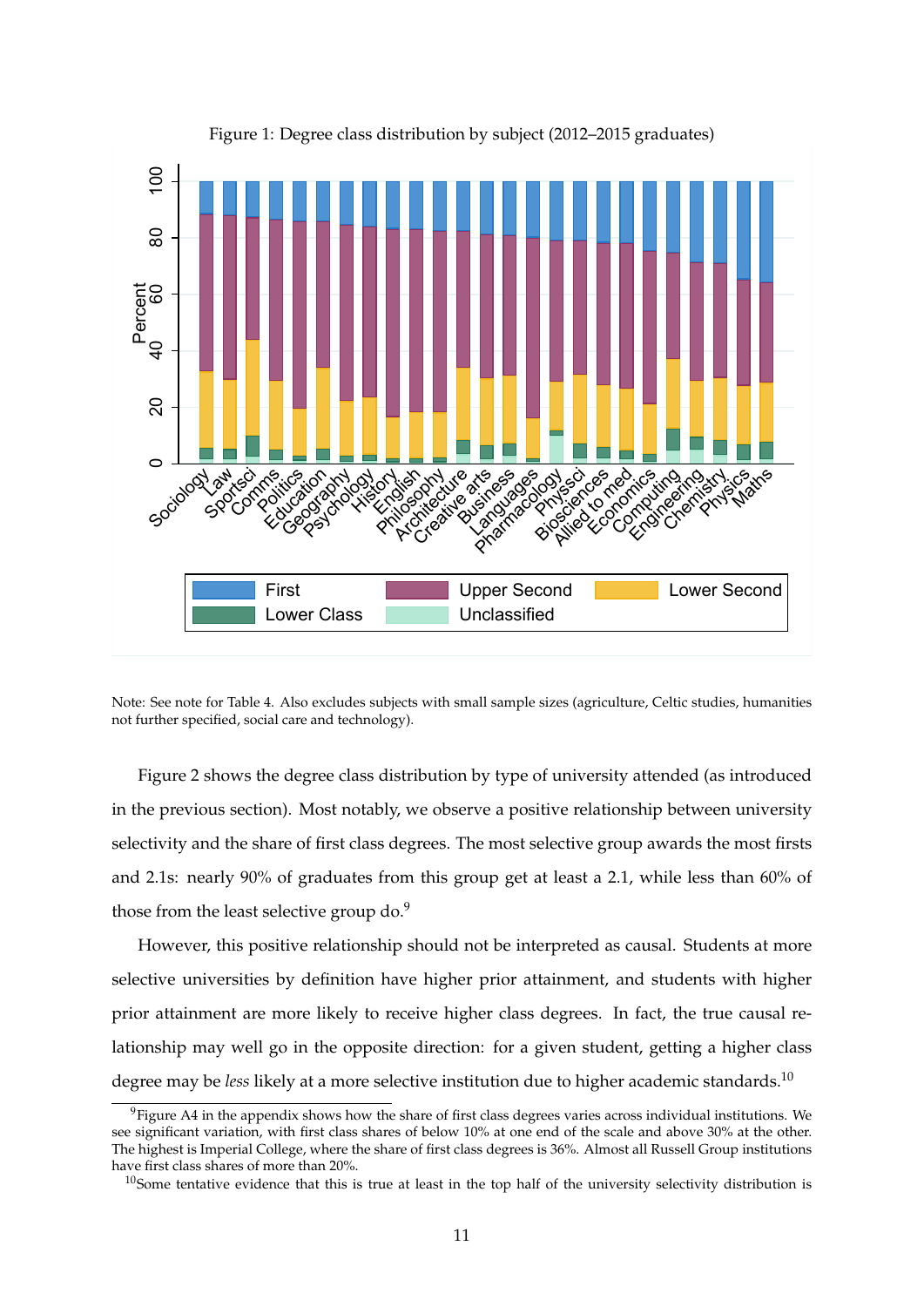

Figure 2: Degree class distribution by university group (2012–2015 graduates)

Note: See note for Table 4.

The relationship between prior attainment and degree class is illustrated in Figure 3. Specifically, the graph shows how degree class changes with GCSE attainment for the cohort of students who took their GCSEs in 2009 (the relationship is smoothed for clarity). It only includes people who started a degree in 2011 and only those in the top half of the GCSE score distribution (because there are not many students with GCSE scores below this point).

As expected, we see that achieving high grades at university is very clearly related to GCSE attainment. At one end of the scale, around 20% of students with middling GCSE attainment (compared with the whole cohort) who go to university at age 18 fail to complete a degree within four years, while less than 10% graduate with a first class degree within that time frame. At the other end of the scale, less than 5% of students with the highest GCSE attainment do not complete their degrees within four years, around 90% are awarded at least a 2.1 and more than 40% graduate with a first class degree.

presented in Figure A7.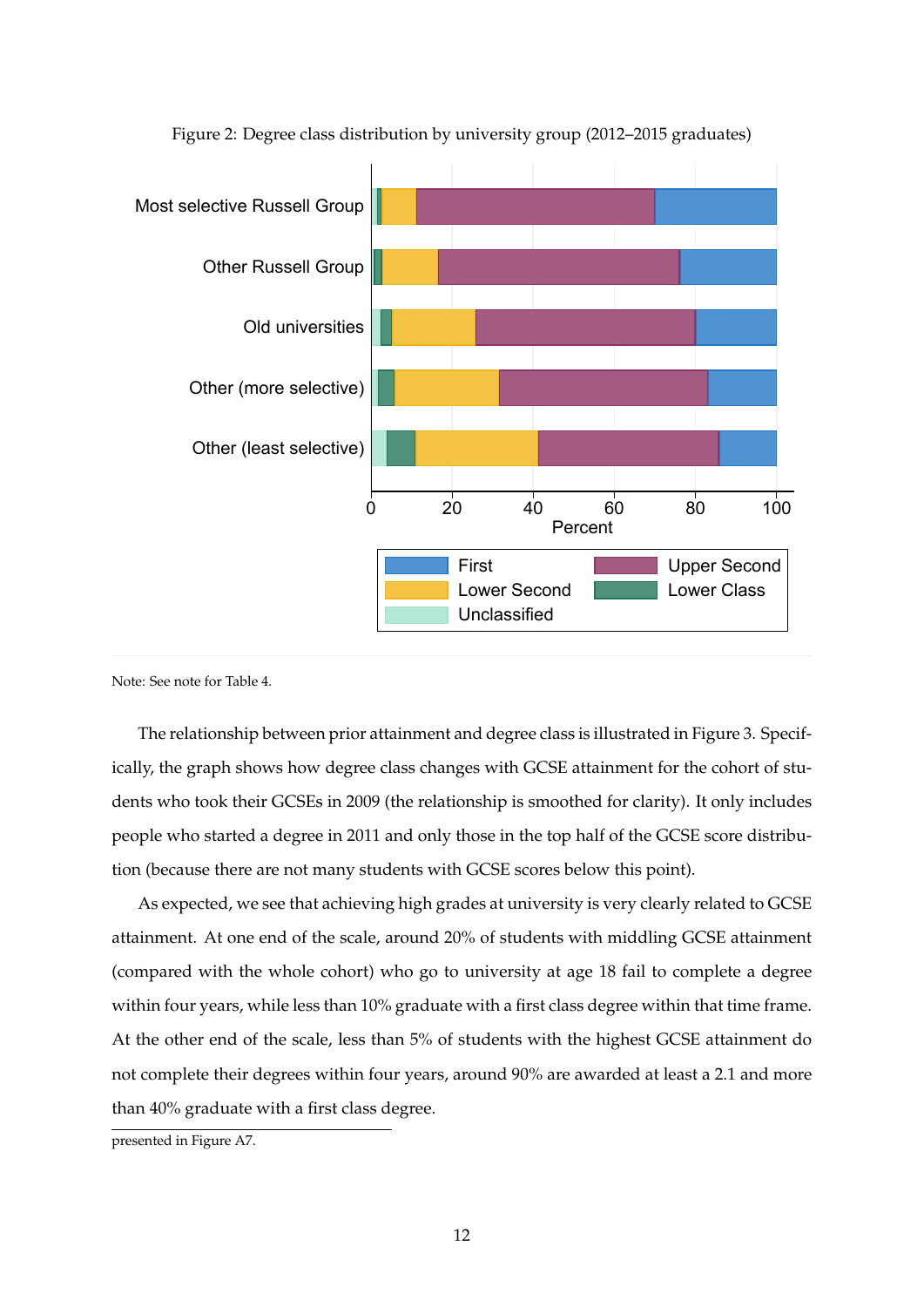

Figure 3: Degree class distribution by GCSE attainment (2009 GCSEs)

Note: The graph shows degree class distribution by GCSE percentile for the 2009 GCSE cohort, smoothed using a first-degree polynomial, a Gaussian smoothing kernel, and a bandwidth of 5. Only the top 50 percentiles of the GCSE score distribution are shown, as students in the bottom half have low rates of university attendance. Only includes students who started university in 2011 (two years after their GCSEs). 'No Degree' means no degree observed within four years of entering university. Includes 186,260 observations.

## **4 Methods**

#### **4.1 Conceptual framework**

We are looking to answer the question 'How much does it pay to get good grades at university?'. More precisely, we are interested in the expected difference, in log points, between individuals' earnings if they had obtained a degree of each class compared with if they had obtained an upper second class degree. Formally, we want to estimate

$$
\Delta_D = E(\log y_i^D - \log y_i^2) \tag{1}
$$

where  $y_i^D$  denotes person *i*'s earnings had they received degree class *D*, the expectations operator *E* ranges across individuals, and  $d = 2$  denotes an upper second class degree. The coun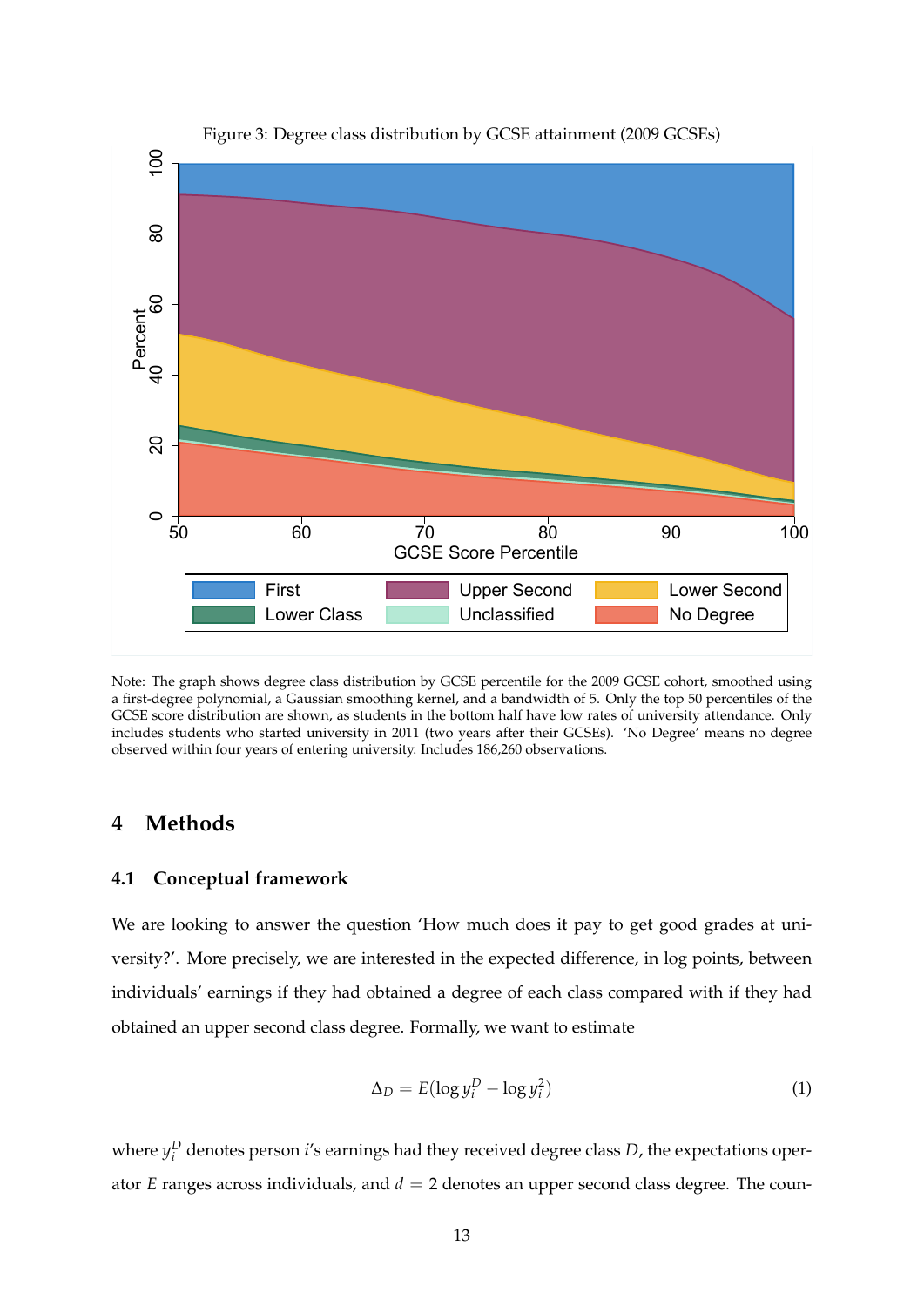terfactual scenarios where individuals receive different degree classes should be understood to represent not only different degree awards themselves, but also different levels of human capital accumulation at university corresponding to these degree awards.<sup>11</sup> Denoting  $D = 0$  as not attending university at all, the return to a degree with degree class  $D$  is  $E(\log y_i^D - \log y_i^0)$ . Hence the difference in returns between a degree of class *D* and an upper second class degree is also Δ*D*, since

$$
\Delta_D = E(\log y_i^D - \log y_i^0) - E(\log y_i^2 - \log y_i^0) = E(\log y_i^D - \log y_i^2). \tag{2}
$$

To illustrate why the conditional earnings premium is a reasonable estimator for the (unknown) quantity  $\Delta_D$ , we now outline a simple model where it is consistent and unbiased. Assume that individual *i*'s earnings are given by the 'Mincerian' earnings function

$$
\log(y_i^D) = \beta_0 + \sum_{d \neq 2} \beta_d I[D_i = d] + \gamma' X_i + \epsilon_i.
$$
 (3)

*I* is the indicator function.

Substituting equation 3 into equation 1 shows that in this model,  $\Delta_D = \beta_D$ . Assume further that the degree class individual *i* obtains is an unknown deterministic function Ψ of *Xi* and an error term  $u_i$ , so  $D_i = \Psi(X_i, u_i)$ .<sup>12</sup> Then, provided that  $u_i$  and  $\epsilon_i$  are uncorrelated, the parameters of (3) can be estimated using ordinary least squares (OLS) regression given data on actual earnings *yi*, degree class *Di* and background characteristics *Xi*. In particular, the conditional earnings premium  $\hat{\beta}_D$  will be a consistent and unbiased estimator of  $\Delta_D$ .

Importantly, the *raw* earnings premium will not be a consistent estimator of  $\Delta_D$  in this model. The reason is that if  $X_i$  were excluded from the earnings regression,  $\gamma' X_i$  would be included in the error term, which would be correlated with  $D_i$  by construction. Intuitively, without controlling for background characteristics, we would mistake the earnings effects of other factors that are correlated with academic performance for the effects of academic performance itself.

Figure 3 in the previous section provides a clear illustration of this issue. As it is typically those with higher prior attainment who get good degrees, and high prior attainment has an independent positive effect on earnings, those who get good degrees would likely have

 $11$ Like the rest of the literature, we do not attempt to disentangle these two factors.

<sup>&</sup>lt;sup>12</sup>For instance,  $u_i$  might be thought to contain the effects of teaching quality or transitory health shocks.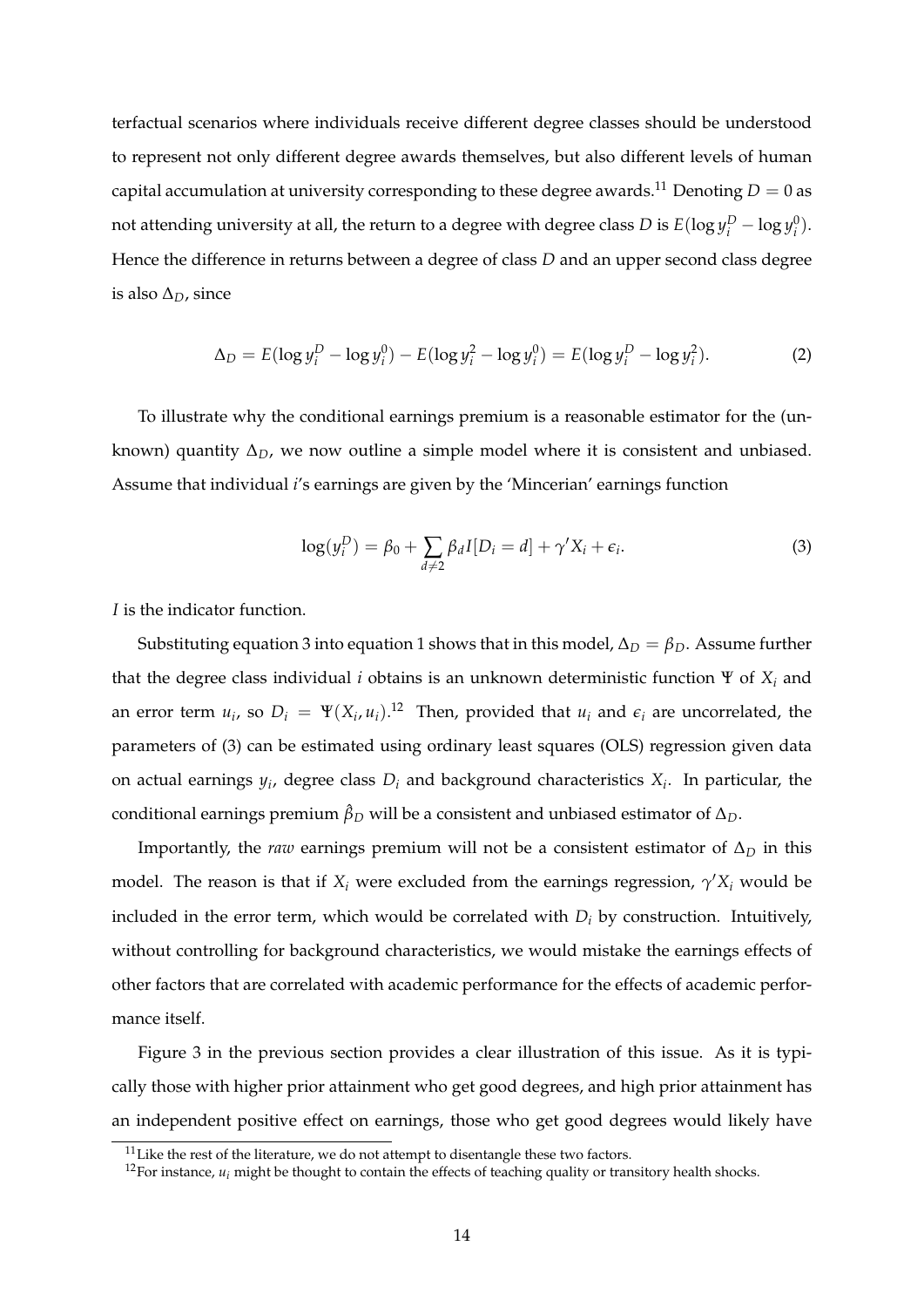earned more than those without good degrees even if they had not obtained good degrees. In order to estimate conditional differences in expected earnings, we control for prior attainment in a regression model that also accounts for other factors that are likely to be correlated with degree class and influence subsequent earnings, such as socio-economic background and demographic variables.

#### **4.2 Overall estimates**

To obtain overall conditional earnings premiums, we estimate

$$
\log(y_i^{30}) = \beta_0 + \sum_{d=1, d=2}^{4} \beta_d I[D=d] + \sum_{c=2003}^{2004} \delta_c I[C=c] + \gamma' X_i + \epsilon_i
$$
 (4)

where  $y_i^{30}$  is the earnings of individual *i* at age 30. We include graduates from the 2002 to 2004 GCSE cohorts. *I* is the indicator function and *D* indicates degree classification, where *D* ∈ {1, 2, 3, 4}. Let 1 indicate a first class degree, 2 an upper second, 3 a lower second and 4 a third or ordinary degree. We exclude people who did not obtain a degree or whose degree was not classified. The omitted category is  $D = 2$ , so our estimates are relative to this base: e.g.  $\beta_1$  is the premium of getting a first class degree over an upper second (2.1).

*Xi* is a vector of observable characteristics that include background, prior attainment and university controls. The background controls include a socio-economic indicator (following that used in Belfield et al. (2018)), region, ethnicity and school type (state or independent school). The prior attainment controls include Key Stage 2 (age 11), Key Stage 4 (age 16) and Key Stage 5 (age 18) test scores by subject. The university controls include indicator variables for university group and subject studied at university, as well as for whether a student entered university at age 19 or older. We sequentially add these sets of controls in Table 5 in Section 5. Each student with positive earnings is included as many times in the model as the number of subjects he or she studied at university. The model is estimated by weighted OLS, weighting each observation depending on the share of a given subject in an individual's course.

Throughout this report, we estimate completely separate models for men and women so as to allow different earnings premiums by gender and different effects of the *X* variables on earnings. In our main specification, we use earnings at age 30 as the dependent variable. We use this age as we consider it to be the best balance of pooling across cohorts and leaving sufficient time after university to experience the benefit (penalty) of a higher-(lower-)class degree.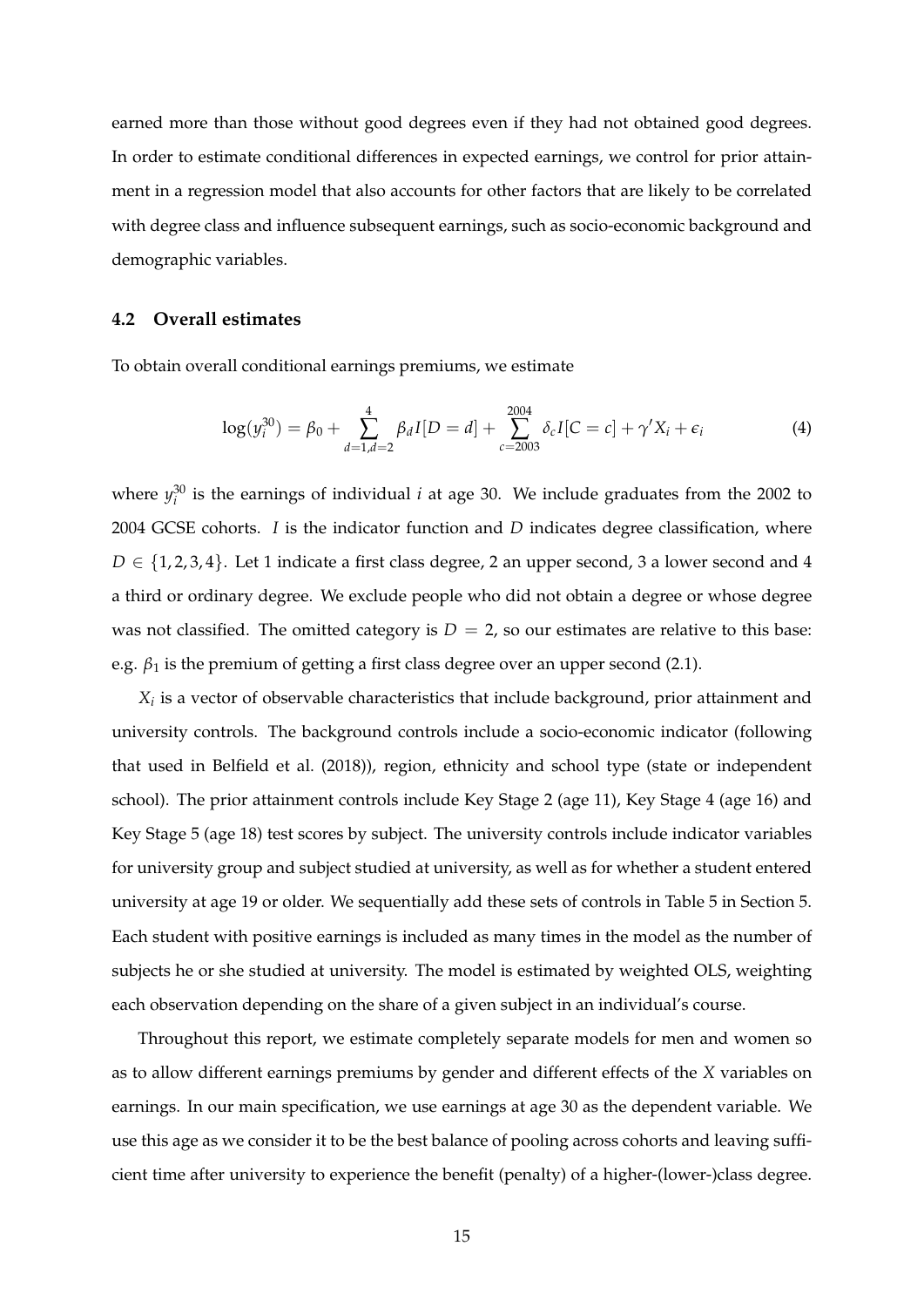We include separate dummies for being in the 2003 and 2004 GCSE cohorts (denoted *c*) to allow for real earnings growth (as we are observing these cohorts at the same age and therefore at a different time).

#### **4.3 Subject and university estimates**

We estimate how degree class premiums vary by subject ( $s \in \{1, 2, ..., \overline{S}\}\)$  via the following:

$$
\log(y_i^{30}) = \beta_0 + \sum_{s=1}^{\bar{S}} \sum_{d=1,d=2}^4 \beta_{ds} I[D=d, S=s] + \sum_{s=2}^{\bar{S}} \delta_s I[S=s] + \sum_{c=2003}^{2004} \delta_c I[C=c] + \gamma' X_i + \epsilon_i
$$
\n(5)

That is, we hold the effect of the background characteristics constant, but allow each of the different subjects to have a different degree class premium. For every subject, we again use  $D = 2$  as the omitted category so that each of the subject estimates is relative to the baseline of a 2.1 in that subject.<sup>13</sup> We also do the equivalent by university group, as follows:

$$
\log(y_i^{30}) = \beta_0 + \sum_{u=1}^{\bar{U}} \sum_{d=1,d=2}^4 \beta_{du} I[D=d, U=u] + \sum_{u=2}^{\bar{U}} \delta_u I[U=u] + \sum_{c=2003}^{2004} \delta_c I[C=c] + \gamma' X_i + \epsilon_i
$$
\n(6)

We use the five university groups introduced previously, so  $\bar{U} = 5$ . Again the interpretation of the  $\beta_{du}$  coefficients is the earnings premium from getting that degree classification within that univerisity group, relative to a 2.1 from that university group.<sup>14</sup> For Figures 4, 5 and 6 in Section 5, we re-parameterise equations 5 and 6 so that the omitted categories are a 2.1 in creative arts and a 2.1 from an 'other (least selective)' university, respectively. The parameters of the re-parameterised regressions are given by  $\beta_{ds}^* = \beta_{ds} + \delta_s$  for the subject regression and  $\beta_{du}^* = \beta_{du} + \delta_u$  for the university group regression.

#### **4.4 Changing premiums over time**

In Section 6, we turn to consider how degree class premiums have changed over time. To do this with the same set of control variables in *X*, which relies on the NPD, we have to use an earlier age than 30 to be able to look at multiple cohorts. We therefore use earnings at age 26,

<sup>&</sup>lt;sup>13</sup>As the subject indicators are now included separately, they are not part of  $X_i$  for equation 5 (but university group indicators are).

<sup>&</sup>lt;sup>14</sup>As the university group indicators are now included separately, they are not part of  $X_i$  for equation 6 (but subject indicators are).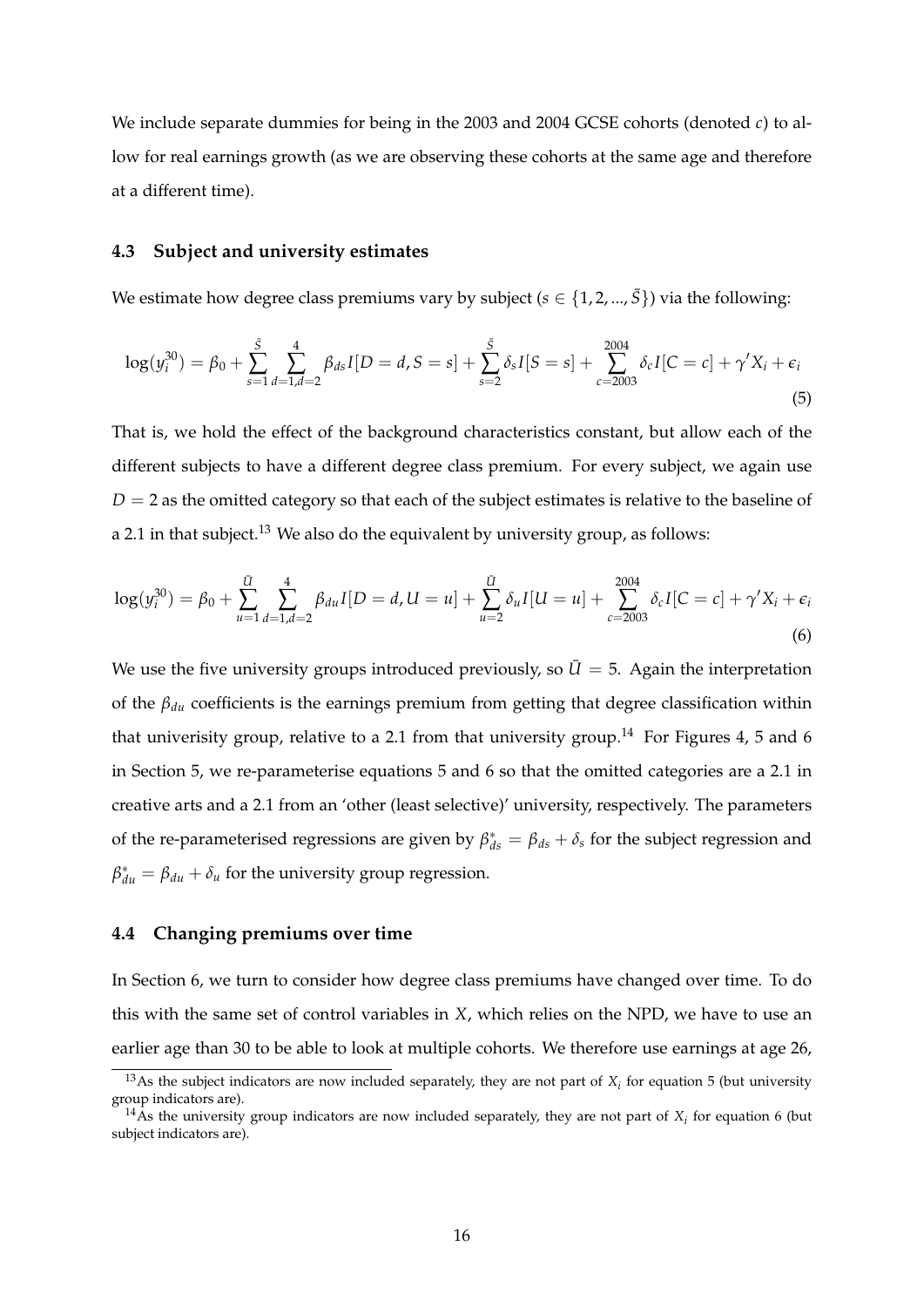which allows us to include seven cohorts. We start by running the following model:

$$
\log(y_i^{26}) = \beta_0 + \sum_{c=2003}^{2008} \sum_{d=1,d=2}^4 \beta_{dc} I[C = c, D = d] + \sum_{c=2003}^{2008} \delta_c I[C = c] + \gamma' X_i + \epsilon_i \tag{7}
$$

This is analogous to equations 5 and 6, allowing separate degree class premiums for each cohort. However, we then restrict this model as follows:

$$
\log(y_i^{26}) = \beta_0 + \sum_{d=1,d=2}^4 \beta_d^1 I[D=d] + \sum_{d=1,d=2}^4 \beta_d^2 I[D=d]t + \sum_{c=2003}^{2008} \delta_c I[C=c] + \gamma' X_i + \epsilon_i \quad (8)
$$

where  $t = c - 2005$ . That is, we interact cohort with degree class, allowing each degree class to have a linear trend over time, with the non-interacted effects corresponding to the year 2005. This is somewhat restrictive, but it has the advantage of being easy to interpret, avoids over-fitting and lends itself well to looking at trends over time for subgroups.15

# **5 Conditional degree class premiums**

Table 5 shows our estimates of *β*1, *β*3 and *β*4 from equation 4, separately by gender. The sample consists of all full-time English-domiciled graduates from the 2002–2004 GCSE cohorts who started a standard undergraduate course at a UK university within 5 years of their GCSE exams and graduated within 11 years. The estimates exclude those whose degree class was not recorded or was not classified, graduates with earnings of less than £3,000 at the given age and graduates from the subjects excluded from Table 4. The sample includes both students who get postgraduate degrees and students who do not; separate results for these two groups are given in Appendix A1.

<sup>15</sup>Subgroup analysis is presented in Appendix A3.2.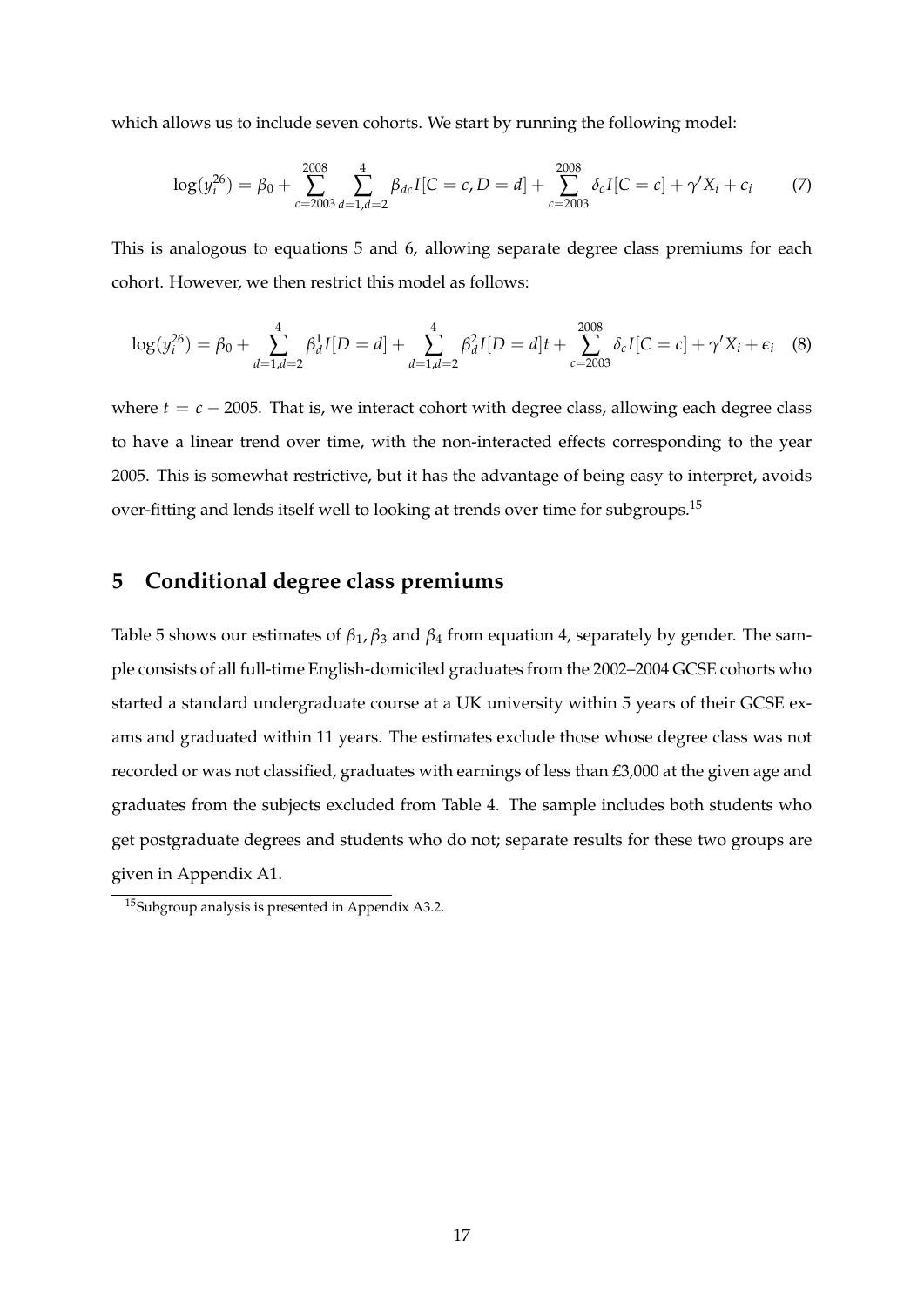| Specification | (1)            | (2)         | (3)         | (4)         | (5)         | (6)         |
|---------------|----------------|-------------|-------------|-------------|-------------|-------------|
| Women         |                |             |             |             |             |             |
| First         | $0.083***$     | $0.078***$  | $0.070***$  | $0.024***$  | $0.019***$  | $0.034***$  |
|               | (0.004)        | (0.004)     | (0.004)     | (0.004)     | (0.004)     | (0.004)     |
| Lower second  | $-0.164***$    | $-0.139***$ | $-0.132***$ | $-0.073***$ | $-0.064***$ | $-0.071***$ |
|               | (0.003)        | (0.003)     | (0.003)     | (0.003)     | (0.003)     | (0.003)     |
| Lower class   | $-0.309***$    | $-0.267***$ | $-0.257***$ | $-0.161***$ | $-0.150***$ | $-0.159***$ |
|               | (0.006)        | (0.006)     | (0.006)     | (0.006)     | (0.006)     | (0.006)     |
| Observations  | 279,176        | 277,899     | 277,899     | 277,899     | 263,511     | 263,511     |
| Men           |                |             |             |             |             |             |
| First         | $0.119***$     | $0.117***$  | $0.110***$  | $0.066***$  | $0.059***$  | $0.068***$  |
|               | (0.004)        | (0.004)     | (0.004)     | (0.004)     | (0.004)     | (0.004)     |
| Lower second  | $-0.181***$    | $-0.156***$ | $-0.153***$ | $-0.105***$ | $-0.103***$ | $-0.115***$ |
|               | (0.003)        | (0.003)     | (0.003)     | (0.003)     | (0.003)     | (0.003)     |
| Lower class   | $-0.302***$    | $-0.259***$ | $-0.256***$ | $-0.188***$ | $-0.187***$ | $-0.202***$ |
|               | (0.006)        | (0.006)     | (0.006)     | (0.006)     | (0.006)     | (0.006)     |
| Observations  | 224,383        | 223,424     | 223,424     | 223,424     | 210,052     | 210,052     |
| Controls      |                |             |             |             |             |             |
| Background    | N <sub>o</sub> | Yes         | Yes         | Yes         | Yes         | Yes         |
| Key Stage 2   | No             | No          | Yes         | Yes         | Yes         | Yes         |
| Key Stage 4   | No             | No          | No          | Yes         | Yes         | Yes         |
| Key Stage 5   | No             | No          | No          | No          | Yes         | Yes         |
| University    | No             | No          | No          | No          | No          | Yes         |

Table 5: Degree class premiums at age 30 by gender (in logs)

Note: Includes full-time English-domiciled graduates from the 2002–2004 GCSE cohorts who started a standard undergraduate course at a UK university within 5 years of their GCSE exams and graduated within 11 years. The estimates exclude those whose degree class was not recorded or was not classified, graduates with earnings of less than £3,000 at the given age and graduates from the subjects excluded from Table 4. The base category is an upper second class degree. 'Observations' refers to individual/degree subject combinations. The sample size drops substantially between columns 4 and 5 as we do not observe a Key Stage 5 record for all individuals in our data. Standard errors are given in parentheses. \* indicates  $p < 0.05$ , \*\* indicates  $p < 0.01$  and \*\*\* indicates  $p < 0.001$ .

Column 1 gives the raw or unconditional earnings premiums for the different degree classes relative to the omitted category, an upper second (2.1). For example, the top left-hand estimate in the table shows that women in our sample with a first earned 8.3 log points (8.7%) more than women with a 2.1. For men, the equivalent figure is 11.9 log points (12.6%). The earnings of women with a lower second (2.2) or a lower class than this are 16.4 log points (15.1%) and 30.9 log points (26.6%) lower than those of women with a 2.1, respectively. The figures for men for a 2.2 or lower class degree relative to a 2.1 are similar.

The table shows that as control variables are sequentially included, the differences in earnings between degree classes mostly decline. This is particularly true when GCSE (Key Stage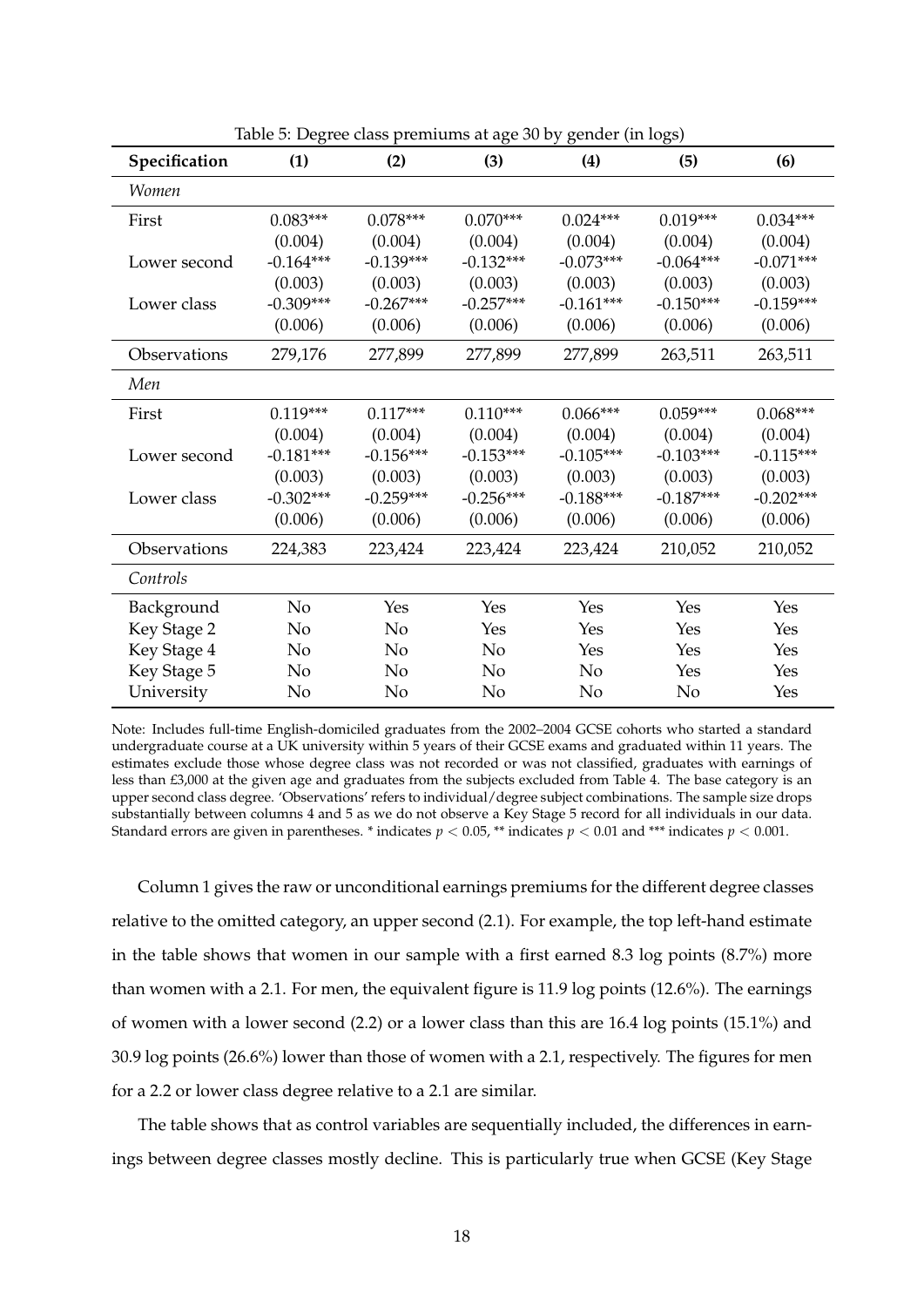4) controls are included: the first class premium drops from 7.0 to 2.4 log points (7.3% to 2.4%) for women and from 11.0 to 6.6 log points (11.6% to 6.8%) for men. The only exception to this story is the inclusion of university controls, which comprise indicator variables for university subject, institution type, and the timing of university entry. Adding these controls *increases*  the degree class differences slightly. This partly reflects the fact that *conditional on prior attainment*, first class degrees are more likely at less selective universities,<sup>16</sup> which also offer lower returns.It also partly reflects the positive association (conditional on prior attainment) between late university entry and degree performance and its negative association with earnings.

Column 6 shows our main estimates. The premium from gaining a first class degree over an upper second is 3.4 log points (3.5%) for women and 6.8 log points (7.0%) for men. A lower second class degree is associated with 7.1 log points (6.9%) lower earnings compared with an upper second for women and 11.5 log points (10.9%) lower earnings for men. Obtaining a lower class degree is associated with 15.9 log points (14.7%) lower earnings compared with an upper second for women and 20.2 log points (18.3%) lower earnings for men.

These estimates are quite large, especially for men: based on the estimates from Belfield et al. (2018), the estimated difference in returns between an upper second and a lower second class degree for men is around three times as large as the average return of going to university at the same age, which was estimated as 4% in Britton et al. (2020*b*).17 The estimates are also quite a lot bigger than those found in previous studies. For example, Naylor, Smith and Telhaj (2016) estimate a 'higher class' premium (i.e. a first or a 2.1) of around 7 log points over a lower class degree at approximately age 30, with no significant gender differences. Our estimates (at age 30) equate to a 'higher class' premium of 8.6 log points (9.0%) for women and 14.2 log points (15.3%) for men (we show this in Table A7 in the appendix). Also, unlike Naylor, Smith and Telhaj (2016), we find that control variables have a very large impact on the estimated premium from a higher class degree, highlighting that our raw differences are much larger than theirs.<sup>18</sup>

<sup>&</sup>lt;sup>16</sup>See Figure A7 for evidence of this.

<sup>&</sup>lt;sup>17</sup>As documented in Appendix A1, we find even larger earnings premiums – especially for first class degrees – when we exclude graduates who pursue postgraduate degrees.

 $18A$  potentially important difference between the two studies is that Naylor, Smith and Telhaj (2016) use hourly earnings while we use annual earnings.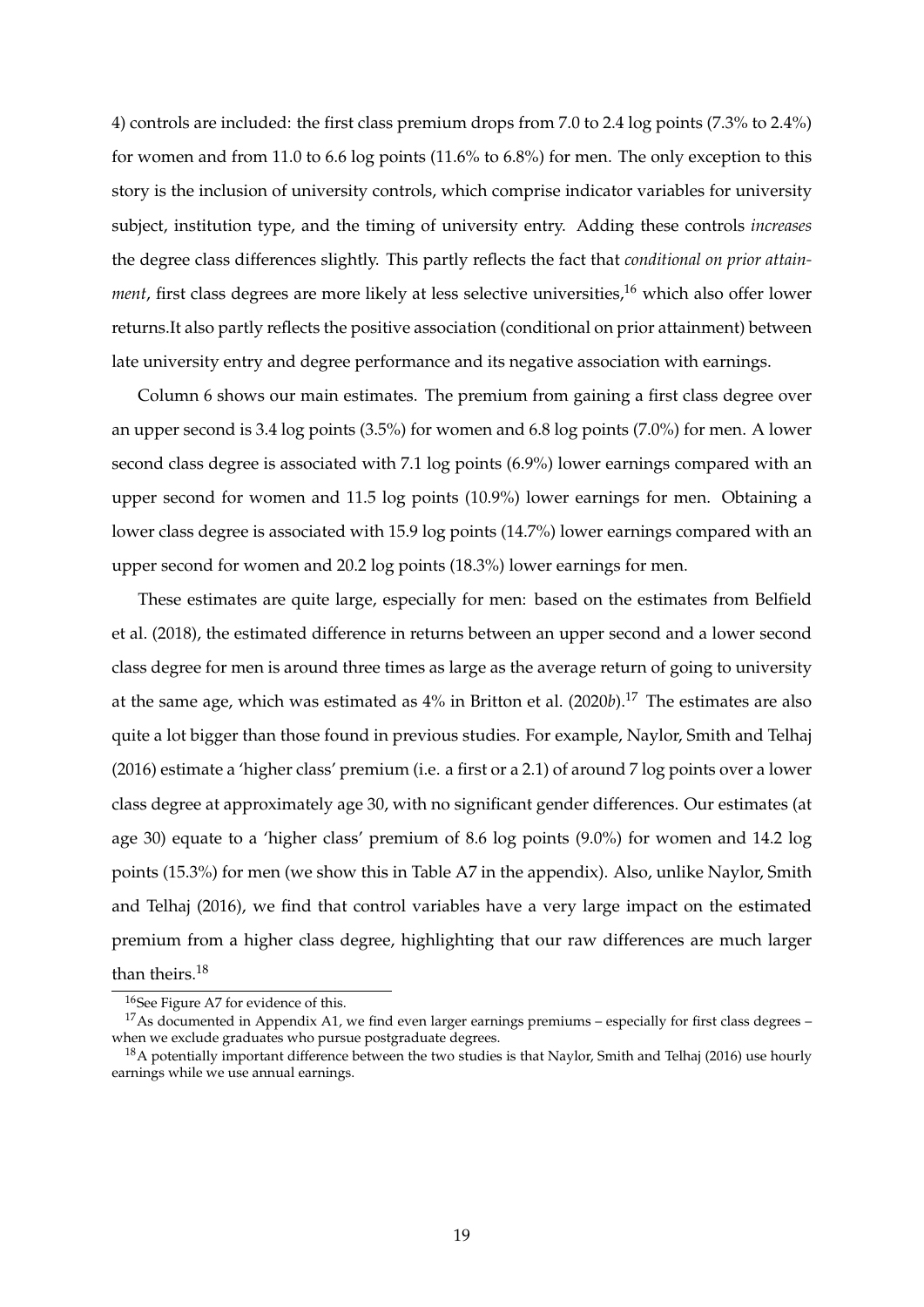|                    |             | Women       |             |            | Men         |             |
|--------------------|-------------|-------------|-------------|------------|-------------|-------------|
| Subject            | First       | 2.2         | Lower       | First      | 2.2         | Lower       |
| Allied to med      | $0.068***$  | $-0.041***$ | $-0.097***$ | $0.060*$   | $-0.153***$ | $-0.179***$ |
|                    | (0.014)     | (0.012)     | (0.025)     | (0.025)    | (0.020)     | (0.039)     |
| Architecture       | $0.067*$    | $-0.032$    | $-0.199***$ | 0.026      | $-0.150***$ | $-0.222***$ |
|                    | (0.034)     | (0.025)     | (0.046)     | (0.022)    | (0.016)     | (0.030)     |
| <b>Biosciences</b> | $0.048**$   | $-0.068***$ | $-0.114***$ | $0.046*$   | $-0.083***$ | $-0.178***$ |
|                    | (0.015)     | (0.014)     | (0.029)     | (0.021)    | (0.016)     | (0.027)     |
| <b>Business</b>    | $0.136***$  | $-0.136***$ | $-0.244***$ | $0.175***$ | $-0.186***$ | $-0.274***$ |
|                    | (0.011)     | (0.008)     | (0.017)     | (0.012)    | (0.008)     | (0.014)     |
| Chemistry          | $-0.011$    | $-0.057$    | $-0.208***$ | $0.078**$  | $-0.076**$  | $-0.159***$ |
|                    | (0.029)     | (0.031)     | (0.046)     | (0.028)    | (0.027)     | (0.036)     |
| Comms              | 0.026       | $-0.052***$ | $-0.098**$  | $-0.003$   | $-0.046**$  | $-0.152***$ |
|                    | (0.020)     | (0.013)     | (0.031)     | (0.024)    | (0.015)     | (0.031)     |
| Computing          | $0.195***$  | $-0.102***$ | $-0.177***$ | $0.108***$ | $-0.107***$ | $-0.215***$ |
|                    | (0.031)     | (0.025)     | (0.040)     | (0.013)    | (0.012)     | (0.017)     |
| Creative arts      | $-0.007$    | $-0.034***$ | $-0.078***$ | $-0.010$   | $-0.018$    | $-0.065***$ |
|                    | (0.009)     | (0.007)     | (0.014)     | (0.012)    | (0.010)     | (0.017)     |
| Economics          | $0.095**$   | $-0.177***$ | $-0.388***$ | $0.212***$ | $-0.274***$ | $-0.433***$ |
|                    | (0.030)     | (0.028)     | (0.065)     | (0.020)    | (0.017)     | (0.035)     |
| Education          | $-0.014$    | $-0.014$    | $-0.115***$ | $-0.007$   | $-0.036$    | $-0.182***$ |
|                    | (0.018)     | (0.010)     | (0.021)     | (0.045)    | (0.025)     | (0.043)     |
| Engineering        | $0.098***$  | $-0.076**$  | $-0.174***$ | $0.091***$ | $-0.095***$ | $-0.199***$ |
|                    | (0.027)     | (0.029)     | (0.053)     | (0.012)    | (0.012)     | (0.020)     |
| English            | $-0.053***$ | $-0.015$    | $-0.166***$ | $-0.042*$  | $-0.023$    | $-0.112*$   |
|                    | (0.014)     | (0.011)     | (0.030)     | (0.021)    | (0.019)     | (0.046)     |
| Geography          | $-0.013$    | $-0.097***$ | $-0.248***$ | $-0.036$   | $-0.130***$ | $-0.238***$ |
|                    | (0.020)     | (0.017)     | (0.055)     | (0.025)    | (0.016)     | (0.034)     |
| History            | $0.035*$    | $-0.075***$ | $-0.144**$  | 0.034      | $-0.130***$ | $-0.281***$ |
|                    | (0.015)     | (0.014)     | (0.044)     | (0.018)    | (0.014)     | (0.036)     |
| Languages          | $-0.054***$ | $-0.086***$ | $-0.212***$ | $-0.047$   | $-0.119***$ | $-0.296***$ |
|                    | (0.016)     | (0.014)     | (0.043)     | (0.025)    | (0.022)     | (0.058)     |
| Law                | $0.210***$  | $-0.205***$ | $-0.265***$ | $0.314***$ | $-0.237***$ | $-0.365***$ |
|                    | (0.019)     | (0.010)     | (0.022)     | (0.027)    | (0.014)     | (0.030)     |
| Maths              | $0.059**$   | $-0.108***$ | $-0.284***$ | $0.088***$ | $-0.172***$ | $-0.288***$ |
|                    | (0.021)     | (0.023)     | (0.036)     | (0.019)    | (0.020)     | (0.027)     |
| Pharmacology       | $0.087**$   | $-0.091***$ | $-0.193**$  | $0.127**$  | $-0.102***$ | $-0.165**$  |
|                    | (0.028)     | (0.026)     | (0.059)     | (0.040)    | (0.031)     | (0.059)     |
| Philosophy         | $-0.038$    | $-0.042$    | $-0.204***$ | 0.005      | $-0.096***$ | $-0.120*$   |
|                    | (0.030)     | (0.022)     | (0.059)     | (0.030)    | (0.026)     | (0.061)     |
| Physics            | $-0.058$    | $-0.146**$  | $-0.254**$  | $0.085***$ | $-0.077**$  | $-0.196***$ |
|                    | (0.042)     | (0.046)     | (0.086)     | (0.023)    | (0.025)     | (0.036)     |
| Physsci            | $-0.008$    | $-0.036$    | $-0.107*$   | $-0.003$   | $-0.089***$ | $-0.125**$  |
|                    | (0.028)     | (0.024)     | (0.045)     | (0.034)    | (0.026)     | (0.043)     |
| Politics           | 0.015       | $-0.109***$ | $-0.311***$ | 0.050      | $-0.081***$ | $-0.158***$ |
|                    | (0.029)     | (0.022)     | (0.061)     | (0.027)    | (0.019)     | (0.047)     |
| Psychology         | $0.039**$   | $-0.044***$ | $-0.106***$ | 0.061      | $-0.074***$ | $-0.142**$  |
|                    | (0.013)     | (0.010)     | (0.028)     | (0.033)    | (0.022)     | (0.049)     |
| Sociology          | $-0.017$    | $-0.045***$ | $-0.108***$ | $-0.035$   | $-0.052*$   | $-0.140***$ |
|                    | (0.019)     | (0.011)     | (0.025)     | (0.036)    | (0.020)     | (0.039)     |
| Sportsci           | $-0.008$    | $-0.066***$ | $-0.170***$ | 0.037      | $-0.052***$ | $-0.098***$ |
|                    | (0.024)     | (0.016)     | (0.030)     | (0.027)    | (0.014)     | (0.021)     |

Table 6: Conditional degree class premiums at age 30 by university subject (in logs)

Note: Sample selection as described in the note for Table 5. Estimates are from a model that includes the full set of background, attainment and university controls. The base category in each subject is an upper second class degree. Results for agriculture, Celtic studies, humanities not further specified, social care and technology are suppressed due to small sample sizes. Overall sample sizes are as given in column 6 of Table 5. Standard errors are given in parentheses. \* indicates  $p < 0.05$ , \*\* indicates  $p < 0.01$  and \*\*\* indicates  $p < 0.001$ .

J.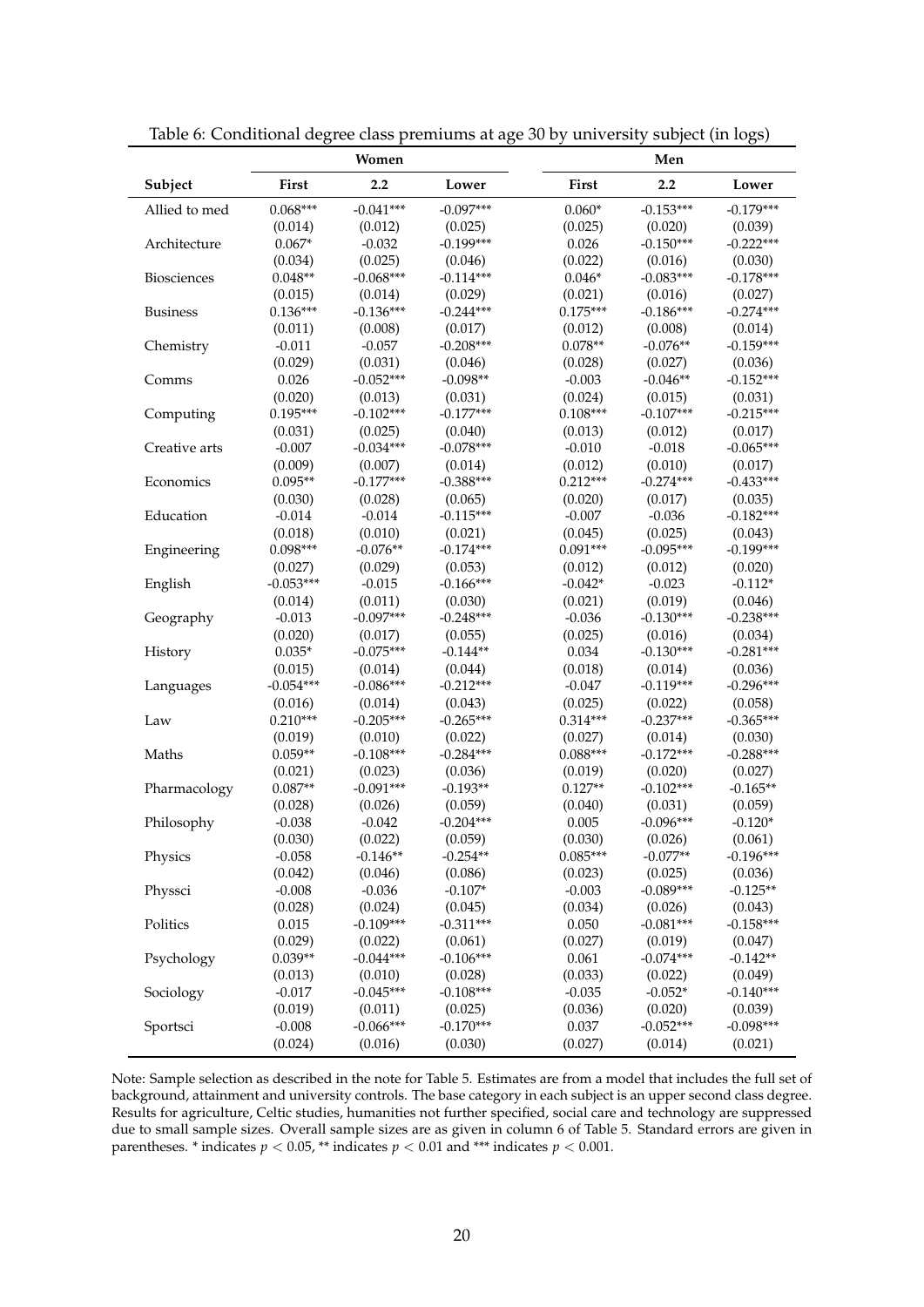We now turn to investigate how degree class premiums vary by subject studied at university. The results are shown in Table 6. We saw in Figure 1 that the distribution of degree classifications differs considerably across different subjects, so it is important to keep this in mind when interpreting the results. The table shows the equivalent estimates to the final column in Table 5 only (i.e. the conditional degree class premiums), with the full specification outlined in equation 5 in Section 4.

We see a lot of variation by subject. For men studying economics, the first class premium is 21.2 log points (23.6%), while the earnings loss from a lower second class degree is 27.4 log points (24.0%) and from a lower class degree is 43.3 log points (35.1%). For law, the first class premium is 21.0 log points (23.4%) for women and 31.4 log points (36.9%) for men; getting a lower second class degree is associated with 20.5 log points (18.5%) lower earnings for women and 23.7 log points (21.1%) lower earnings for men, compared with an upper second.



Note: Sample selection as described in the note for Table 5. Estimates are from a model that includes the full set of background, attainment and university controls. The base category is an upper second class degree in creative arts. Results for agriculture, Celtic studies, humanities not further specified, social care and technology are suppressed due to small sample sizes. Subjects are sorted by estimated return with an upper second class degree. Overall sample sizes are as given in column 6 of Table 5.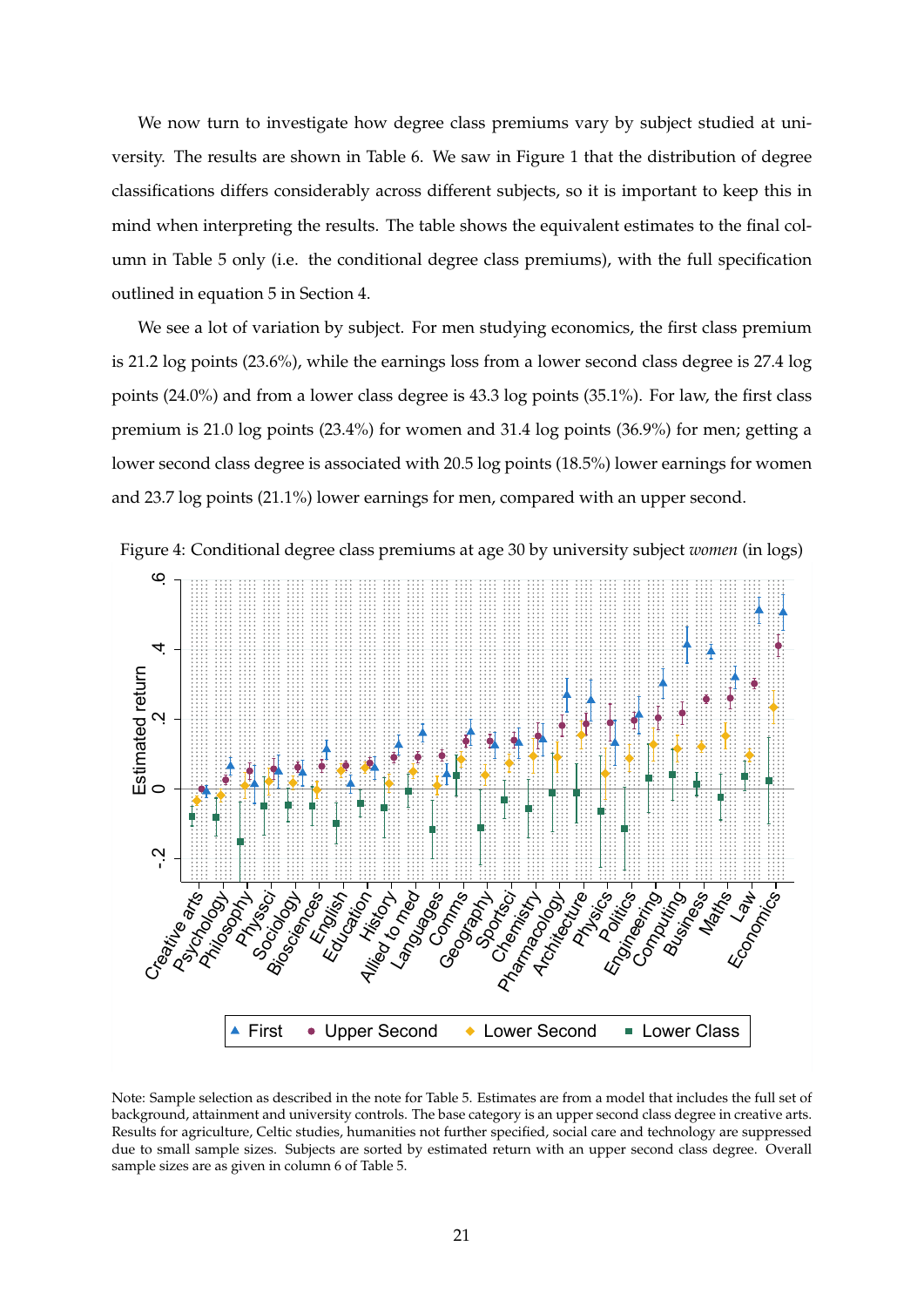On the other hand, there are several subjects where the benefits from a good grade appear to be minimal in terms of earnings at age 30. For education and English, there is no significant difference in earnings associated with getting a 2.1 instead of a 2.2 for either men or women. The first class premium is small or even negative for these and many other subjects. However, the earnings hit associated with a lower class degree in English and education is still large, suggesting that doing worse than a 2.2 can still result in significantly lower earnings in these subjects.



Figure 5: Conditional degree class premiums at age 30 by university subject: *men* (in logs)

Note: Sample selection as described in the note for Table 5. Estimates are from a model that includes the full set of background, attainment and university controls. The base category is an upper second class degree in creative arts. Results for agriculture, Celtic studies, humanities not further specified, social care and technology are suppressed due to small sample sizes. Subjects are sorted by estimated return with an upper second class degree. Overall sample sizes are as given in column 6 of Table 5.

Figures 4 and 5 put these results in perspective. Instead of using an upper second *in each subject* as the base category, we use an upper second class in creative arts as the base category for all results.19 This allows us to compare degree class premiums within subjects and returns

 $19$ We choose creative arts as the base category because it is a large subject that has consistently been identified as the subject with the lowest returns in previous work (Belfield et al., 2018; Britton et al., 2020*b*).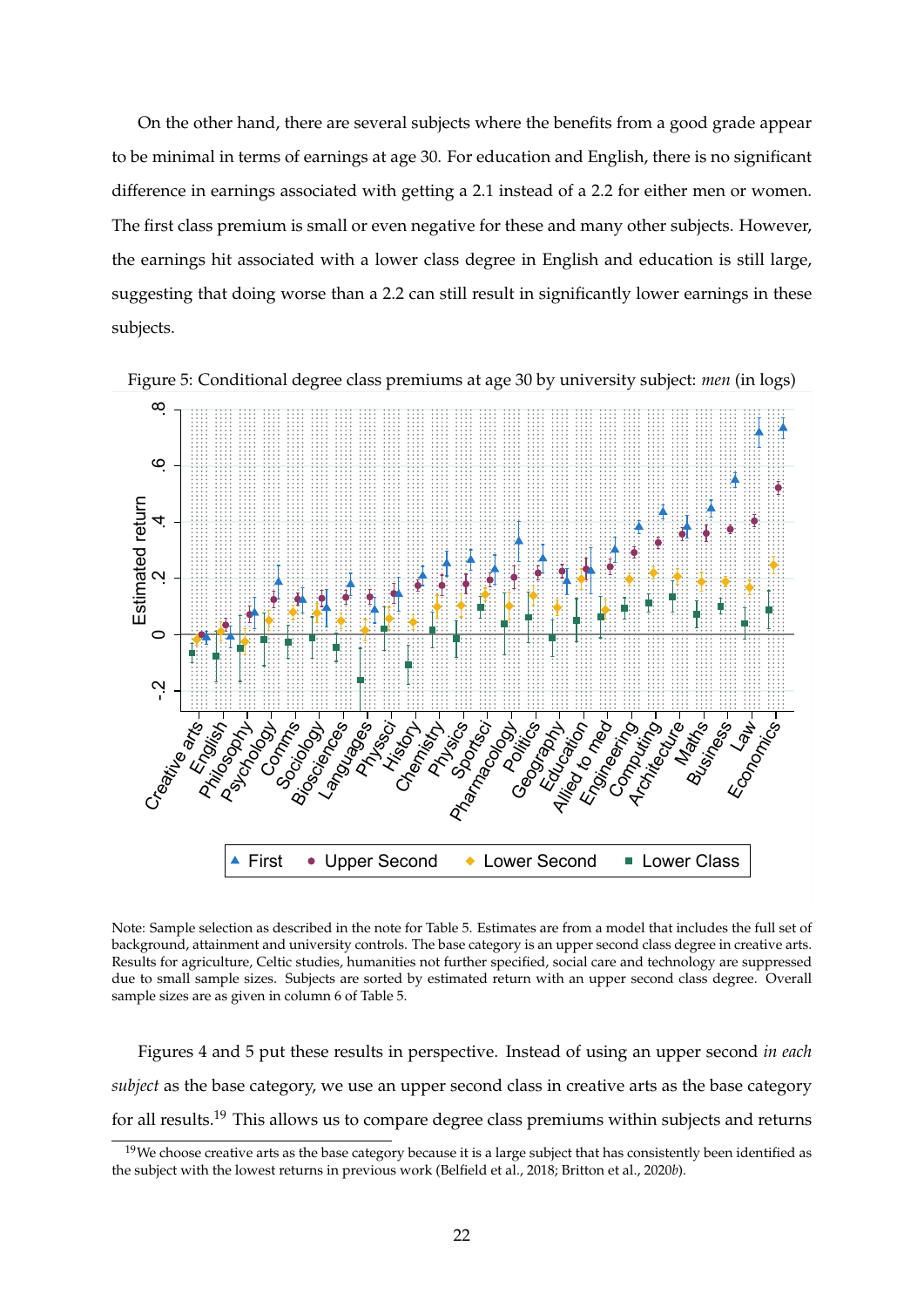differences across subjects.

A striking pattern emerges from these graphs. Among low-return subjects such as creative arts, English or philosophy, differences between degree classes are small. At the other end of the scale, differences between degree classes are very large in high-return subjects such as economics, law or business. This is consistent with the higher within-subject variance in earnings and returns among graduates of higher-return subjects, which we highlighted in Britton et al. (2020b).<sup>20</sup> It also implies that differences in returns between subjects within the same degree class are larger for people awarded higher class degrees. For instance, the results suggest that men who receive a 2.2 in English would not have earned significantly more had they got a 2.2 in law, but those who got a first class degree in English would have earned more than twice as much on average had they got a first in law.

|                              | $\sigma$   |                  | $\sigma$ -  |            | $\sigma$    | $\sim$ $\sim$ $\sim$ |
|------------------------------|------------|------------------|-------------|------------|-------------|----------------------|
|                              |            | Women            |             |            | Men         |                      |
| University group             | First      | $2.2\phantom{0}$ | Lower       | First      | 2.2         | Lower                |
| Most selective Russell Group | 0.017      | $-0.219***$      | $-0.307***$ | $0.133***$ | $-0.222***$ | $-0.278***$          |
|                              | (0.017)    | (0.025)          | (0.068)     | (0.015)    | (0.022)     | (0.043)              |
| Other Russell Group          | $0.033***$ | $-0.104***$      | $-0.225***$ | $0.054***$ | $-0.164***$ | $-0.281***$          |
|                              | (0.006)    | (0.006)          | (0.019)     | (0.007)    | (0.006)     | (0.013)              |
| Old universities             | $0.035***$ | $-0.076***$      | $-0.189***$ | $0.067***$ | $-0.131***$ | $-0.233***$          |
|                              | (0.008)    | (0.007)          | (0.017)     | (0.009)    | (0.007)     | (0.014)              |
| Other (more selective)       | $0.036***$ | $-0.053***$      | $-0.139***$ | $0.064***$ | $-0.081***$ | $-0.159***$          |
|                              | (0.007)    | (0.005)          | (0.010)     | (0.008)    | (0.006)     | (0.010)              |
| Other (least selective)      | $0.048***$ | $-0.063***$      | $-0.143***$ | $0.073***$ | $-0.079***$ | $-0.164***$          |
|                              | (0.009)    | (0.005)          | (0.009)     | (0.011)    | (0.007)     | (0.010)              |

Table 7: Conditional degree class premiums at age 30 by university group (in logs)

Note: Sample selection as described in the note for Table 5. Estimates are from a model that includes the full set of background, attainment and university controls. The base category in each university group is an upper second class degree. Overall sample sizes are as given in column 6 of Table 5. Standard errors are given in parentheses. \* indicates  $p < 0.05$ , \*\* indicates  $p < 0.01$  and \*\*\* indicates  $p < 0.001$ .

Table 7 then considers how returns to different degree classifications differ by university group, showing estimates from equation 6, again with the full set of control variables. For both men and women, the estimated earnings hit from getting a 2.2 rather than a 2.1 mostly rises with selectivity, from 6.3 log points (6.1%) at the least selective universities to 21.9 log points (19.7%) at the most selective ones for women, and from 7.9 log points (7.6%) to 22.2 log points (19.9%) for men. The pattern is mostly the opposite for the first class premium, which declines from 4.8 log points (4.9%) at the least selective universities to 1.7 log points (1.7%) at the most selective ones for women. For men the first class premium also broadly declines with

 $20$ Direct evidence of the correlation between overall returns and degree class premiums is presented in Figure A8.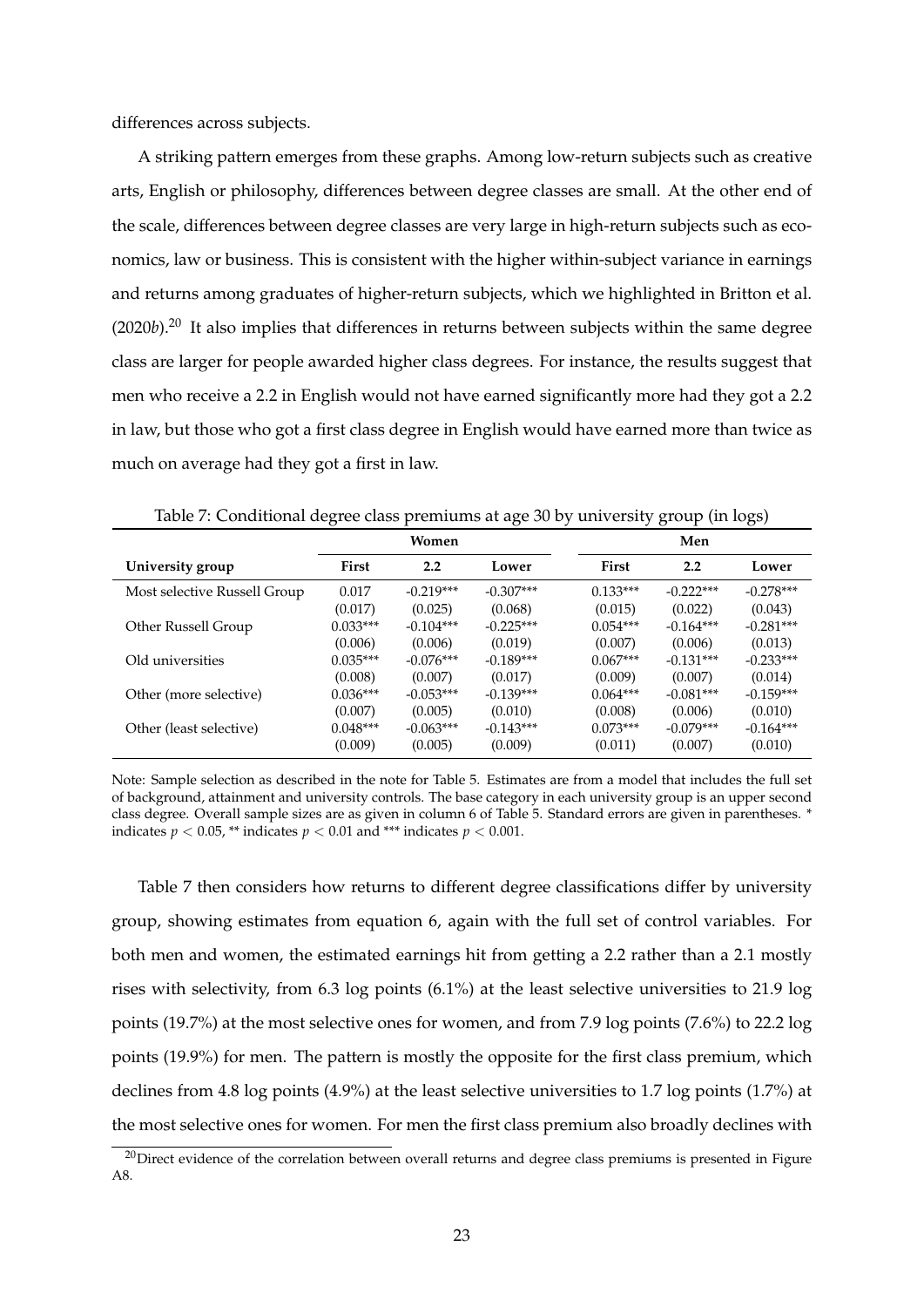selectivity, but the striking exception is the most selective Russell Group universities: men who graduate with a first class degree from these universities enjoy the highest first class premium, at 13.3 log points (14.2%). The penalty from lower class degrees follows a similar pattern to that for getting a 2.2.

Figure 6 puts these premiums into perspective by using a 2.1 at the 'other (least selective)' category as the reference category. Differences between degree classes are larger at more selective universities. Degree class premiums are in many cases bigger than differences in returns between university types. The results suggest that those who get a 2.2 from a selective university would mostly have been better off with a 2.1 from a less selective one.



Figure 6: Conditional degree class premiums at age 30 by university group (in logs)

Note: Sample selection as described in the note for Table 5. Estimates are from a model that includes the full set of background, attainment and university controls. The base category is an upper second class degree from an 'other (least selective)' university. Overall sample sizes are as given in column 6 of Table 5.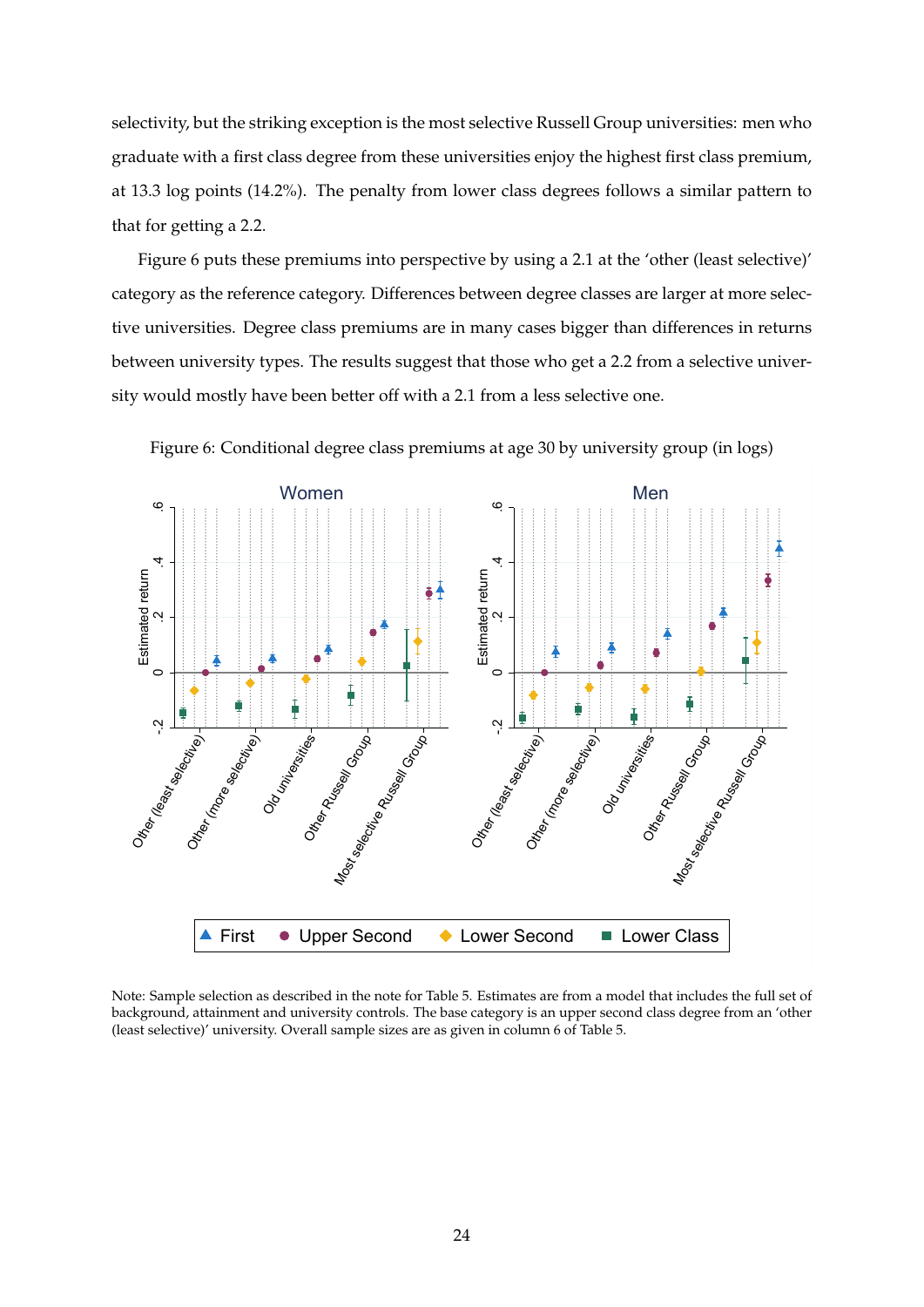# **6 The impact of rising graduate attainment**

We now turn to consider the impact of the well-documented trend of increases in the proportion of higher degree classifications awarded over time.<sup>21</sup> We start by documenting these trends, highlighting variation by subject studied and type of university attended. We then investigate how these trends have affected early-career earnings returns.

#### **6.1 Changes in degree classification**

Figure 7 shows the overall distribution of degree classifications for every graduating cohort between 1999 and 2015. There is a very clear pattern over this period of increases in the share of first class degrees, which more than trebled during this period. Interestingly, the 2.1 share has remained fairly stable, meaning it is the share of 2.2s and lower class degrees that has declined substantially over the period. The trends have been remarkably consistent, with the first class share increasing in every year since 1999. This trend accelerates mildly from around 2010.22

The latest HESA data show that the trend towards higher degree classifications has continued since 2015. Before the pandemic, the growth in the share of first class degrees awarded had begun to slow. However, the proportion of firsts jumped by 7 percentage points in 2020 (from 28% in 2019 to 35% in 2020).<sup>23</sup> In 2021, the proportion of students awarded a first rose further to 36% (Perrott, 2022).

Naylor, Smith and Telhaj (2016) highlighted substantial increases in the share of 'good degrees' awarded (firsts and 2.1s) even before 1999 – from 38% in 1985 to 47% in 1993 to 54% in 1998. We show that this share is 60% by 2006, 70% by 2013 and 74% in 2015, our last year of degree class data. According to the latest HESA data, this share was 82% in 2021 (Perrott, 2022).

 $21$ See, for example, the recent report by the Office for Students, a regulator of the sector (OfS, 2020).

<sup>&</sup>lt;sup>22</sup>Our data include all UK higher education institutions. Figure A5 in the appendix shows that big increases in the share of first class degrees occurred in Wales, Scotland and Northern Ireland as well as in England.

 $^{23}$ HESA speculate that this increase is related to measures universities took in response to the pandemic.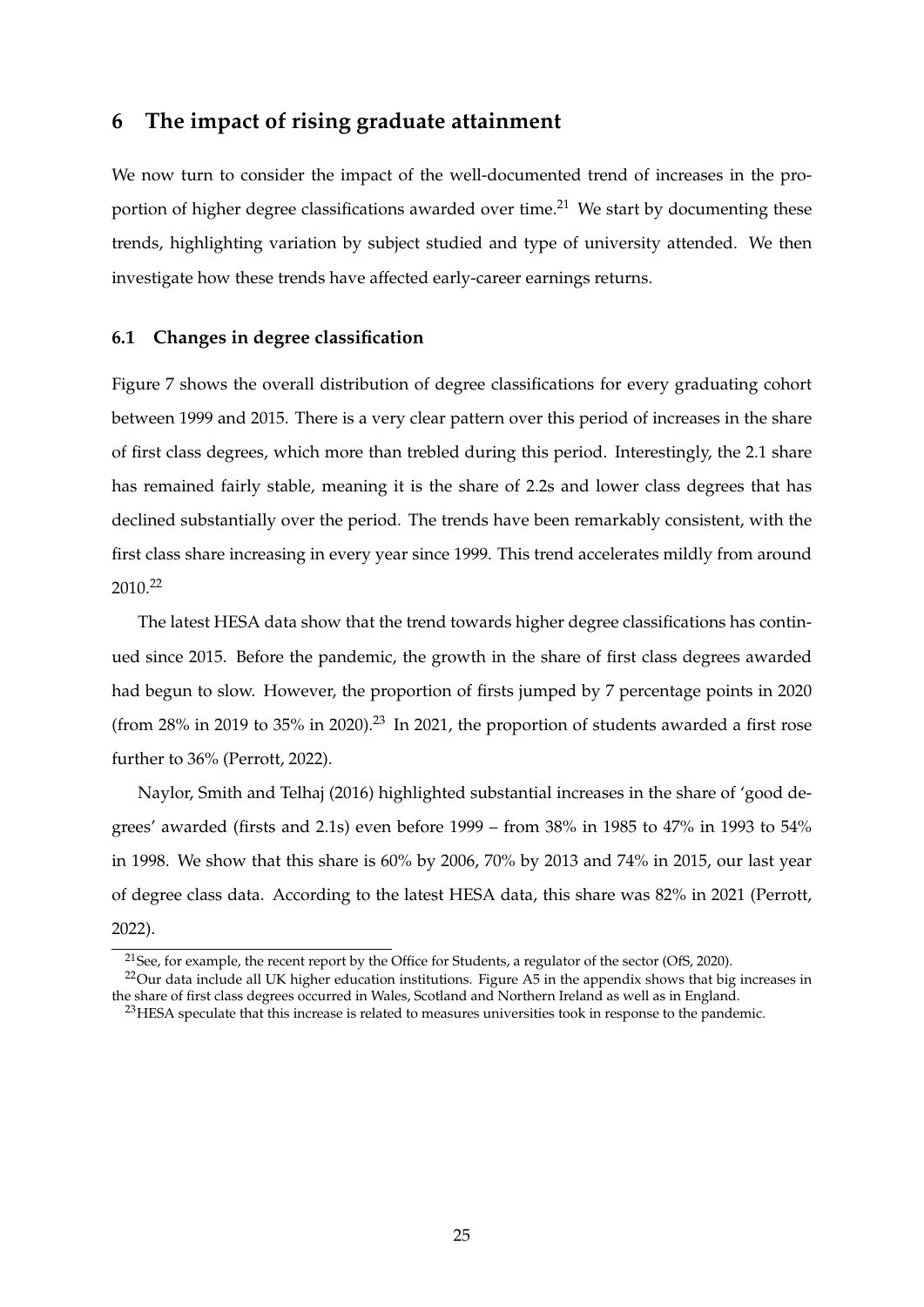

Figure 7: Degree class distribution by graduation year

Note: See note for Table 4.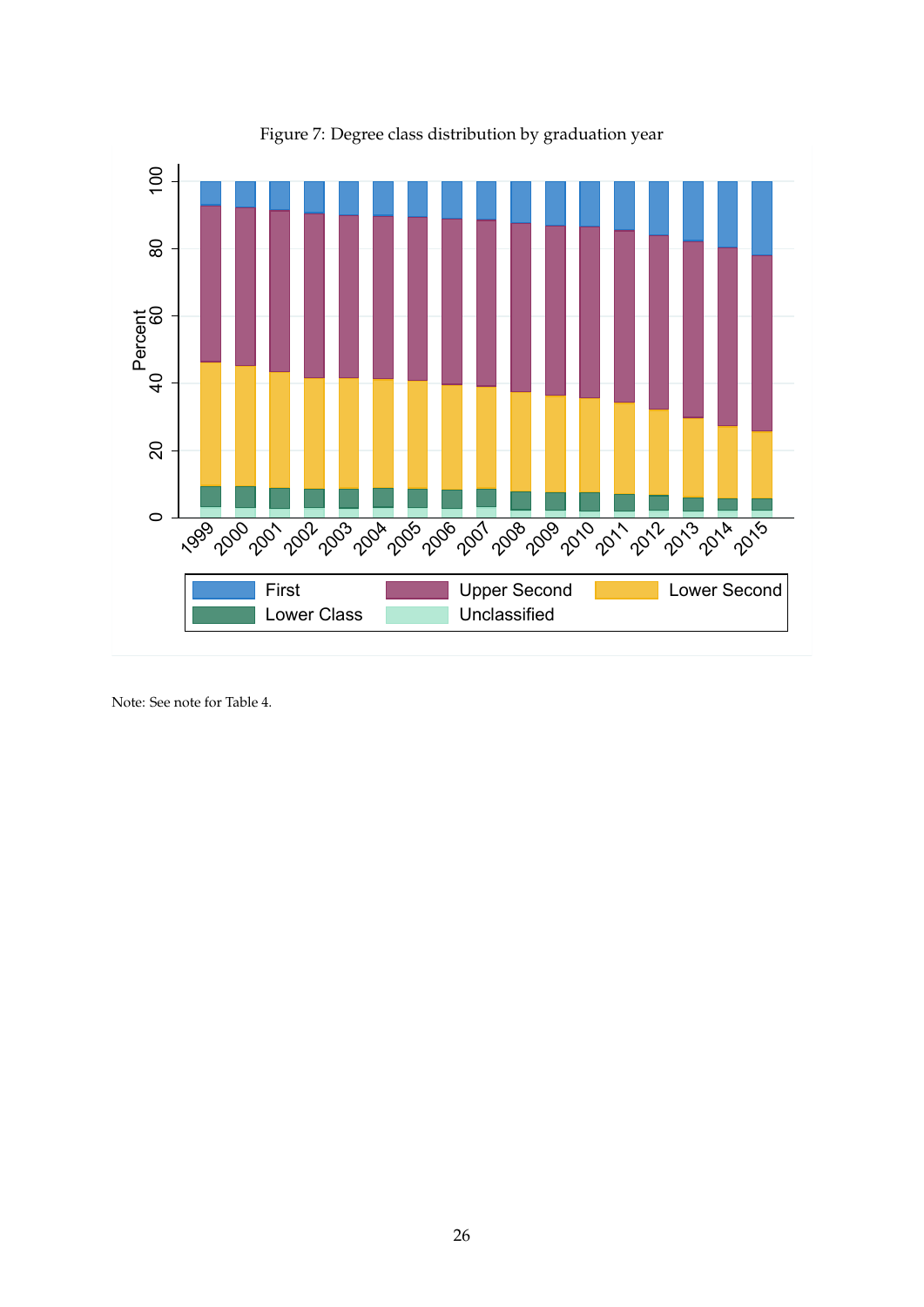

Figure 8: Share of firsts amongst university graduates, by subject over time

Note: Sample selection as described in the note for Table 4.

We now turn to how these increases in degree classifications vary by subject and institution type. We use the first class share as a proxy for the overall trend in degree classification. Figure 8 shows the share of first class degrees by subject in 1999, 2007 and 2015 (sorted by the change in the first class share between 1999 and 2015). We observe substantial increases over this period in all subjects, although there is quite a lot of variation in growth: for example, the first class share in economics grew from around 7% in 1999 to just under 30% in 2015; computing, maths and engineering saw similar (if slightly smaller) increases. In contrast, less mathematical courses such as law, sociology, politics and English saw much lower growth in first class shares.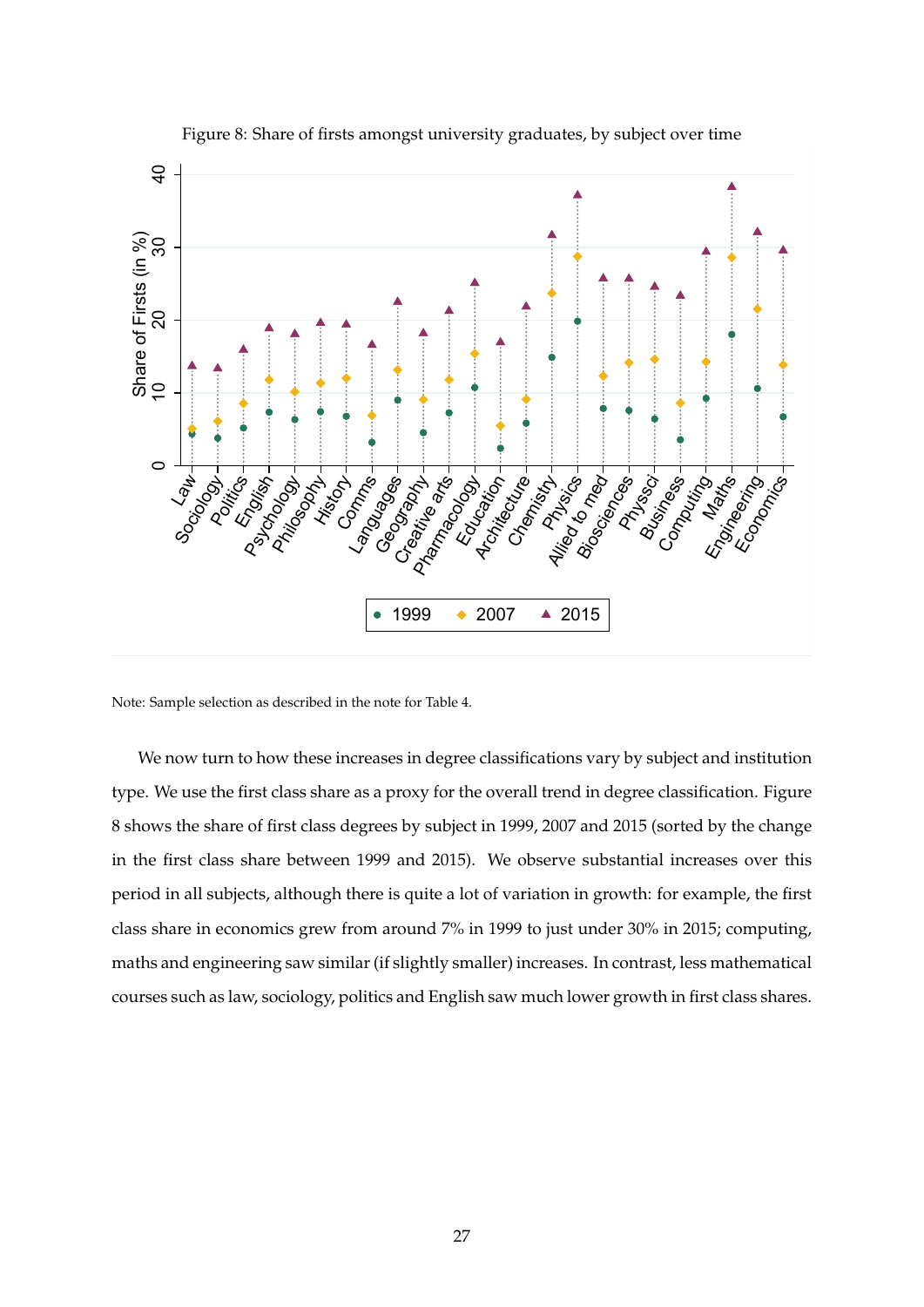

Figure 9: Firsts by university type over time

Note: Sample selection as described in the note for Table 4.

Figure 9 shows trends in the first class shares for our five university groups. Throughout our sample period, the most selective Russell Group universities awarded the highest share of firsts and the 'other (least selective)' universities awarded the lowest share. Again, we see that increases over time are present for all groups. The trends are roughly parallel over time for all groups except the most selective Russell Group universities, which have seen slower growth in the first class share over our sample period. Again, we see evidence of the growth in first class shares accelerating towards the end of the period.

#### **6.2 Trends in degree class premiums over time**

While the recent increases in higher degree classifications have been well documented, there has been very little investigation of what these have meant for earnings outcomes. A notable exception is Boero et al. (2021), who find tentative evidence that degree class premiums have been roughly constant between the 1982 and 1992 birth cohorts. However, the robustness of their results is unclear due to imperfect data. Their analysis using the Longitudinal Destina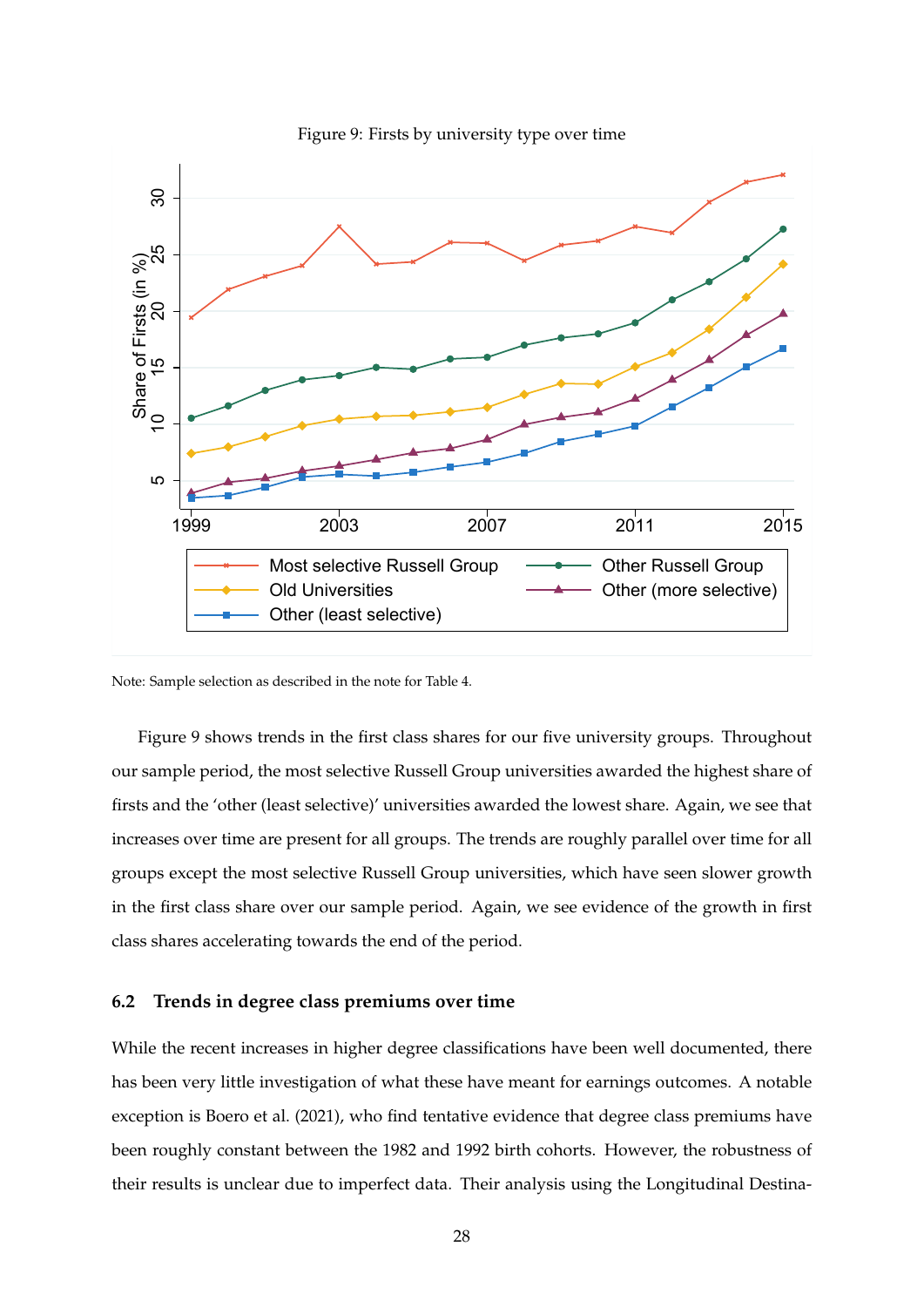tions of Leavers from Higher Education (LDLHE) survey is limited by the very low response rate of less than 30% and the changing methodology of the LDLHE survey, which may have led to bias.<sup>24</sup> Their Labour Force Survey (LFS) analysis is limited by low statistical power given the small sample sizes available from the LFS. As we use administrative LEO data, our analysis does not suffer from either problem.



Figure 10: Median earnings by degree class five years after graduation

Note: Sample selection as described in the note for Table 4. In addition, graduates with no recorded earnings five years after graduation are also excluded. Overall median includes graduates only.

From a theoretical perspective, the effect of higher degree classifications on degree class

<sup>24</sup>See, for example, IFF Research (2017) for details on the LDLHE survey methodology.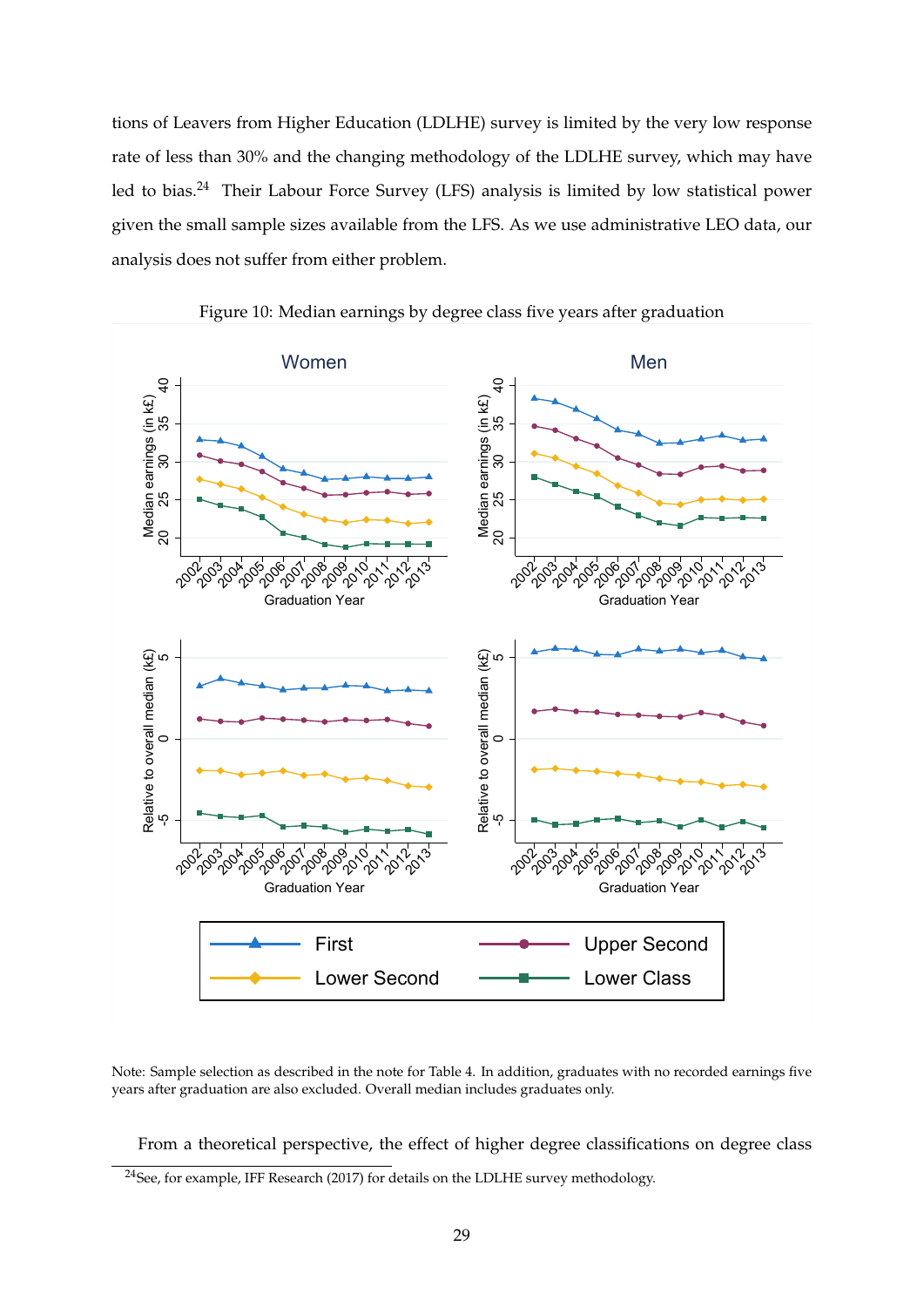premiums is ambiguous. Consistent with the idea that grade inflation has 'devalued' higher degree classifications, one might expect lower earnings premiums for more recent cohorts. However, this need not follow even if the recent increases in the share of higher degree classifications were entirely driven by lower assessment standards, as lower average skill levels and thus earnings could be expected for *all* degree classes. As a result, degree class premiums, which represent *differences* between degree classes, may stay constant or even increase.<sup>25</sup>

We now turn to the evidence on raw degree class premiums. Although we cannot investigate the consequences of very recent changes in degree class shares (as there are not yet enough earnings data to do so), we are able to look at earnings five years after graduation for those graduating up to 2013. We do this descriptively in Figure 10, which shows median earnings by degree classification in the top two panels (with women on the left and men on the right), and earnings relative to the overall median (of graduates) in the bottom two panels.

In the top two panels, the most notable feature of the data is the large dip in median earnings for all groups following the 2008 recession, which has never reversed. Five years after graduation, the median within-degree-class earnings of those who graduated in 2013 were around £5,000 a year lower than the median earnings of 2002 graduates within the same degree class. (For the 2013 graduation cohort, we are looking at earnings in 2018/19, roughly ten years after the recession first hit.) It is also notable that the lines appear to follow similar trends, and that the gaps between them are relatively stable.

This point is emphasised in the bottom two panels, which show differences relative to the median of all graduates for that year, effectively removing the macroeconomic trends. We see that there is some evidence of declines relative to the median, but that these are fairly small, both relative to the changes in the overall median and relative to the within-class variation of earnings.<sup>26</sup> The raw difference in median earnings for both women and men between those who obtained an upper second class degree and those who obtained a lower second was roughly constant at £4,000. Men who achieved a first have consistently had median earnings around £4,000 higher than those who got a 2.1, and women who achieved a first have consistently had around £2,000 higher earnings.

<sup>25</sup>For a graphical illustration of this point, see Appendix A2.

<sup>&</sup>lt;sup>26</sup>See Figure A6 in the appendix for other percentiles of the distribution of earnings five years after graduation for the 2002 and 2013 graduation cohorts.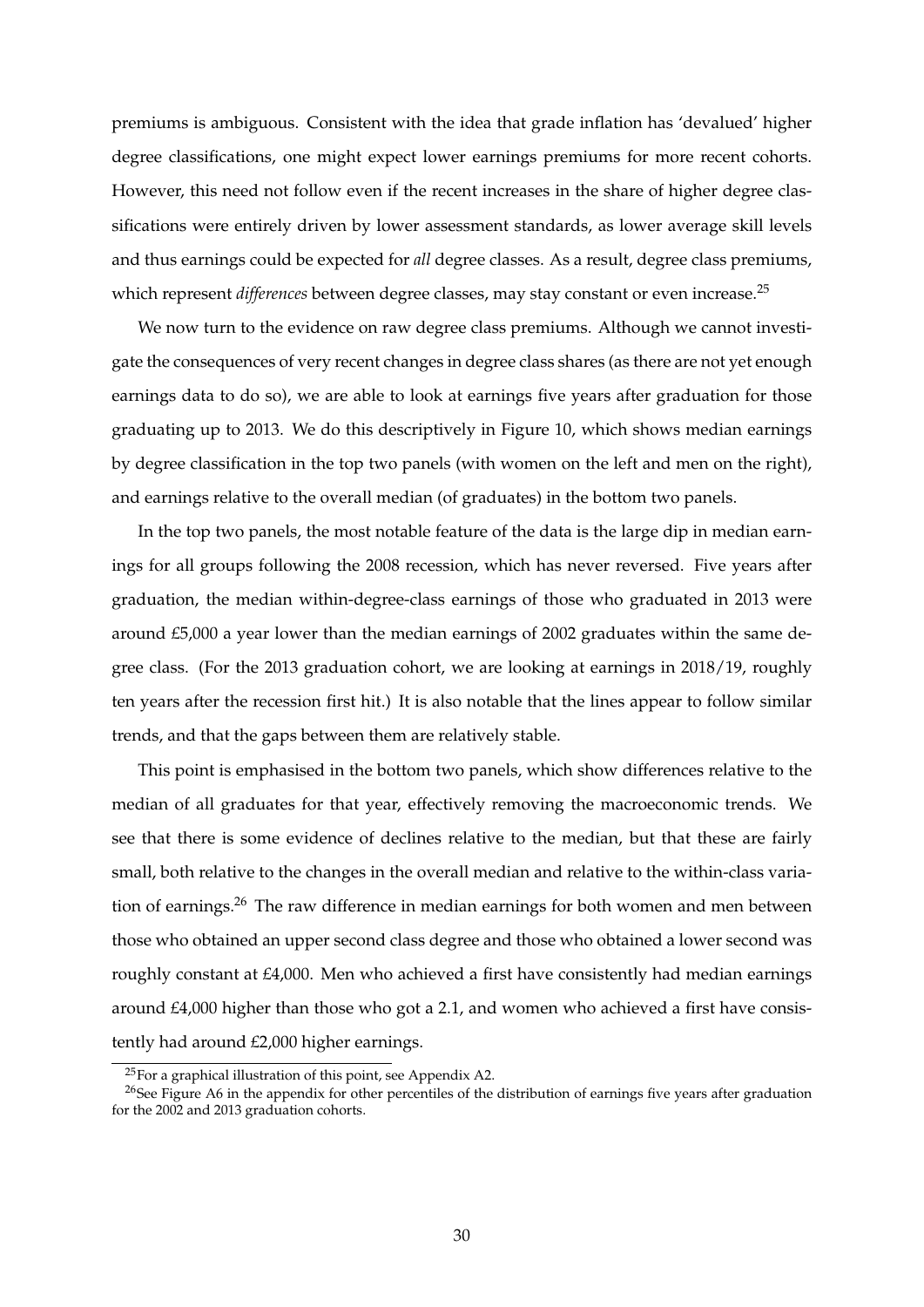

#### Figure 11: Relative earnings returns at age 26 over time

Note: Includes graduates from the 2002–2008 GCSE cohorts who started their course within three years of their GCSEs and graduated within seven years of their GCSEs. Other sample selection as described in the note for Table 5. Estimates are from a model that includes the full set of background, attainment and university controls. Whiskers indicate 95% confidence intervals.

In Figure 11, we look at conditional degree class premiums, obtained using the regression model outlined in equation 7. The key distinction here from the bottom panel of Figure 10 is that we estimate conditional degree class premiums by including background, attainment and university controls, which account for any changes over time in the characteristics of students achieving different degree classes. Because these are only available for a subset of our sample, we show the results by GCSE cohort (i.e. the year people took their GCSEs) rather than by university graduation cohort. We condition on people entering university within three years of their GCSEs and graduating within seven years of their GCSEs in order to ensure that full university records are available for all cohorts.

The figure shows that in line with the results in Boero et al. (2021), there was little change in conditional degree class premiums over time, with only a small increase in the premium for getting a 2.1 over a 2.2 for women. We confirm this in Table 8, which estimates the more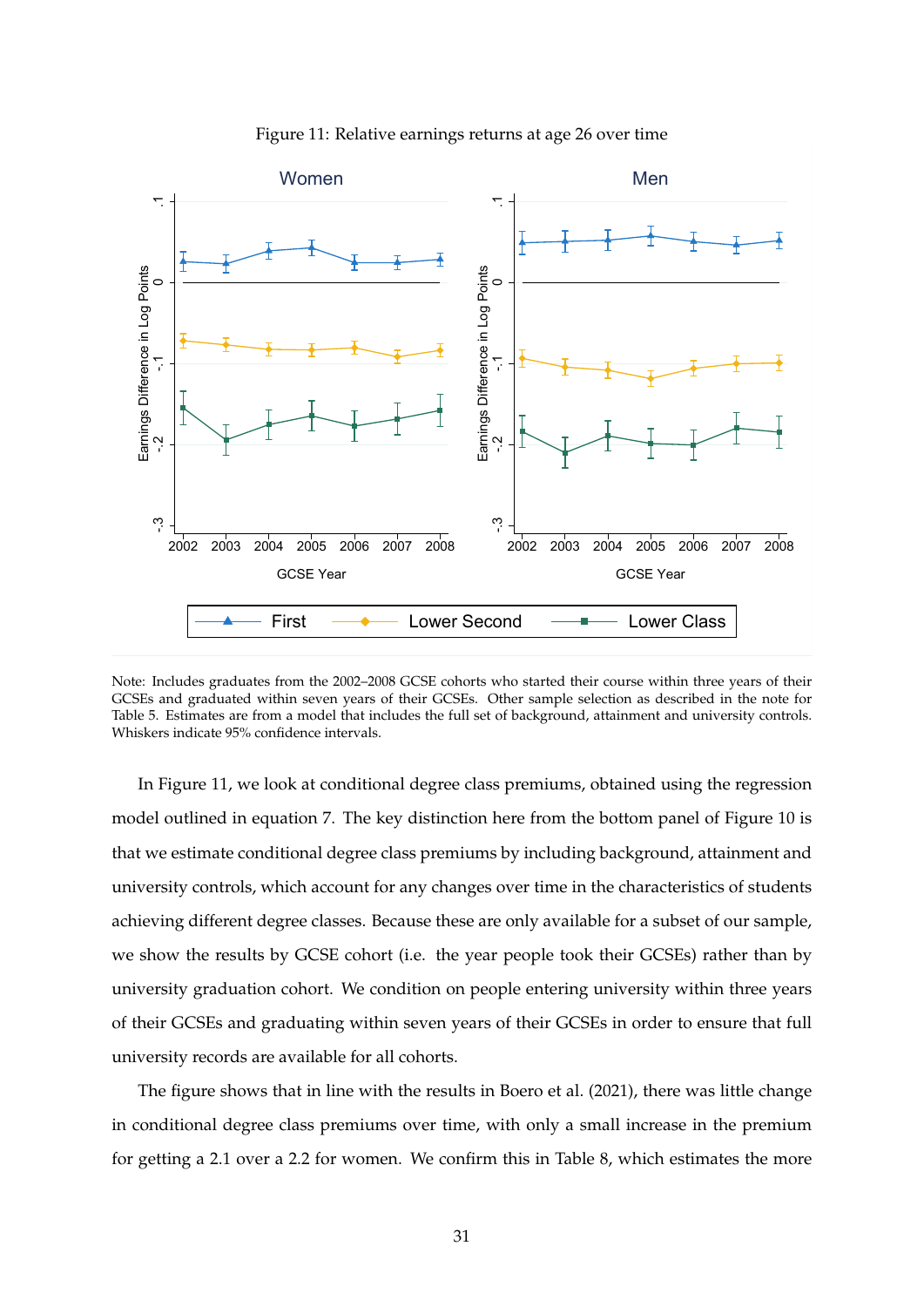restricted version of this model with a simple linear time trend, as outlined in equation 8. We see that of all the trend variables, only the trend for a lower second for women is significantly negative (relative to the omitted category, an upper second). This effect implies that the estimated earnings loss associated with a lower second for women has increased by roughly 1.5 percentage points over the seven-year period; for the 2005 cohort, the estimated earnings loss is around 8%. This trend brings the estimates for women more in line with those for men for the 2008 GCSE cohort.

|                     | Women       | Men         |
|---------------------|-------------|-------------|
| First               | $0.030***$  | $0.052***$  |
|                     | (0.002)     | (0.002)     |
| First x Time        | $-0.001$    | $-0.000$    |
|                     | (0.001)     | (0.001)     |
| Lower second        | $-0.081***$ | $-0.104***$ |
|                     | (0.002)     | (0.002)     |
| Lower second x Time | $-0.002**$  | 0.000       |
|                     | (0.001)     | (0.001)     |
| Lower class         | $-0.171***$ | $-0.193***$ |
|                     | (0.004)     | (0.004)     |
| Lower class x Time  | 0.002       | 0.002       |
|                     | (0.002)     | (0.002)     |
| Observations        | 614,686     | 466,942     |

Table 8: Relative earnings returns at age 26 over time

Note: Includes graduates from the 2002–2008 GCSE cohorts who started their course within three years of their GCSEs and graduated within seven years of their GCSEs. Other sample selection as described in the note for Table 5. Estimates are from a model that includes the full set of background, attainment and university controls. The base category for the time trend is the 2005 GCSE cohort (for details, see Section 4). Standard errors are given in parentheses. \* indicates  $p < 0.05$ , \*\* indicates  $p < 0.01$  and \*\*\* indicates  $p < 0.001$ .

# **7 Conclusion**

This report investigates how the early-career returns to degrees vary by degree classification. We find a large conditional earnings premium for first class degrees, especially for men, and also large earnings penalties from lower class degrees. Conditional earnings premiums vary a lot by subject – for example, economics, law and business have very large premiums. For many other subjects, the first class versus 2.1 differential is quite small, but in many cases there is still a large penalty for not achieving at least a 2.1. There is less variation in the first class premium by institution group – it is slightly higher at more selective universities for men – but there is a lot of variation in the penalty from not getting at least a 2.1. This penalty is much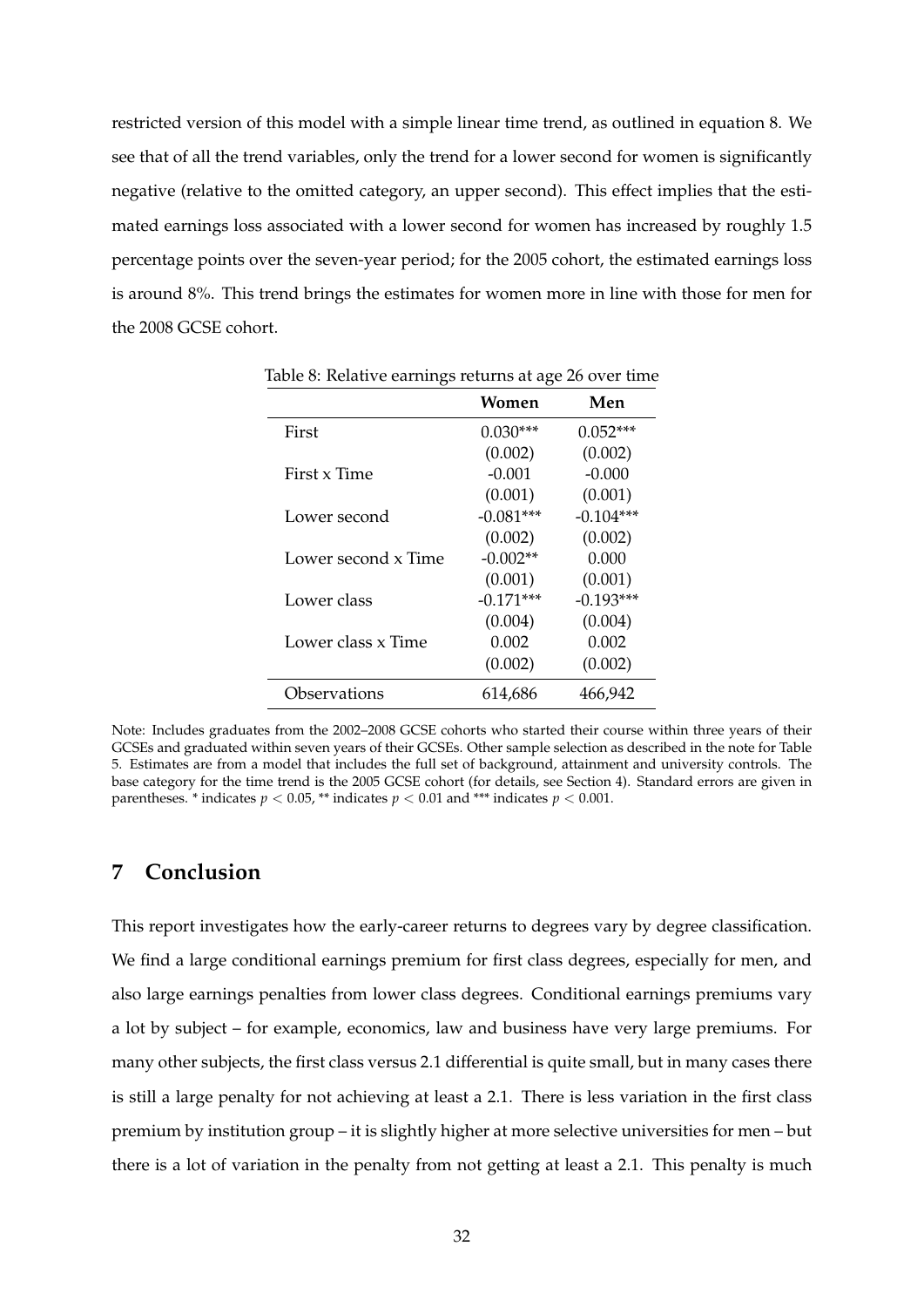more substantial at the Russell Group universities than at less selective institutions. Taken at face value, these results suggest that putting in effort at university pays off financially in most subject areas.

We also document and explore the effect of the rapid improvements in average degree classifications amongst graduates over the past 20 years. These improvements are very large and seen throughout higher education in the UK, across all countries, universities and subjects. Nonetheless, we find fairly limited evidence of changes in raw or conditional degree class premiums during this period. Instead, the only substantial change we see is that median earnings within each degree class have fallen relative to the overall median for graduates. The very large increases in the proportion of higher degree classifications we have observed in the most recent years – especially for those graduating during the COVID-19 pandemic – suggest that larger changes may be ahead.

# **References**

- **Anelli, Massimo.** 2020. "The returns to elite university education: a quasi-experimental analysis." *Journal of the European Economic Association*, 18(6): 2824–2868.
- **Belfield, Chris, Jack Britton, Franz Buscha, Lorraine Dearden, Matt Dickson, Laura van der Erve, Luke Sibieta, Anna Vignoles, Ian Walker, and Yu Zhu.** 2018. "The impact of undergraduate degrees on early-career earnings." *Department for Education Report*.
- **Bhuller, Manudeep, Magne Mogstad, and Kjell G Salvanes.** 2017. "Life-cycle earnings, education premiums, and internal rates of return." *Journal of Labor Economics*, 35(4): 993–1030.
- **Blundell, Richard, David A Green, and Wenchao Jin.** 2022. "The UK as a technological follower: higher education expansion and the college wage premium." *The Review of Economic Studies*, 89(1): 142–180.
- **Boero, Gianna, Tej Nathwani, Robin Naylor, and Jeremy Smith.** 2021. "Graduate earnings premia in the UK: decline and fall?" University of Warwick, Department of Economics, The Warwick Economics Research Paper Series (TWERPS) 1387.
- **Britton, Jack, Franz Buscha, Matt Dickson, Laura van der Erve, Anna Vignoles, Ian Walker, Ben Waltmann, and Yu Zhu.** 2020*a*. "The earnings returns to postgraduate degrees in the UK." *Department for Education Report*.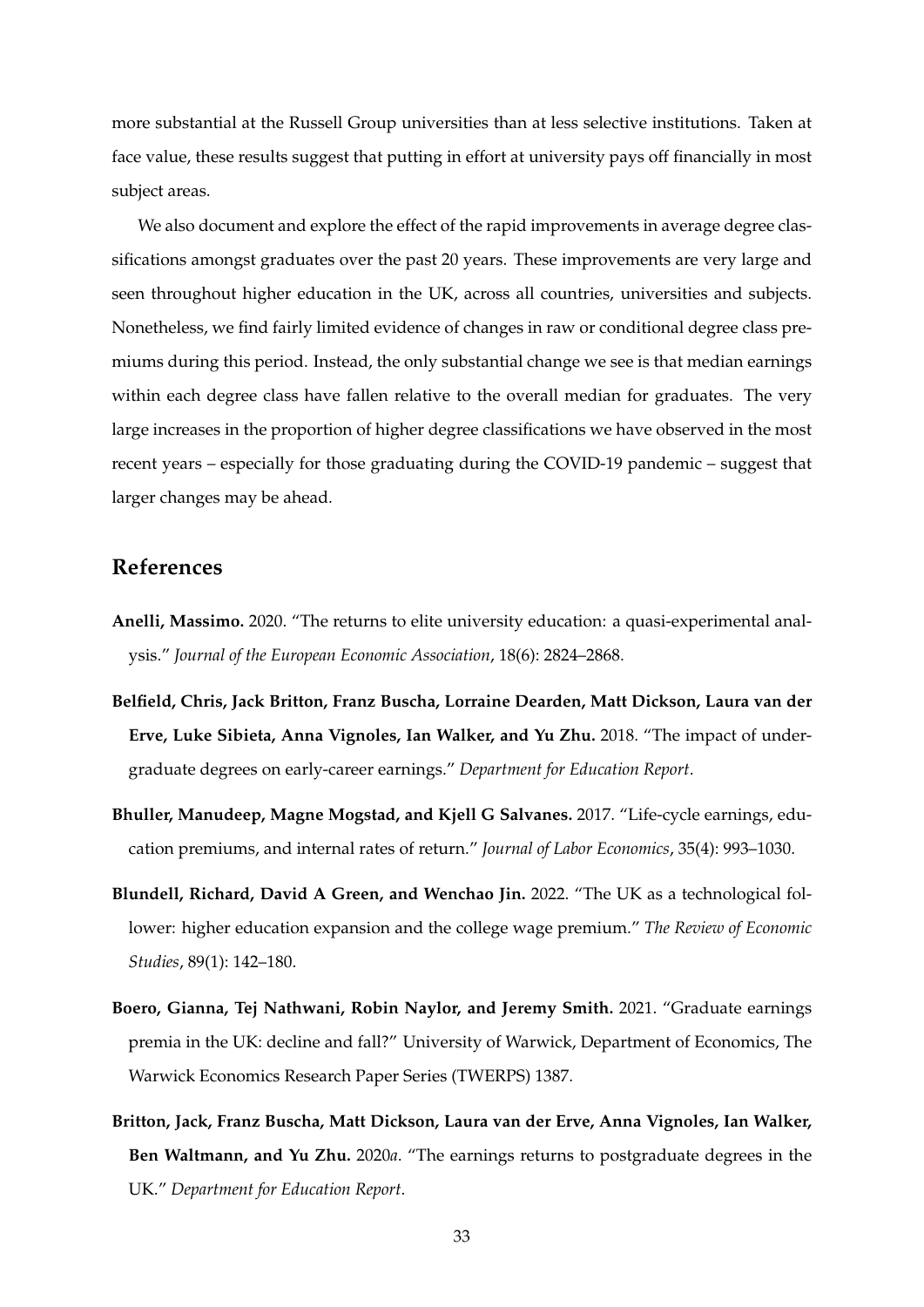- **Britton, Jack, Lorraine Dearden, Laura van der Erve, and Ben Waltmann.** 2020*b*. "The impact of undergraduate degrees on lifetime earnings." *Department for Education Report*.
- **Britton, Jack, Lorraine Dearden, Neil Shephard, and Anna Vignoles.** 2016. "How English domiciled graduate earnings vary with gender, institution attended, subject and socioeconomic background." Institute for Fiscal Studies, Working Paper 16/06.
- **Cunha, Jesse M, and Trey Miller.** 2014. "Measuring value-added in higher education: possibilities and limitations in the use of administrative data." *Economics of Education Review*, 42: 64–77.
- **Feng, Andy, and Georg Graetz.** 2017. "A question of degree: the effects of degree class on labor market outcomes." *Economics of Education Review*, 61: 140–161.
- **IFF Research.** 2017. "Longitudinal Destinations of Leavers from Higher Education 12/13: technical report." [https://www.hesa.ac.uk/files/LongDLHE\\_1213\\_TechnicalReport\\_HESA\\_](https://www.hesa.ac.uk/files/LongDLHE_1213_TechnicalReport_HESA_IFF.pdf) [IFF.pdf](https://www.hesa.ac.uk/files/LongDLHE_1213_TechnicalReport_HESA_IFF.pdf).
- **Mountjoy, Jack, and Brent R Hickman.** 2020. "The returns to college(s): estimating valueadded and match effects in higher education." *University of Chicago, Becker Friedman Institute for Economics, Working Paper 2020-08*.
- **Naylor, Robin, Jeremy Smith, and Shqiponja Telhaj.** 2016. "Graduate returns, degree class premia and higher education expansion in the UK." *Oxford Economic Papers*, 68(2): 525–545.
- **OfS.** 2019. "Analysis of degree classifications over time." *Office for Students Report*.
- **OfS.** 2020. "Analysis of degree classifications over time." *Office for Students Report*.
- **Perrott, Luke.** 2022. "Higher education student statistics: UK, 2020/21 qualifications achieved." Higher Education Statistics Agency.
- **Walker, Ian, and Yu Zhu.** 2013. "The impact of university degrees on the lifecycle of earnings: some further analysis." *Department for Business, Innovation and Skills (BIS) Research Paper*.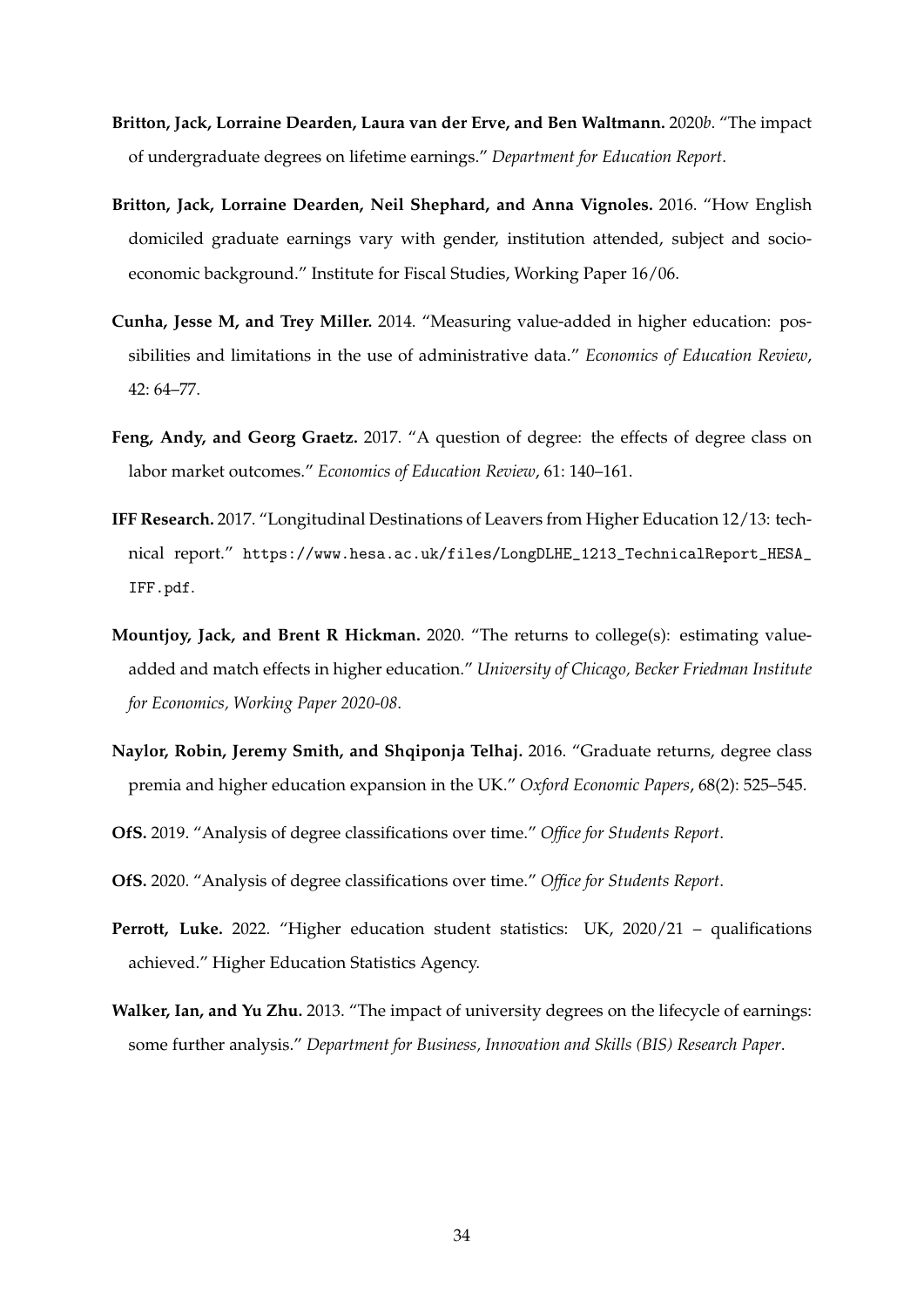# **Appendix**



# **A1 Postgraduate study and degree class premiums**

Figure A1: Degree class and postgraduate participation

Note: Sample selection as described in the note for Table 5. Graduates are classed as 'postgrad' if and only if they were enrolled on a postgraduate degree in the UK within 11 years of their GCSE exams (i.e. by age 27).

A large share of each cohort of graduates pursue postgraduate degrees. The share is relatively similar for women and men but varies greatly between degree classes. Around 45% of women and half of all men in our sample who were awarded a first class degree pursued graduate study in the UK, whereas only about 13% of women and 15% of men awarded a lower class or pass degree did (Figure A1).

This appendix investigates the influence of postgraduate study on conditional degree class premiums. Table A1 repeats our main analysis on the sub-sample of graduates for whom we observe no postgraduate enrolment by age 27. Comparing these results with those reported in Table 5 reveals that both raw and conditional earnings premiums are substantially larger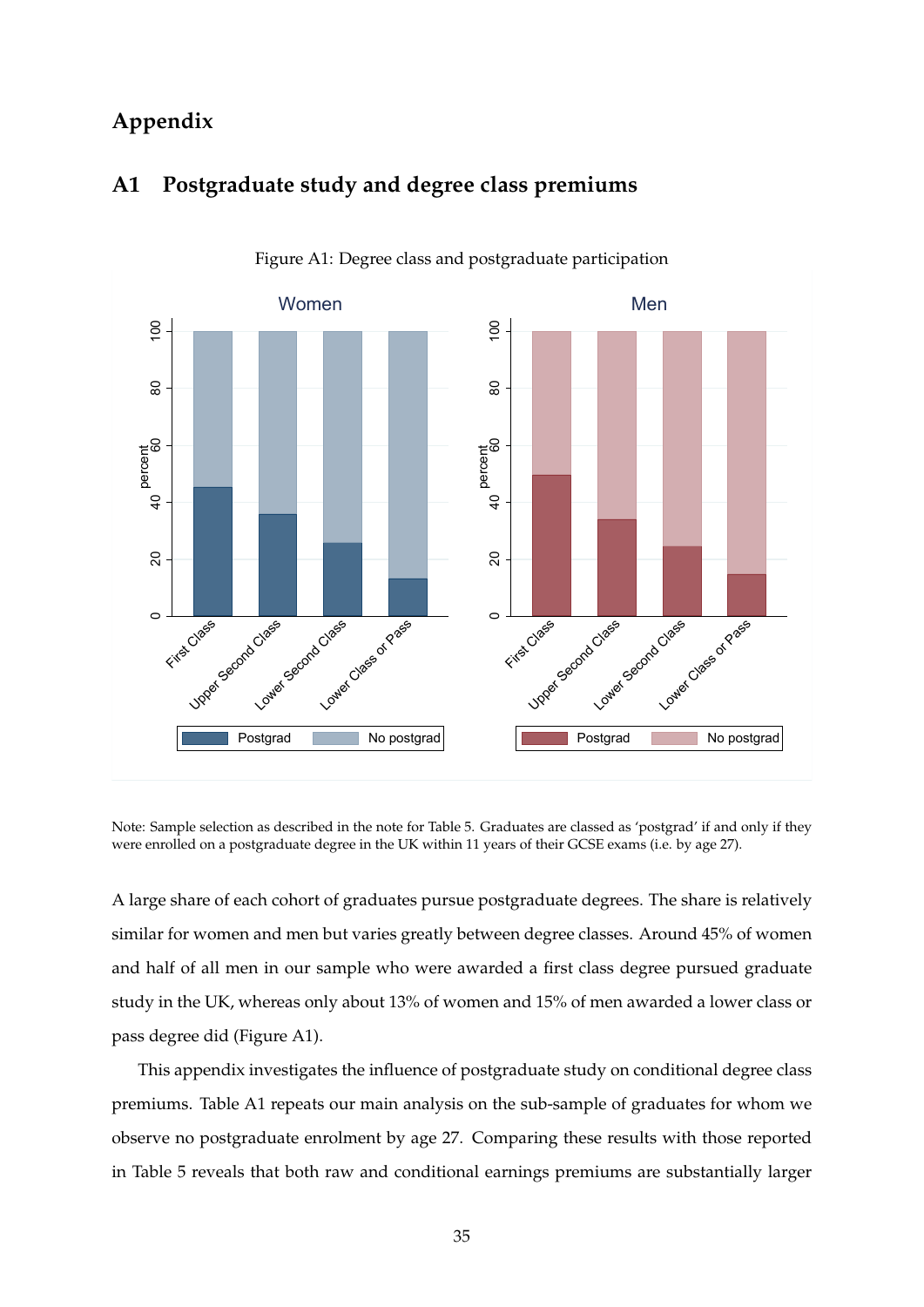when those who ever pursue postgraduate study are excluded. The differences are especially large for the first class premium: we find large conditional earnings premiums of 7.4 log points (7.7%) for women and 10.9 log points (11.5%) for men, compared with 3.4 log points (3.5%) for women and 6.8 log points (7.0%) for men in our main specification.

| Specification | (1)         | (2)            | (3)            | (4)            | (5)         | (6)         |
|---------------|-------------|----------------|----------------|----------------|-------------|-------------|
| Women         |             |                |                |                |             |             |
| First         | $0.124***$  | $0.118***$     | $0.110***$     | $0.062***$     | $0.059***$  | $0.074***$  |
|               | (0.005)     | (0.005)        | (0.005)        | (0.005)        | (0.005)     | (0.005)     |
| Lower second  | $-0.197***$ | $-0.166***$    | $-0.157***$    | $-0.090***$    | $-0.080***$ | $-0.081***$ |
|               | (0.003)     | (0.003)        | (0.003)        | (0.003)        | (0.004)     | (0.003)     |
| Lower class   | $-0.335***$ | $-0.282***$    | $-0.269***$    | $-0.162***$    | $-0.149***$ | $-0.150***$ |
|               | (0.007)     | (0.007)        | (0.007)        | (0.007)        | (0.007)     | (0.007)     |
| Observations  | 183,674     | 182,798        | 182,798        | 182,798        | 172,215     | 172,215     |
| Men           |             |                |                |                |             |             |
| First         | $0.141***$  | $0.141***$     | $0.137***$     | $0.099***$     | 0.099***    | $0.109***$  |
|               | (0.006)     | (0.006)        | (0.006)        | (0.006)        | (0.006)     | (0.006)     |
| Lower second  | $-0.210***$ | $-0.182***$    | $-0.178***$    | $-0.127***$    | $-0.122***$ | $-0.131***$ |
|               | (0.004)     | (0.004)        | (0.004)        | (0.004)        | (0.004)     | (0.004)     |
| Lower class   | $-0.335***$ | $-0.286***$    | $-0.281***$    | $-0.206***$    | $-0.204***$ | $-0.216***$ |
|               | (0.006)     | (0.006)        | (0.006)        | (0.006)        | (0.007)     | (0.006)     |
| Observations  | 152,280     | 151,610        | 151,610        | 151,610        | 141,443     | 141,443     |
| Controls      |             |                |                |                |             |             |
| Background    | No          | Yes            | Yes            | Yes            | Yes         | Yes         |
| Key Stage 2   | No          | No             | Yes            | Yes            | Yes         | Yes         |
| Key Stage 4   | No          | No             | No             | Yes            | Yes         | Yes         |
| Key Stage 5   | No          | N <sub>o</sub> | N <sub>o</sub> | N <sub>o</sub> | Yes         | Yes         |
| University    | No          | No             | No             | No             | No          | Yes         |

Table A1: Relative degree class premiums at age 30 by gender (excluding postgraduates)

Note: Sample selection as described in the note for Table 5, except that those who were enrolled on a postgraduate degree in the UK within 11 years of their GCSE exams are excluded. The base category is an upper second class degree. Standard errors are given in parentheses. \* indicates  $p < 0.05$ , \*\* indicates  $p < 0.01$  and \*\*\* indicates  $p < 0.001$ .

Table A2 instead repeats the analysis for graduates for whom we do observe postgraduate study by age 27. Conditional degree class premiums are much smaller than in our main analysis. Among postgraduates, the penalty for getting a 2.2 rather than a 2.1 in their undergraduate degree is 3.3 log points (3.2%) for women and 7.8 log points (7.5%) for men, rather than 7.1 and 11.5 log points (6.9% and 10.9%) as in our main analysis. The first class premium is zero for women (instead of 3.4 log points or 3.5%) and 4.7 log points or 4.8% for men (instead of 6.8 log points or 7.0%).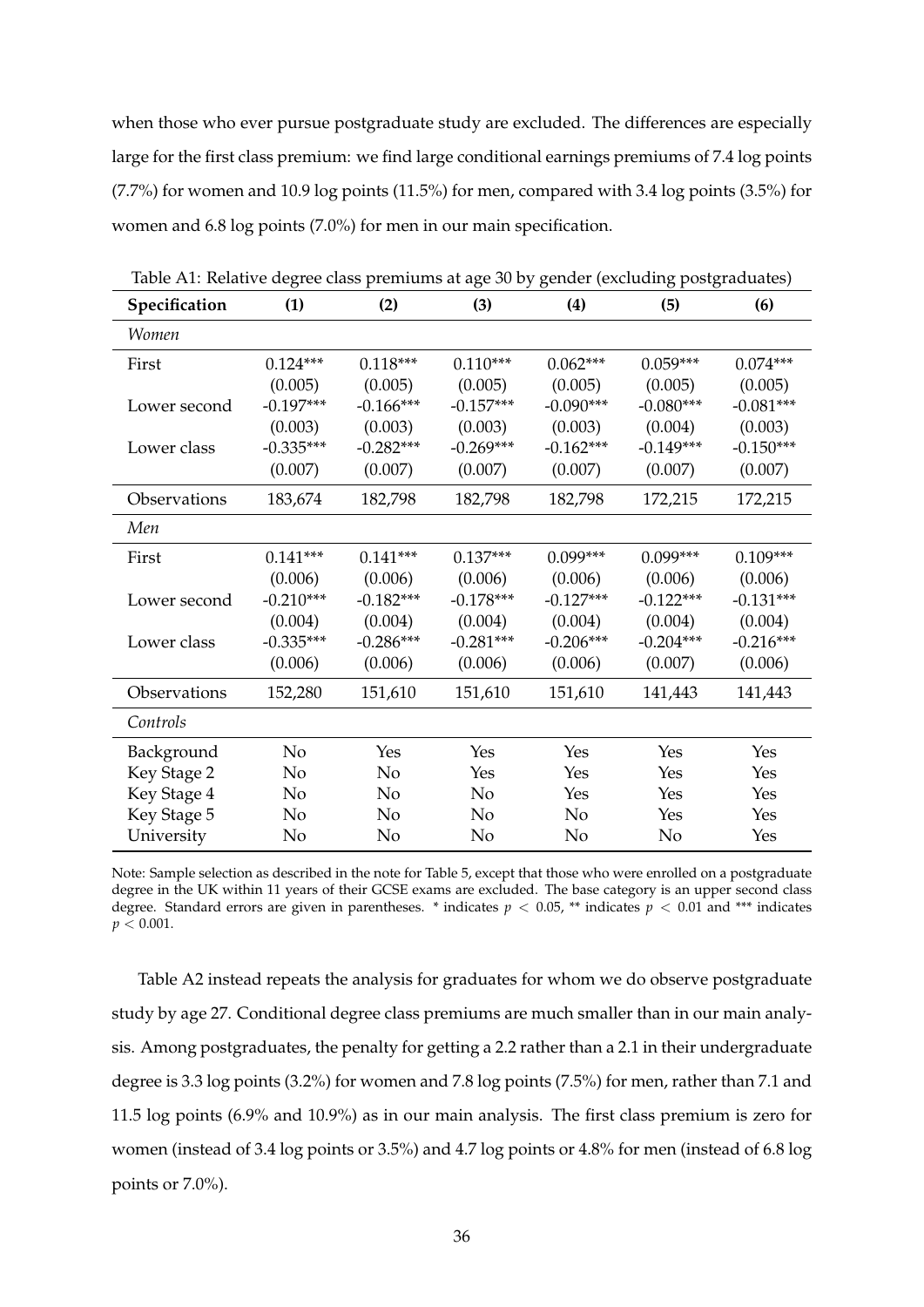| Specification | (1)         | (2)         | (3)         | (4)         | (5)         | (6)         |
|---------------|-------------|-------------|-------------|-------------|-------------|-------------|
| Women         |             |             |             |             |             |             |
| First         | $0.036***$  | $0.031***$  | $0.024***$  | $-0.009$    | $-0.016**$  | $-0.002$    |
|               | (0.005)     | (0.005)     | (0.005)     | (0.005)     | (0.005)     | (0.005)     |
| Lower second  | $-0.072***$ | $-0.058***$ | $-0.055***$ | $-0.020***$ | $-0.015**$  | $-0.033***$ |
|               | (0.005)     | (0.005)     | (0.005)     | (0.005)     | (0.005)     | (0.005)     |
| Lower class   | $-0.145***$ | $-0.126***$ | $-0.125***$ | $-0.086***$ | $-0.092***$ | $-0.128***$ |
|               | (0.014)     | (0.014)     | (0.014)     | (0.014)     | (0.015)     | (0.014)     |
| Observations  | 95,502      | 95,101      | 95,101      | 95,101      | 91,296      | 91,296      |
| Men           |             |             |             |             |             |             |
| First         | $0.106***$  | $0.102***$  | $0.095***$  | $0.054***$  | $0.042***$  | $0.047***$  |
|               | (0.006)     | (0.006)     | (0.006)     | (0.006)     | (0.006)     | (0.006)     |
| Lower second  | $-0.103***$ | $-0.085***$ | $-0.086***$ | $-0.054***$ | $-0.059***$ | $-0.078***$ |
|               | (0.006)     | (0.006)     | (0.006)     | (0.006)     | (0.006)     | (0.006)     |
| Lower class   | $-0.152***$ | $-0.130***$ | $-0.137***$ | $-0.122***$ | $-0.131***$ | $-0.164***$ |
|               | (0.013)     | (0.013)     | (0.013)     | (0.013)     | (0.013)     | (0.013)     |
| Observations  | 72,103      | 71,814      | 71,814      | 71,814      | 68,609      | 68,609      |
| Controls      |             |             |             |             |             |             |
| Background    | No          | Yes         | Yes         | Yes         | Yes         | Yes         |
| Key Stage 2   | No          | No          | Yes         | Yes         | Yes         | Yes         |
| Key Stage 4   | No          | No          | No          | Yes         | Yes         | Yes         |
| Key Stage 5   | No          | No          | No          | No          | Yes         | Yes         |
| University    | No          | No          | No          | No          | No          | Yes         |

Table A2: Relative degree class premiums at age 30 by gender (postgraduates only)

Note: Sample selection as described in the note for Table 5, except that those who were not enrolled on a postgraduate degree in the UK in the first 11 years after their GCSE exams are excluded. The base category is an upper second class degree. Standard errors are given in parentheses. \* indicates  $p < 0.05$ , \*\* indicates  $p < 0.01$  and \*\*\* indicates  $p < 0.001$ .

One possible explanation for these results is that postgraduate degrees are less valuable for first class graduates, because they already have an excellent command of their subject of study, whereas postgraduate degrees are very valuable for those who got 2.2 or lower class degrees. Another is that postgraduate degrees in general rarely pay off by age 30, as the additional human capital acquired while studying is outweighed by the effect of reduced work experience. This would be consistent with results in Britton et al. (2020*a*), who find low returns for most postgraduate courses even in graduates' mid 30s. A third possible explanation is that one of the most common postgraduate qualifications is a PGCE teaching qualification, and teachers are paid according to national pay scales that leave relatively little room for pay differentiation. A more detailed investigation of this phenomenon will be a fruitful subject for further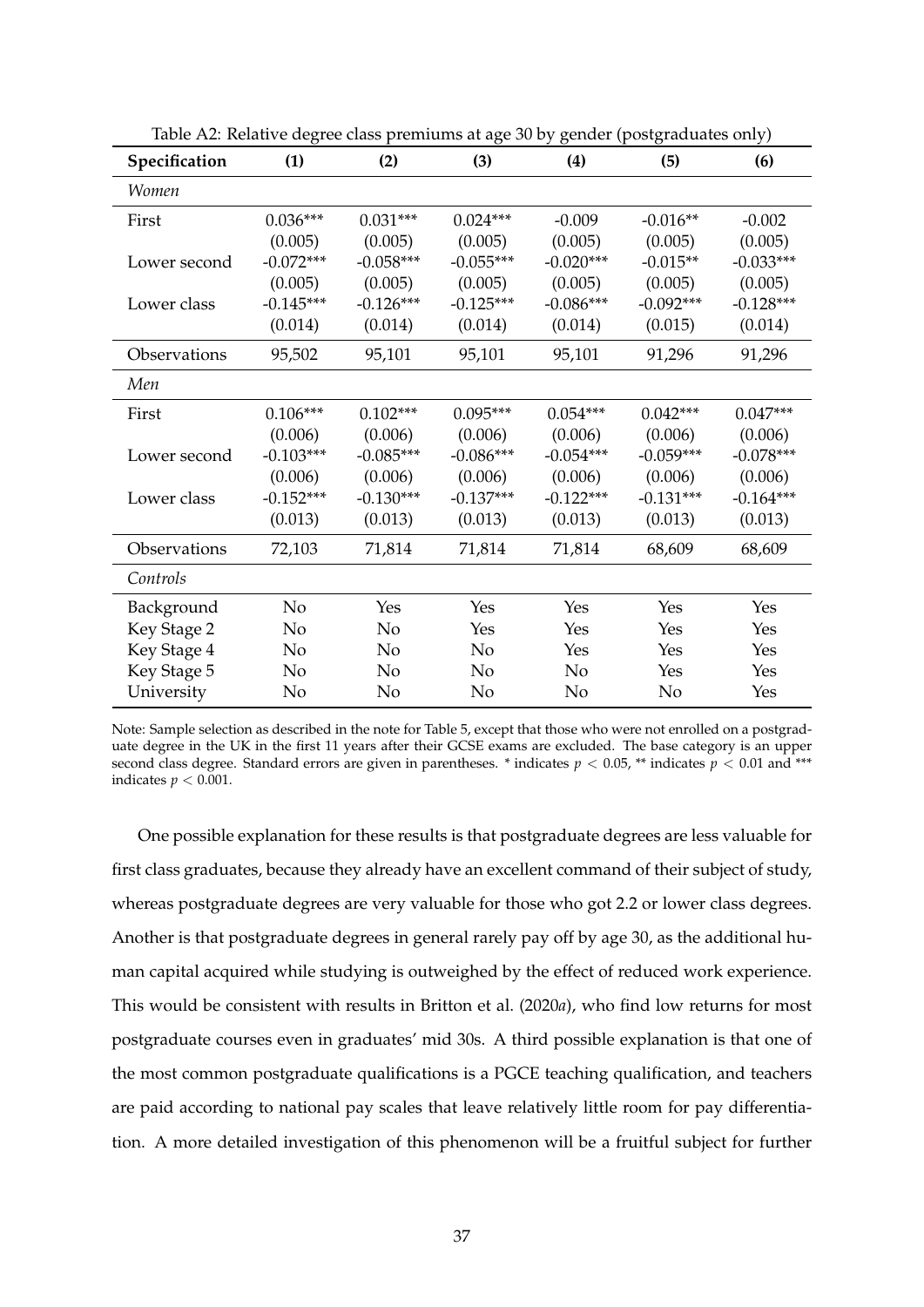research.27

# **A2 Grade inflation and degree class premiums: theoretical illustration**



#### Figure A2: Grade inflation and earnings premiums: stylised setting

Note: Illustration of the effect of grade inflation on earnings premiums in a highly stylised setting.

As noted in the main text, 'grade inflation' due to lower assessment standards need not decrease degree class premiums, and – somewhat counter-intuitively – may even raise them. Figure A2 illustrates this point in a highly stylised setting. Assume students' skills are onedimensional and uniformly distributed between 0 and 1. Suppose that these skills are perfectly measured by the degree classification system. Further assume that earnings purely reflect the average skill level of a degree class group, so differences in earnings between degree classes directly reflect earnings premiums. Suppose that initially, the degree class distribution in this stylised setting is 20% of students getting 2.2s, 60% of students getting 2.1s and 20% getting

 $27A$  potential fourth explanation is that a larger proportion of those for whom we observe any postgraduate study by age 27 will still be in full-time education by age 30. However, it seems unlikely that this is a major factor, as the number of graduates in full-time education at age 30 is very small.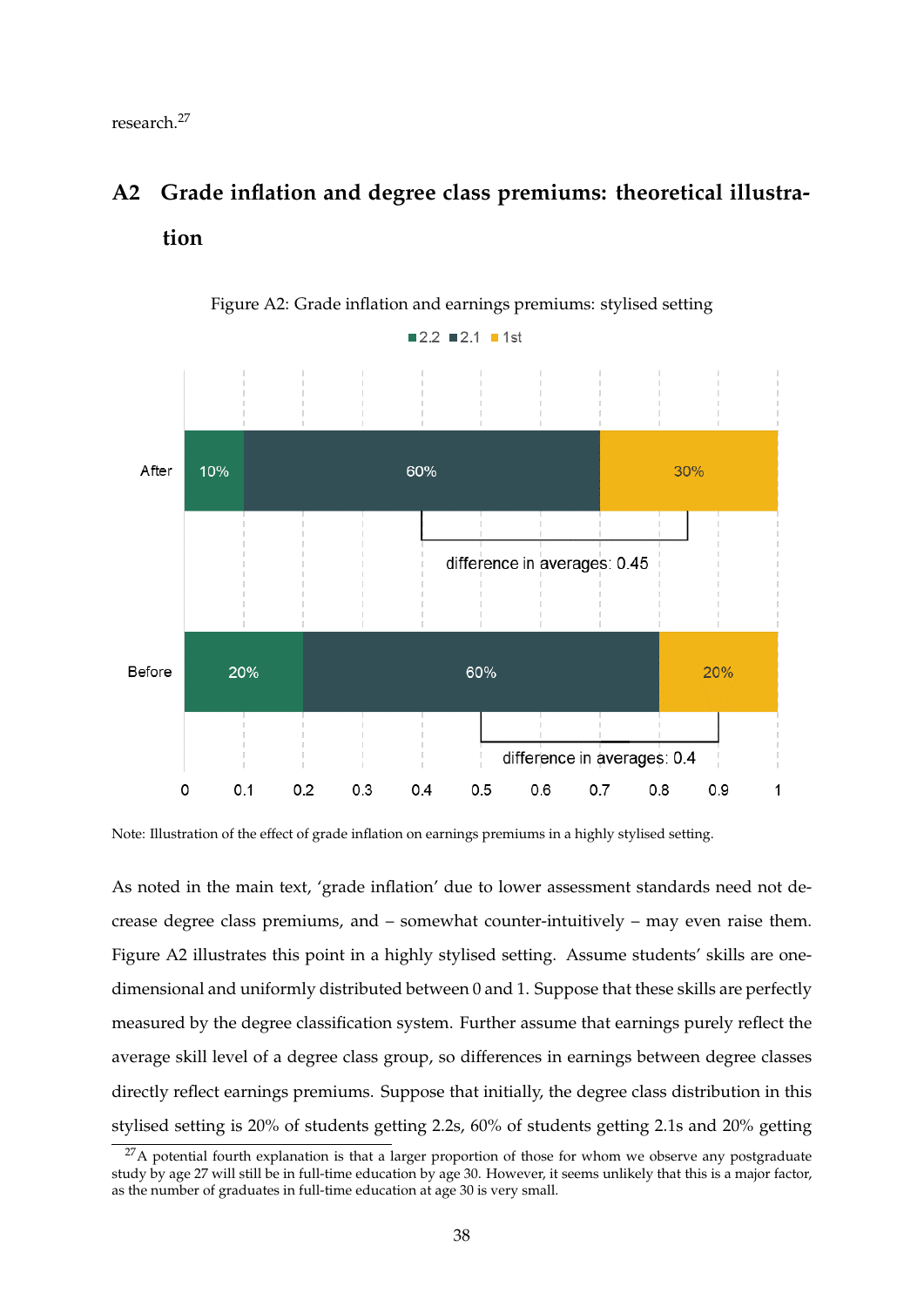firsts. Then the average skill difference and hence the earnings premium of a first would be 0.4.

Suppose then that due to grade inflation, the share of firsts rises to 30% and the share of 2.2s declines to 10%. As a result, the average earnings premium from a first would *rise* to 0.45 in this model, because the average skill level of first class graduates would have declined less than that of 2.1 graduates. While many aspects of this highly stylised model do not reflect reality, it illustrates why lower assessment standards need not lead to lower earnings premiums.

# **A3 Further investigation of trends in degree class premiums**

In this appendix, we present some explorative analysis of the trends in our estimates over a longer time horizon and by subject and university. These results should be taken as tentative rather than conclusive. Further research may confirm or reject the robustness of these results to alternative empirical specifications.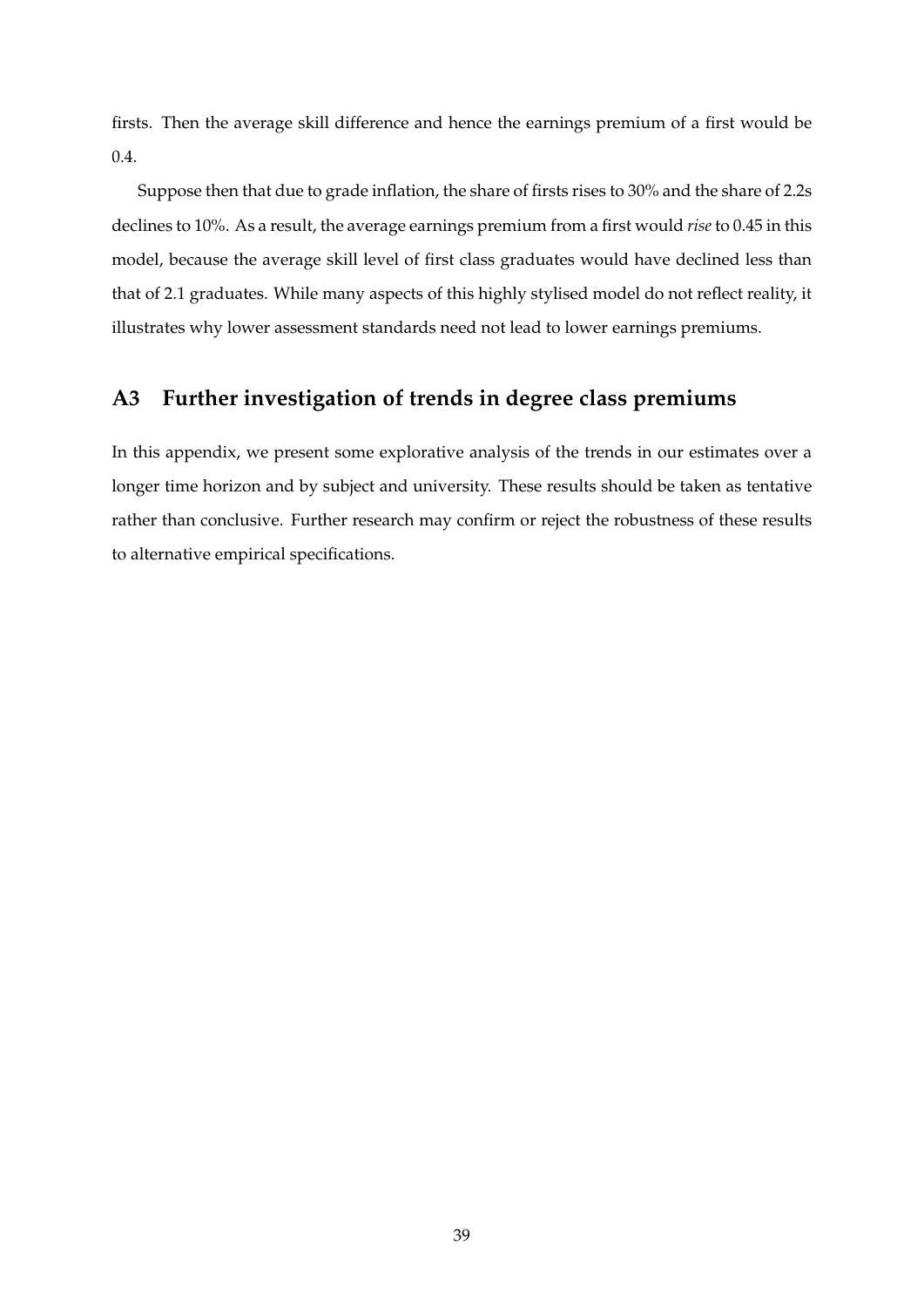#### **A3.1 Trends over a longer time horizon**



Figure A3: Conditional degree class premiums five years after graduation over time, HESA controls

Note: Those still at university five years after graduation are excluded, as are those with 'unclassified' degrees and with earnings of less than £3,000 in the tax year. Other sample selection as described in the note for Table 4. Estimates are from a model that includes the more limited set of control variables from the HESA dataset, including a third-degree polynomial in UCAS tariff, as well as POLAR (a measure of the participation rate of young people from a local area in higher education, which can serve as a proxy measure for socio-economic disadvantage), ethnicity and university controls. The base category is an upper second class degree. Whiskers indicate 95% confidence intervals.

Figure A3 investigates trends in conditional degree class premiums over a longer time horizon than presented in Figure 11 in the main text. For this, we follow equation 7 but we have to use a more restricted set of control variables from the HESA data. Although not directly equivalent (because here we are using graduation cohort rather than GCSE cohort), the final estimates to the right of the graphs suggest that the estimates using only the HESA controls are similar to, but generally somewhat larger than, the estimates with the full set of NPD controls. This is as expected – the HESA ability controls only include tariff score on entry, rather than the complete set of qualifications information from Key Stage 2, Key Stage 4 and Key Stage 5 tests. However, with this kept in mind, the results here are revealing: the first class premium appears largely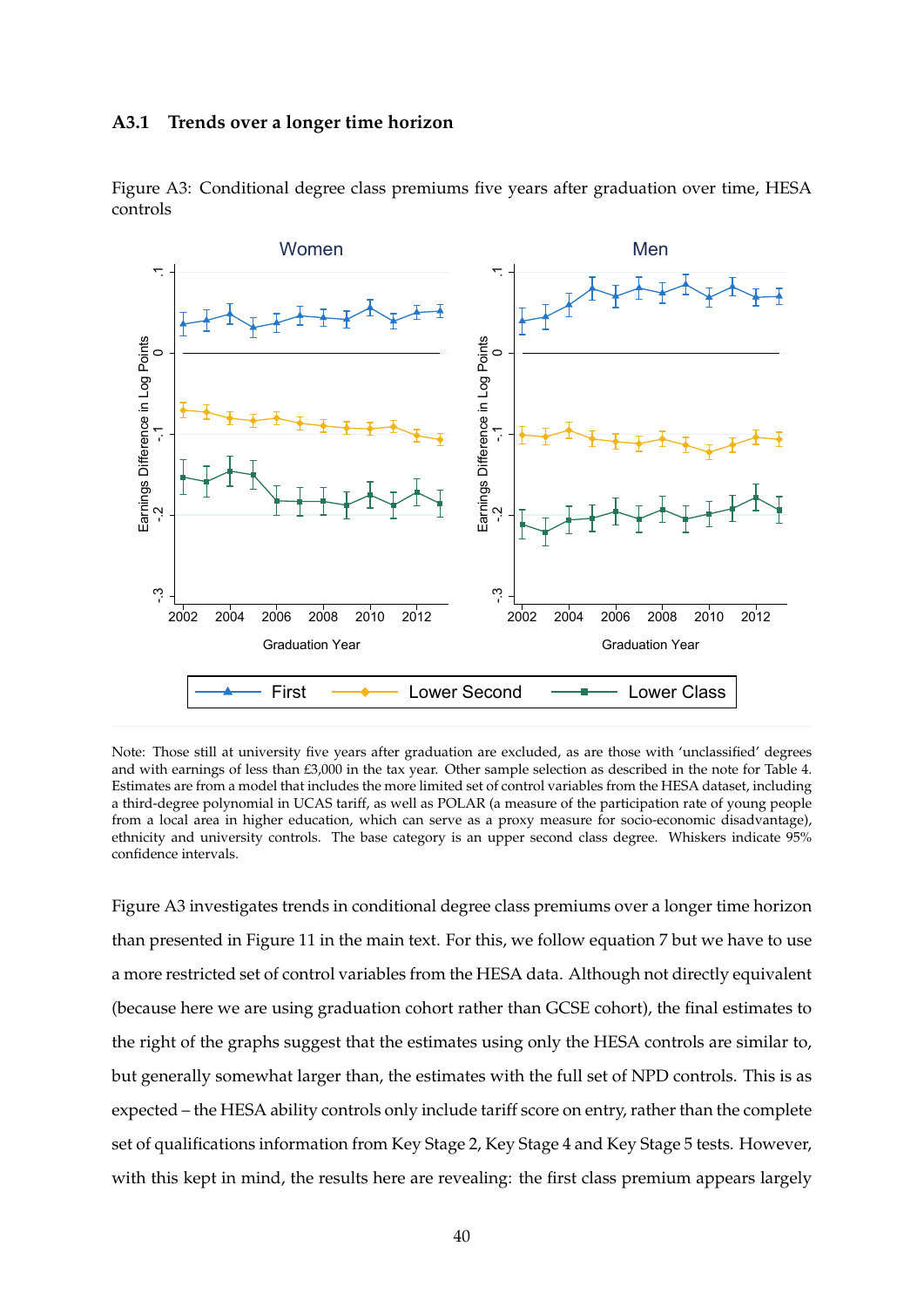stable for both men and women over a 12-year period. If anything, conditional degree class premiums seem to have risen slightly over this period.

#### **A3.2 Trends by subject and university**

In order to investigate differential trends by subject and university group, we extend upon the more restricted specification in equation 8 and return to the set of cohorts where we are able to include NPD controls. Again, the tables only show results with the full set of controls included.

|                     |             | Women       |             |             | Men         |             |
|---------------------|-------------|-------------|-------------|-------------|-------------|-------------|
|                     | <b>STEM</b> | <b>LEM</b>  | Other       | <b>STEM</b> | <b>LEM</b>  | Other       |
| First               | $0.031***$  | $0.135***$  | $-0.014***$ | $0.040***$  | $0.164***$  | $-0.003$    |
|                     | (0.003)     | (0.005)     | (0.003)     | (0.003)     | (0.005)     | (0.004)     |
| First x Time        | $-0.003$    | $-0.008***$ | $0.004*$    | 0.000       | $-0.010***$ | $-0.001$    |
|                     | (0.002)     | (0.002)     | (0.001)     | (0.002)     | (0.003)     | (0.002)     |
| Lower second        | $-0.069***$ | $-0.142***$ | $-0.066***$ | $-0.092***$ | $-0.182***$ | $-0.059***$ |
|                     | (0.003)     | (0.004)     | (0.002)     | (0.003)     | (0.004)     | (0.003)     |
| Lower second x Time | 0.001       | 0.004       | $-0.006***$ | 0.000       | 0.002       | $-0.003$    |
|                     | (0.001)     | (0.002)     | (0.001)     | (0.001)     | (0.002)     | (0.002)     |
| Lower class         | $-0.166***$ | $-0.232***$ | $-0.150***$ | $-0.190***$ | $-0.288***$ | $-0.109***$ |
|                     | (0.006)     | (0.008)     | (0.005)     | (0.005)     | (0.008)     | (0.008)     |
| Lower class x Time  | 0.003       | 0.005       | $-0.000$    | 0.002       | 0.006       | $-0.005$    |
|                     | (0.003)     | (0.004)     | (0.003)     | (0.003)     | (0.004)     | (0.004)     |

Table A3: Conditional degree class premiums at age 26 over time by subject group

Note: Sample selection as described in the note for Table 8. Estimates are from a model that includes the full set of background, attainment and university controls. The base category for the time trend is the 2005 GCSE cohort (for details, see Section 4). Standard errors are given in parentheses. \* indicates *p* < 0.05, \*\* indicates *p* < 0.01 and \*\*\* indicates *p* < 0.001.

We start in Table A3 by investigating evidence of degree class premiums changing by subject group (we do not do this by individual subject as we start to run into power issues – the estimates on the individual trends become very noisy). Aligning with the results from Table 6, we see that degree class premiums are largest for 'LEM' graduates and smallest for 'other' (i.e. non-STEM, non-LEM) graduates. The first class premium for women is slightly negative for 'other' subjects, which is likely related to the influence of postgraduate study (see Appendix A1). (The main effects are not directly comparable to Table 6 because here we look at a younger age and pool across more cohorts.)

Table A3 also reports the estimates from the interacted time trends for the different subject groups. The table suggests that for LEM courses, the first class premium has declined over time – by around 1 percentage point per year. Over a seven-year period, this is quite a substantial decline. Most of the other time trend coefficients are insignificantly different from zero,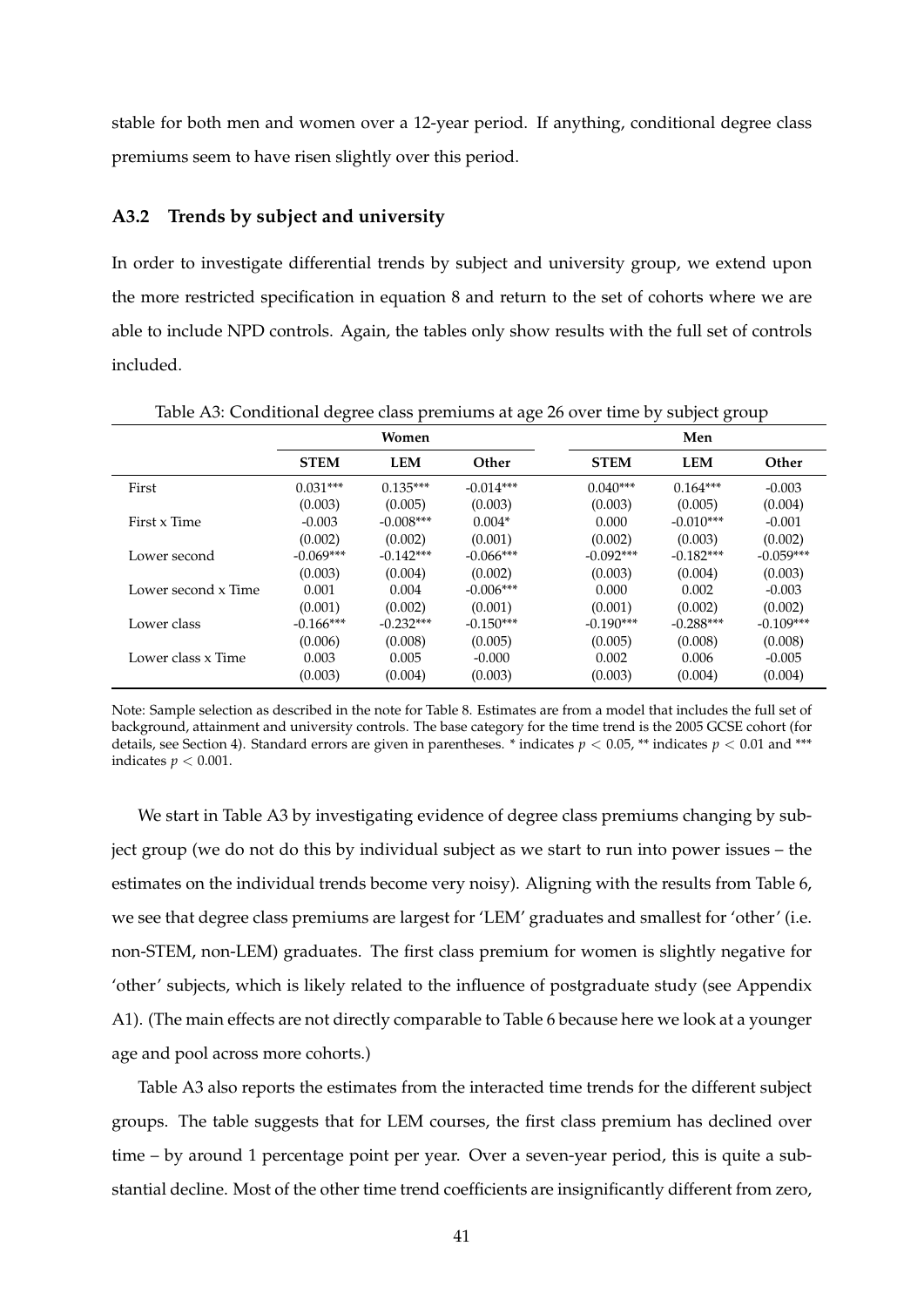although there is some evidence of widening degree class premiums in 'other' subjects.

|                     |             | Women       |             |             | Men         |             |
|---------------------|-------------|-------------|-------------|-------------|-------------|-------------|
|                     | Low         | Medium      | High        | Low         | Medium      | High        |
| First               | $-0.003$    | $0.020***$  | $0.111***$  | $-0.015***$ | $0.035***$  | $0.139***$  |
|                     | (0.003)     | (0.003)     | (0.004)     | (0.005)     | (0.004)     | (0.005)     |
| First x Time        | 0.000       | $-0.002$    | $-0.002$    | $-0.006**$  | $-0.000$    | 0.001       |
|                     | (0.002)     | (0.001)     | (0.002)     | (0.002)     | (0.002)     | (0.002)     |
| Lower second        | $-0.072***$ | $-0.071***$ | $-0.117***$ | $-0.086***$ | $-0.077***$ | $-0.164***$ |
|                     | (0.003)     | (0.002)     | (0.003)     | (0.004)     | (0.003)     | (0.004)     |
| Lower second x Time | $-0.002$    | $-0.001$    | $-0.004*$   | $-0.002$    | 0.001       | 0.001       |
|                     | (0.001)     | (0.001)     | (0.002)     | (0.002)     | (0.001)     | (0.002)     |
| Lower class         | $-0.162***$ | $-0.140***$ | $-0.245***$ | $-0.189***$ | $-0.141***$ | $-0.277***$ |
|                     | (0.007)     | (0.005)     | (0.008)     | (0.008)     | (0.005)     | (0.007)     |
| Lower class x Time  | $-0.002$    | $0.007**$   | $-0.003$    | $-0.006$    | 0.003       | 0.005       |
|                     | (0.003)     | (0.003)     | (0.004)     | (0.004)     | (0.003)     | (0.003)     |

Table A4: Conditional degree class premiums at age 26 by growth in first class share of subject

Note: Sample selection as described in the note for Table 8. High, medium and low growth are based on absolute (rather than relative) growth in the share of first class degrees between the 2002 and 2008 GCSE cohorts. The numbers of subjects in each group are roughly equal. Estimates are from a model that includes the full set of background, attainment and university controls. The base category for the time trend is the 2005 GCSE cohort (for details, see Section 4). Standard errors are given in parentheses. \* indicates *p* < 0.05, \*\* indicates *p* < 0.01 and \*\*\* indicates  $p < 0.001$ .

In Table A4, we investigate whether changes in degree class premiums are related to the changes in the degree class distribution by subject that we documented in Figure 8. We find no evidence of this. Subjects with high growth in the first class share have the *highest* degree class premiums, and there is no evidence that they are falling.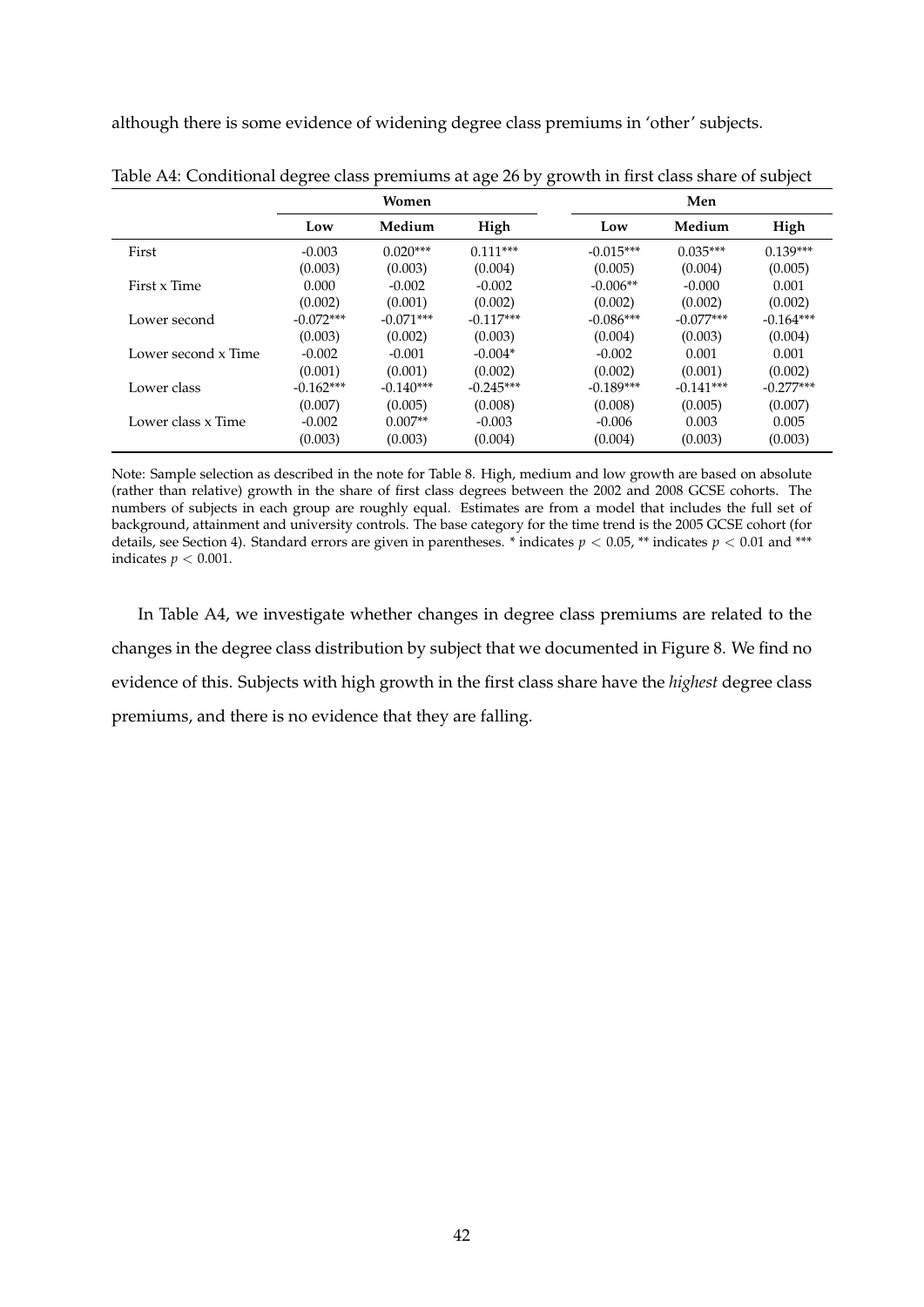|                     | Most sel. Russell | <b>Other Russell</b> | Old         | Other (more sel.) | Other (least sel.) |
|---------------------|-------------------|----------------------|-------------|-------------------|--------------------|
| Women               |                   |                      |             |                   |                    |
| First               | $-0.015$          | $0.009**$            | $0.033***$  | $0.048***$        | $0.049***$         |
|                     | (0.010)           | (0.003)              | (0.004)     | (0.004)           | (0.005)            |
| First x Time        | 0.003             | $-0.002$             | $-0.001$    | 0.001             | $-0.004$           |
|                     | (0.005)           | (0.002)              | (0.002)     | (0.002)           | (0.002)            |
| Lower second        | $-0.105***$       | $-0.099***$          | $-0.084***$ | $-0.071***$       | $-0.077***$        |
|                     | (0.015)           | (0.004)              | (0.004)     | (0.003)           | (0.003)            |
| Lower second x Time | $-0.001$          | 0.001                | $-0.007***$ | $-0.001$          | $-0.002$           |
|                     | (0.008)           | (0.002)              | (0.002)     | (0.001)           | (0.002)            |
| Lower class         | $-0.324***$       | $-0.212***$          | $-0.183***$ | $-0.158***$       | $-0.162***$        |
|                     | (0.048)           | (0.012)              | (0.011)     | (0.006)           | (0.006)            |
| Lower class x Time  | 0.021             | $-0.013*$            | 0.001       | $-0.001$          | $0.008**$          |
|                     | (0.023)           | (0.006)              | (0.006)     | (0.003)           | (0.003)            |
| Men                 |                   |                      |             |                   |                    |
| First               | $-0.058***$       | $0.030***$           | $0.051***$  | $0.082***$        | $0.088***$         |
|                     | (0.010)           | (0.004)              | (0.005)     | (0.005)           | (0.006)            |
| First x Time        | $-0.007$          | $-0.006**$           | 0.003       | 0.001             | 0.001              |
|                     | (0.005)           | (0.002)              | (0.002)     | (0.002)           | (0.003)            |
| Lower second        | $-0.162***$       | $-0.134***$          | $-0.107***$ | $-0.084***$       | $-0.083***$        |
|                     | (0.014)           | (0.004)              | (0.004)     | (0.003)           | (0.004)            |
| Lower second x Time | 0.001             | $-0.000$             | $-0.003$    | $-0.000$          | 0.001              |
|                     | (0.007)           | (0.002)              | (0.002)     | (0.002)           | (0.002)            |
| Lower class         | $-0.321***$       | $-0.248***$          | $-0.215***$ | $-0.162***$       | $-0.158***$        |
|                     | (0.030)           | (0.008)              | (0.009)     | (0.006)           | (0.007)            |
| Lower class x Time  | $-0.021$          | 0.002                | $-0.004$    | 0.000             | 0.005              |
|                     | (0.015)           | (0.004)              | (0.005)     | (0.003)           | (0.004)            |

Table A5: Conditional degree class premiums at age 26 over time by university type

Note: Sample selection as described in the note for Table 8. Estimates are from a model that includes the full set of background, attainment and university controls. The base category for the time trend is the 2005 GCSE cohort (for details, see Section 4). Standard errors are given in parentheses. \* indicates *p* < 0.05, \*\* indicates *p* < 0.01 and \*\*\* indicates  $p < 0.001$ .

Finally, in Table A5, we show the results of estimating the analogous models by university group. Again, most of the interaction terms are insignificantly different from zero and no meaningful patterns emerge from the results. Notably, the point estimate for the first class premium for both women and men who graduated from the most selective Russell Group universities is negative. Again this is likely related to the influence of postgraduate study (see Appendix A1).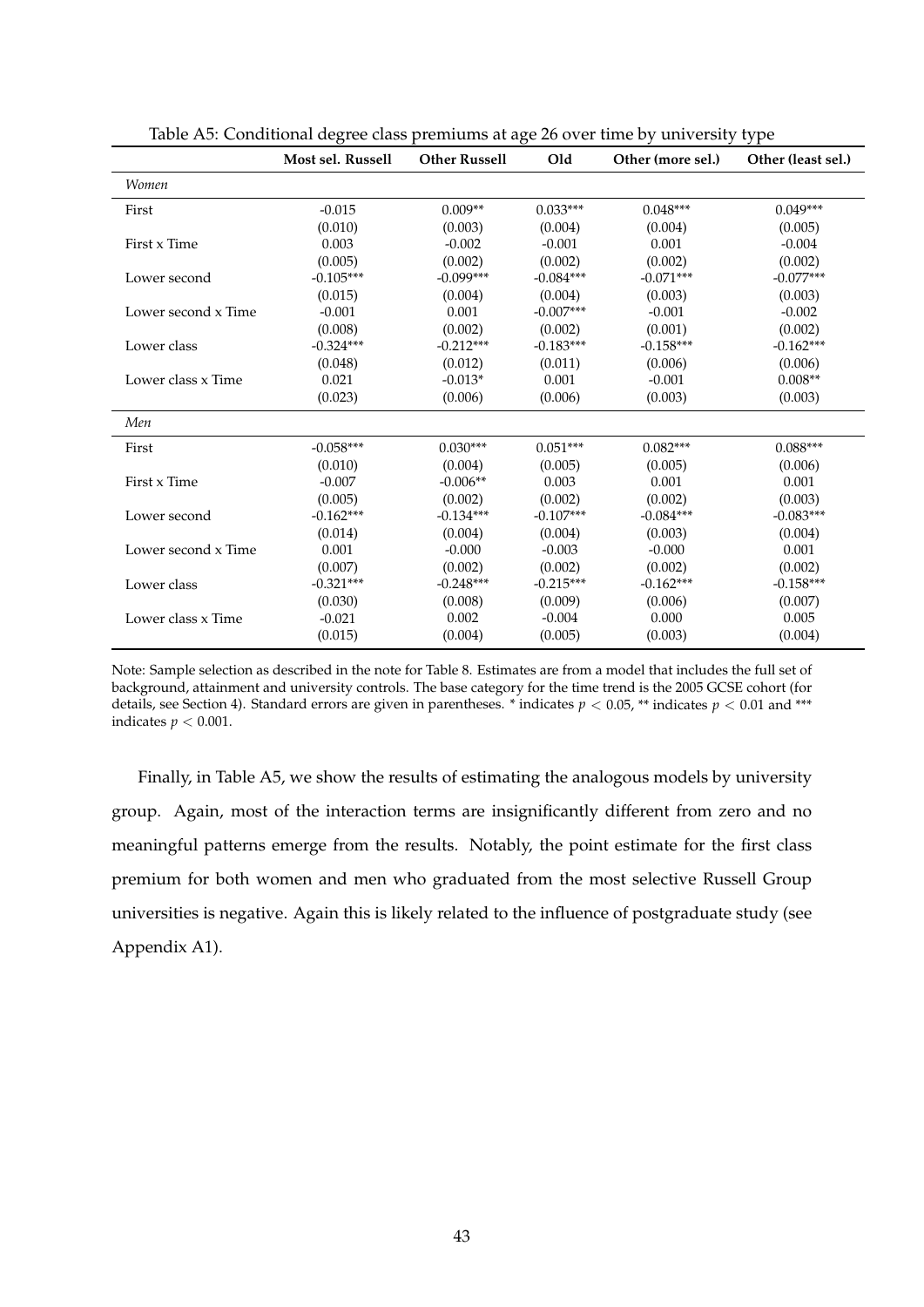# **A4 Supplementary graphs and tables**

 $\overline{a}$ 

| Table Att. TILSA uala by Subject |         |         |         |         |          |  |  |  |
|----------------------------------|---------|---------|---------|---------|----------|--|--|--|
| <b>Graduation year</b>           | 1999    | 2003    | 2007    | 2011    | 2015     |  |  |  |
| Agriculture                      | 0.9%    | 0.8%    | 0.7%    | 0.7%    | 0.7%     |  |  |  |
| Allied to med                    | 3.7%    | 3.8%    | 3.6%    | 3.6%    | 3.6%     |  |  |  |
| Architecture                     | 1.9%    | 1.7%    | 1.9%    | 2.4%    | 1.7%     |  |  |  |
| <b>Biosciences</b>               | 6.3%    | 4.9%    | 3.8%    | 3.6%    | 4.3%     |  |  |  |
| <b>Business</b>                  | 10.5%   | 13.9%   | 12.2%   | 12.0%   | 11.7%    |  |  |  |
| Celtic                           | 0.2%    | 0.1%    | $0.1\%$ | $0.1\%$ | 0.1%     |  |  |  |
| Chemistry                        | 1.6%    | 1.3%    | 1.1%    | 1.2%    | 1.4%     |  |  |  |
| Combined                         | 3.4%    | 0.6%    | 0.5%    | 0.3%    | 0.2%     |  |  |  |
| Comms                            | 2.0%    | 3.1%    | 3.5%    | $3.6\%$ | 3.2%     |  |  |  |
| Computing                        | 3.1%    | 6.4%    | 5.1%    | 3.7%    | 4.0%     |  |  |  |
| Creative arts                    | 11.5%   | 10.4%   | 11.5%   | 12.1%   | $11.4\%$ |  |  |  |
| Economics                        | 2.4%    | 2.3%    | 2.1%    | 2.1%    | 2.1%     |  |  |  |
| Education                        | 1.6%    | 3.2%    | 3.8%    | 4.2%    | 4.8%     |  |  |  |
| Engineering                      | 4.7%    | 5.2%    | 4.5%    | 4.3%    | 4.9%     |  |  |  |
| English                          | 4.8%    | 4.3%    | 4.4%    | 4.6%    | 4.2%     |  |  |  |
| Geography                        | 3.6%    | 3.5%    | 2.9%    | 2.7%    | 2.5%     |  |  |  |
| History                          | 5.0%    | 4.2%    | 4.5%    | 4.3%    | 3.9%     |  |  |  |
| Hum non spec                     | 0.1%    | $0.1\%$ | $0.1\%$ | $0.1\%$ | $0.0\%$  |  |  |  |
| Languages                        | 3.8%    | 4.2%    | 3.6%    | 3.2%    | 3.3%     |  |  |  |
| Law                              | 4.6%    | 4.5%    | 5.4%    | 4.9%    | 4.2%     |  |  |  |
| Maths                            | 2.8%    | 2.3%    | 2.1%    | 2.2%    | 2.4%     |  |  |  |
| Medicine                         | 1.3%    | $1.8\%$ | 2.0%    | 2.1%    | 2.0%     |  |  |  |
| Nursing                          | 0.5%    | 0.8%    | 1.3%    | $1.7\%$ | 3.1%     |  |  |  |
| Pharmacology                     | 1.2%    | 1.0%    | 1.0%    | 1.2%    | 1.2%     |  |  |  |
| Philosophy                       | 1.7%    | 1.4%    | 1.4%    | 1.4%    | 1.2%     |  |  |  |
| Physics                          | 1.3%    | 1.1%    | 1.1%    | 1.0%    | 1.3%     |  |  |  |
| Physsci                          | 2.2%    | $1.0\%$ | 1.4%    | 1.3%    | 1.2%     |  |  |  |
| Politics                         | 2.1%    | 1.8%    | 2.1%    | 2.0%    | 1.9%     |  |  |  |
| Psychology                       | 3.7%    | 3.7%    | 4.6%    | 4.4%    | 4.5%     |  |  |  |
| Social care                      | 0.3%    | 0.5%    | 0.7%    | 1.1%    | 1.0%     |  |  |  |
| Sociology                        | 4.4%    | 3.5%    | 3.5%    | 3.5%    | 3.5%     |  |  |  |
| Sportsci                         |         | 1.7%    | 2.7%    | 3.4%    | 3.5%     |  |  |  |
| Technology                       | 0.7%    | 0.6%    | 0.8%    | $0.7\%$ | 0.5%     |  |  |  |
| Vetsci                           | 0.1%    | 0.2%    | 0.2%    | 0.3%    | 0.3%     |  |  |  |
| Unknown                          | 2.0%    |         |         |         |          |  |  |  |
| <b>Total</b>                     | 126,668 | 184,022 | 201,635 | 231,868 | 247,333  |  |  |  |

Table A6: HESA data by subject

Note: Percentage of graduating students studying each subject. Sample selection as described in the note for Table 2. Students whose courses span multiple subjects are counted according to the proportion of their course in each subject. A dot indicates that the sample size is too small to be shown for statistical disclosure purposes.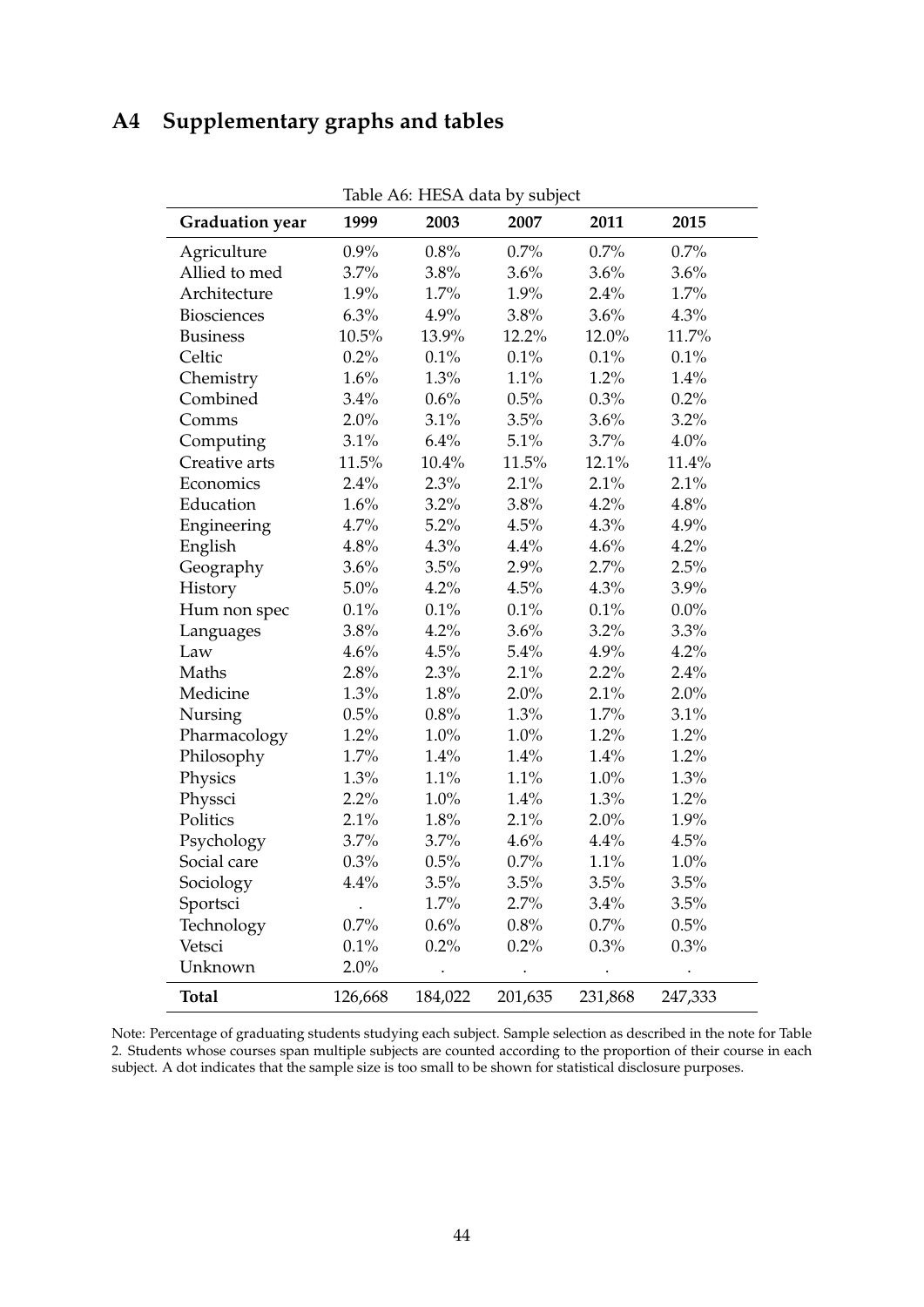

Figure A4: First class degree shares by university (2012–2015)

Note: Sample selection as described in the note for Table 4. Includes institutions with at least 1,000 graduates between 2012 and 2015.



Figure A5: First class degree shares by country of university over time

Note: Sample selection as described in the note for Table 4.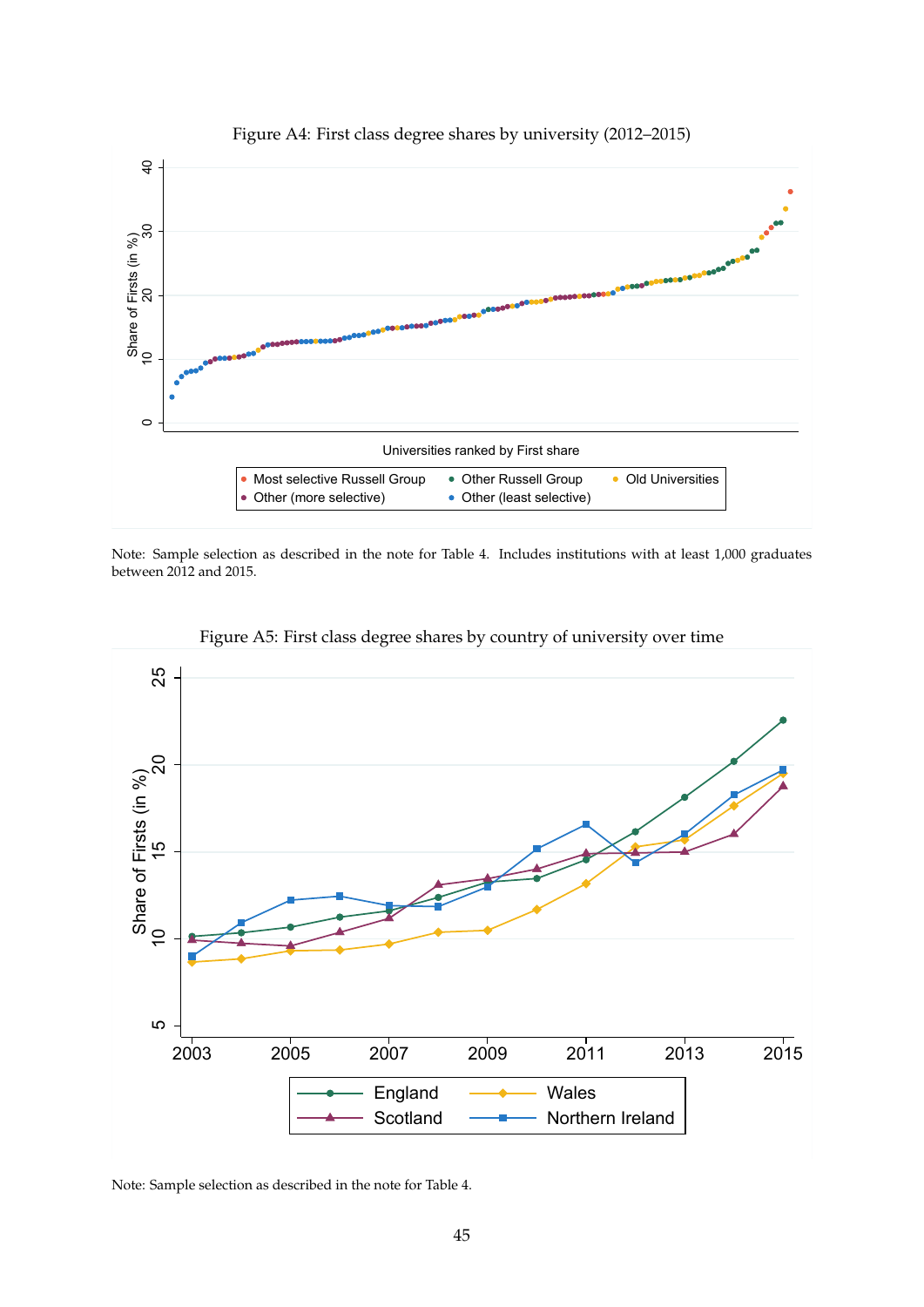Figure A6: Earnings distribution relative to overall median by degree class, five years after graduation



Note: Sample selection as described in the note for Table 4. In addition, graduates with no recorded earnings five years after graduation are also excluded. Overall median only includes graduates.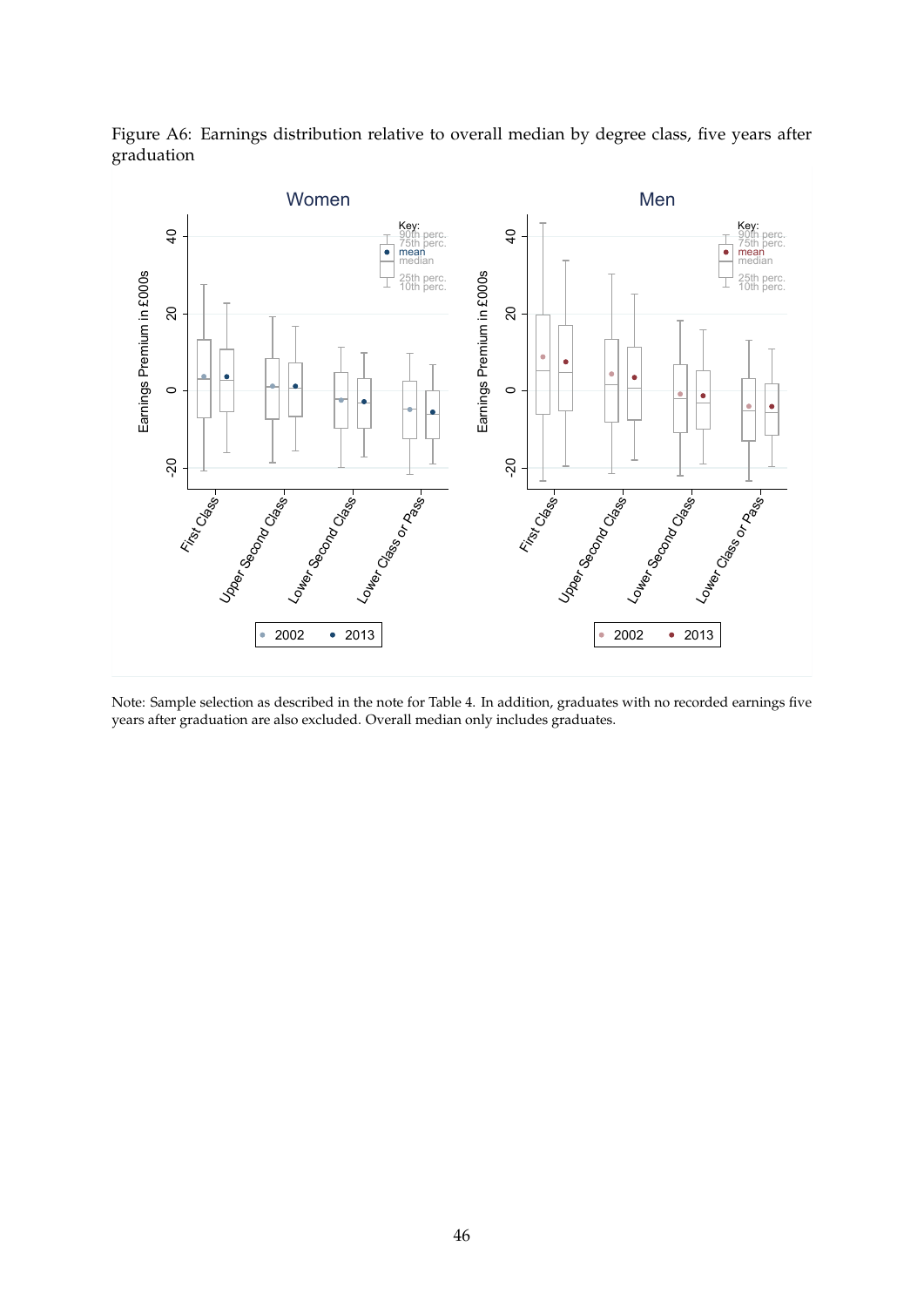

Figure A7: Degree class and university group (estimated effects)

Note: The figure shows estimates from four separate linear probability models. 'Good degree (raw)' refers to the estimated effect of graduating from an institution in a given university group on the probability of being awarded a good degree (first or upper second), controlling only for GCSE cohort. 'Good degree' refers to the estimated effect of graduating from an institution in a given university group on the probability of being awarded a good degree, controlling for the full set of background variables as in column 6 of Table 5. 'First (raw)' and 'First' are the analogous effects from models where the dependent variable is an indicator for whether a graduate was awarded a first. Sample selection is as described in the note for Table 5. All estimates are relative to the base category, 'most selective Russell Group'. Whiskers indicate 95% confidence intervals.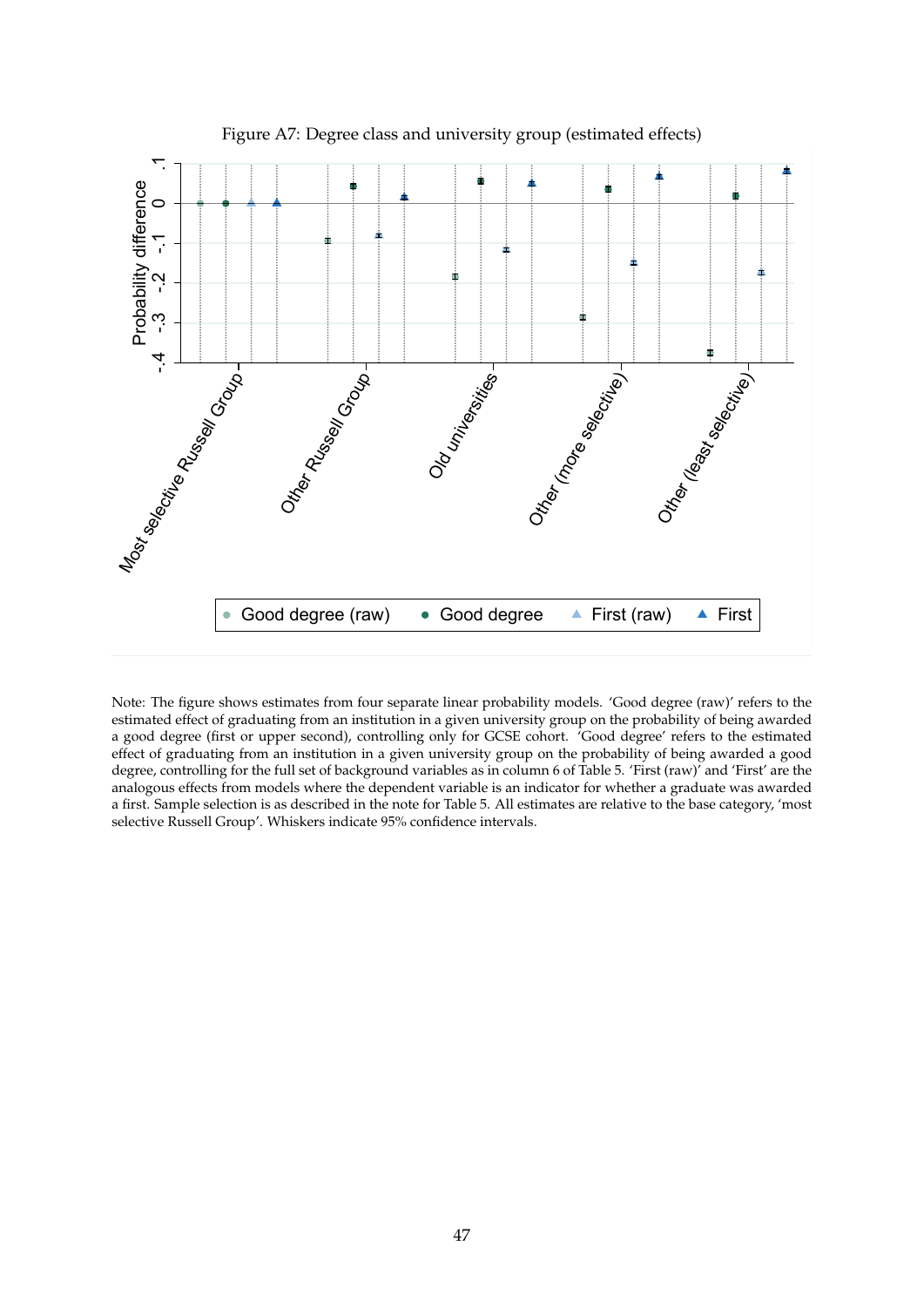

Figure A8: Age 30 degree class premiums vs overall returns

Note: Overall relative returns are estimated using the same model except that we do not allow for differential returns by degree class. 'Econ' is short for economics and 'Art' is short for creative arts.

|               |                       |                       | $\bm{\mathsf{\circ}}$<br>Ō | Ō                     | , ט                   |                       |
|---------------|-----------------------|-----------------------|----------------------------|-----------------------|-----------------------|-----------------------|
| Specification | (1)                   | (2)                   | (3)                        | (4)                   | (5)                   | (6)                   |
| Women         |                       |                       |                            |                       |                       |                       |
| Good degree   | $0.199***$<br>(0.002) | $0.170***$<br>(0.003) | $0.161***$<br>(0.003)      | $0.087***$<br>(0.003) | $0.076***$<br>(0.003) | $0.086***$<br>(0.003) |
| Observations  | 279,176               | 277,899               | 277,899                    | 277,899               | 263,511               | 263,511               |
| Men           |                       |                       |                            |                       |                       |                       |
| Good degree   | $0.231***$<br>(0.003) | $0.202***$<br>(0.003) | $0.197***$<br>(0.003)      | $0.133***$<br>(0.003) | $0.129***$<br>(0.003) | $0.142***$<br>(0.003) |
| Observations  | 224,383               | 223,424               | 223,424                    | 223,424               | 210,052               | 210,052               |
| Controls      |                       |                       |                            |                       |                       |                       |
| Background    | No                    | Yes                   | Yes                        | Yes                   | Yes                   | Yes                   |
| Key Stage 2   | No                    | No                    | Yes                        | Yes                   | Yes                   | Yes                   |
| Key Stage 4   | No                    | No                    | No                         | Yes                   | Yes                   | Yes                   |
| Key Stage 5   | No                    | No                    | No                         | No                    | Yes                   | Yes                   |
| University    | No                    | No                    | No                         | No                    | No                    | Yes                   |

Table A7: Relative returns to a 'good' degree at age 30 by gender

Note: Sample selection as described in the note for Table 5. 'Good' degree is first and 2.1 combined; the base category is 2.2 and lower class combined. Standard errors are given in parentheses. \* indicates  $p < 0.05$ , \*\* indicates  $p < 0.01$  and \*\*\* indicates  $p < 0.001$ .